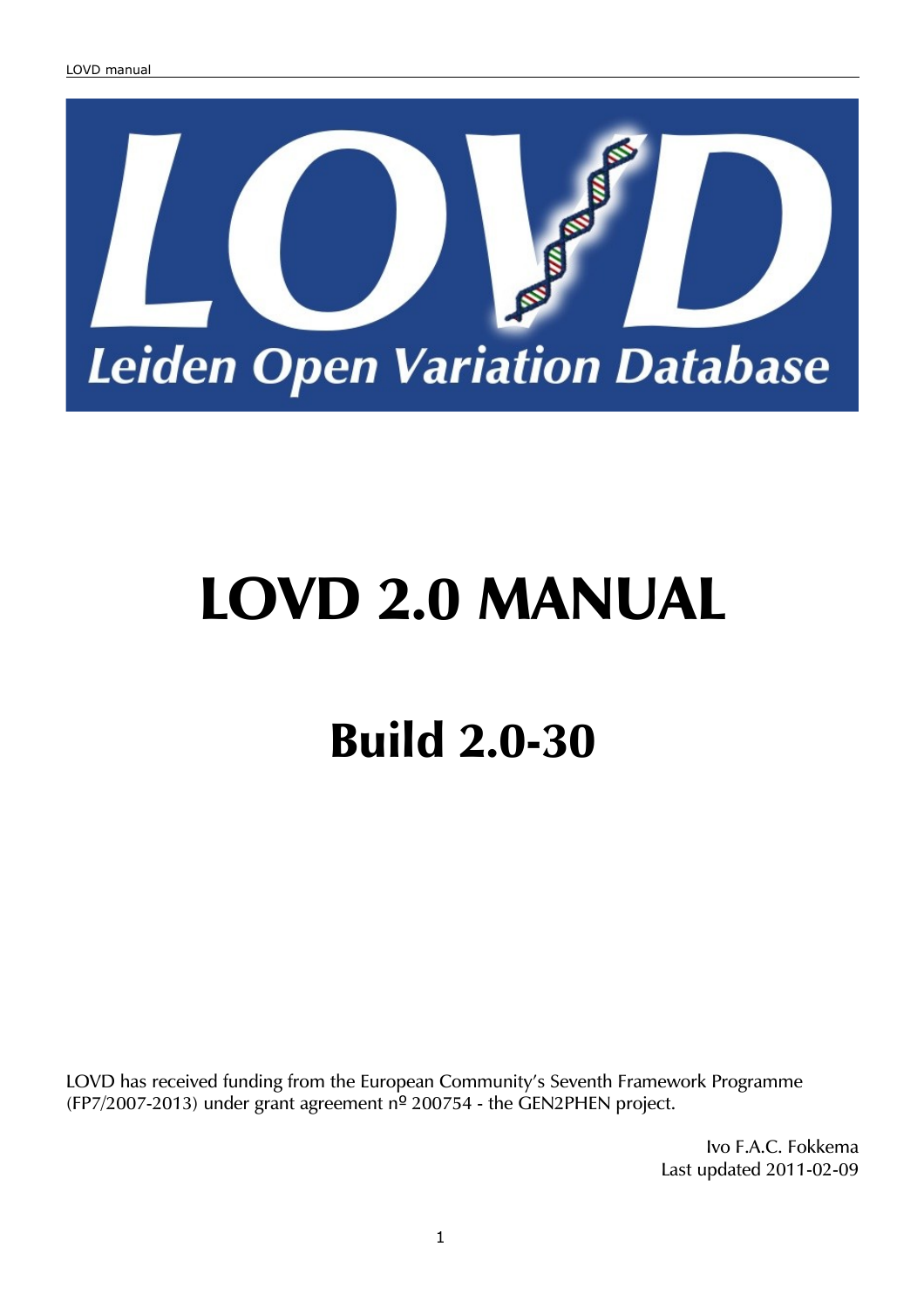| <b>Table of Contents</b> |  |
|--------------------------|--|
|                          |  |
|                          |  |
|                          |  |
|                          |  |
|                          |  |
|                          |  |
|                          |  |
|                          |  |
|                          |  |
|                          |  |
|                          |  |
|                          |  |
|                          |  |
|                          |  |
|                          |  |
|                          |  |
|                          |  |
|                          |  |
|                          |  |
|                          |  |
|                          |  |
|                          |  |
|                          |  |
|                          |  |
|                          |  |
|                          |  |
|                          |  |
|                          |  |
|                          |  |
|                          |  |
|                          |  |
|                          |  |
|                          |  |
|                          |  |
|                          |  |
|                          |  |
|                          |  |
|                          |  |
|                          |  |
|                          |  |
|                          |  |
|                          |  |
|                          |  |
|                          |  |
|                          |  |
|                          |  |
|                          |  |
|                          |  |
|                          |  |
|                          |  |
|                          |  |
|                          |  |
|                          |  |
|                          |  |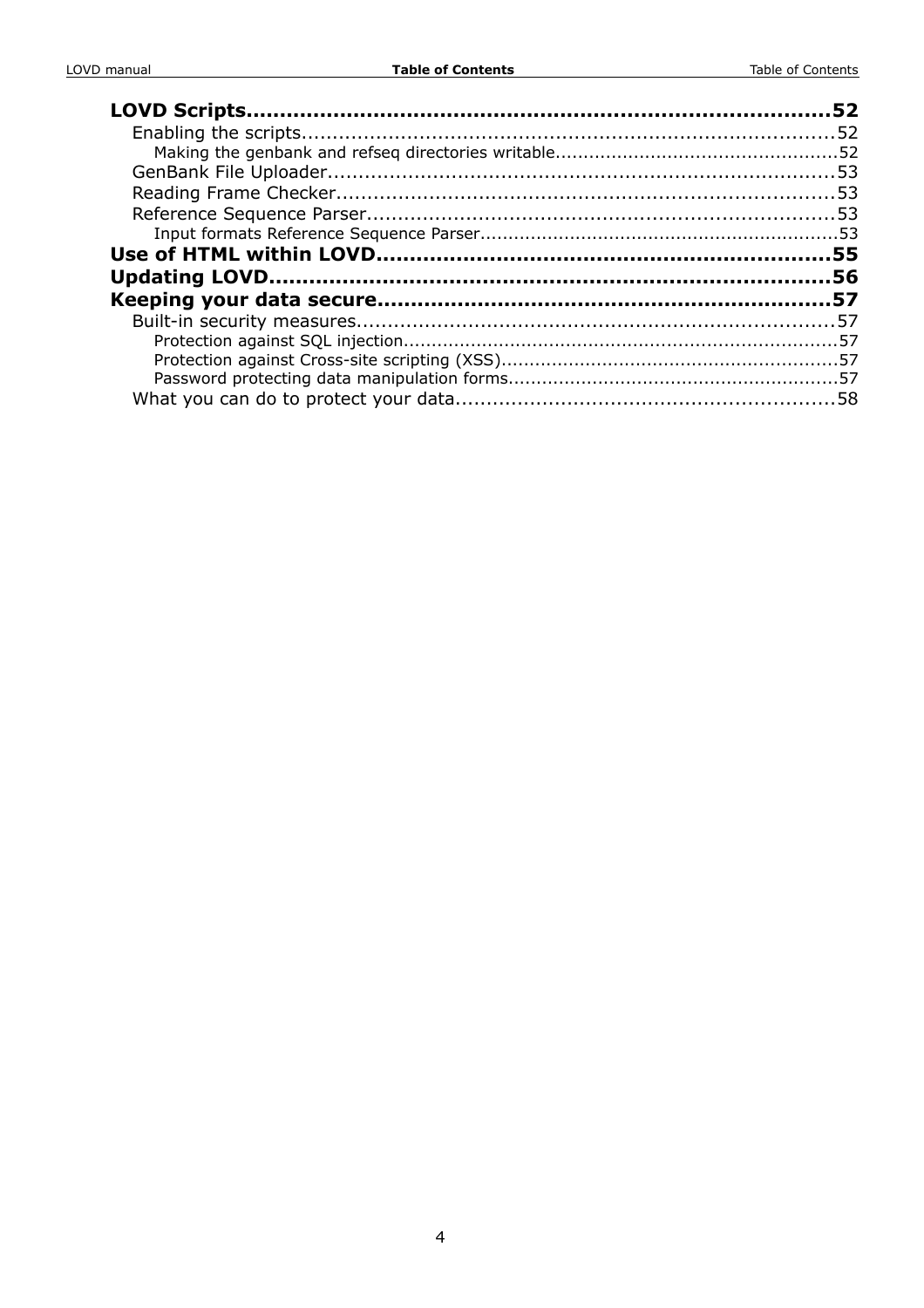# **Introduction**

LOVD stands for Leiden Open (source) Variation Database. LOVD is designed to provide a flexible, freely available tool for gene-centered collection and display of DNA variations.

LOVD was developed approaching the "LSDB-in-a-Box" idea for the easy creation and maintenance of a fully web-based gene sequence variation database, that is platform-independent and uses PHP and MySQL open source software only. The basic gene-centered and modular design of the database follows the recommendations of the Human Genome Variation Society (HGVS) and focuses on the collection and display of the DNA sequence variations but it is extendable with clinical data with minimal effort. The open LOVD set up also facilitates functional extensions with scripts written by the community.

The development of (then nameless) LOVD started in late 2002, while it was first officially released in January, 2004. Before that LOVD was only in use by the [Leiden Muscular Dystrophy pages,](http://www.dmd.nl/) as a not-so-modular system with lots of characteristics specific for that website only. With the official release of LOVD in 2004 the system had become much more dynamic and customizing LOVD was made easy mostly by editing text-files.

In 2004, LOVD became available under the open source license GPL and with the 1.1.0 release most of the text-files had been replaced by online forms so customisations can be performed through the web interface. Early in 2005 the LOVD article was published, and in 2005 the development of LOVD was more targeted at improving the ease of use of the system.

In 2006 the development of LOVD 2.0 started after the decision was made to rewrite all of LOVD from scratch to be able to include a long list of upgrade suggestions that were hard to implement in LOVD 1.1.0. Aimed at modularity and data redundancy, LOVD 2.0 was meant to be a more flexible and more powerful successor of the popular 1.1.0 version and soon it received the interest of LOVD users eager to try out the all-new version.

LOVD 2.0 reached alpha stage in November 2006 after which a select group of enthusiastic LOVD users started testing the database software. With more features being added and bugs fixed rapidly, LOVD 2.0 reached beta stage in April 2007, after which more and more users started to upgrade their 1.1.0 databases to 2.0. Finally, in October 2007 LOVD 2.0 reached the stable stage but even now LOVD 2.0 is continuously improved. Every last Friday of the month, a new release is available from the LOVD website.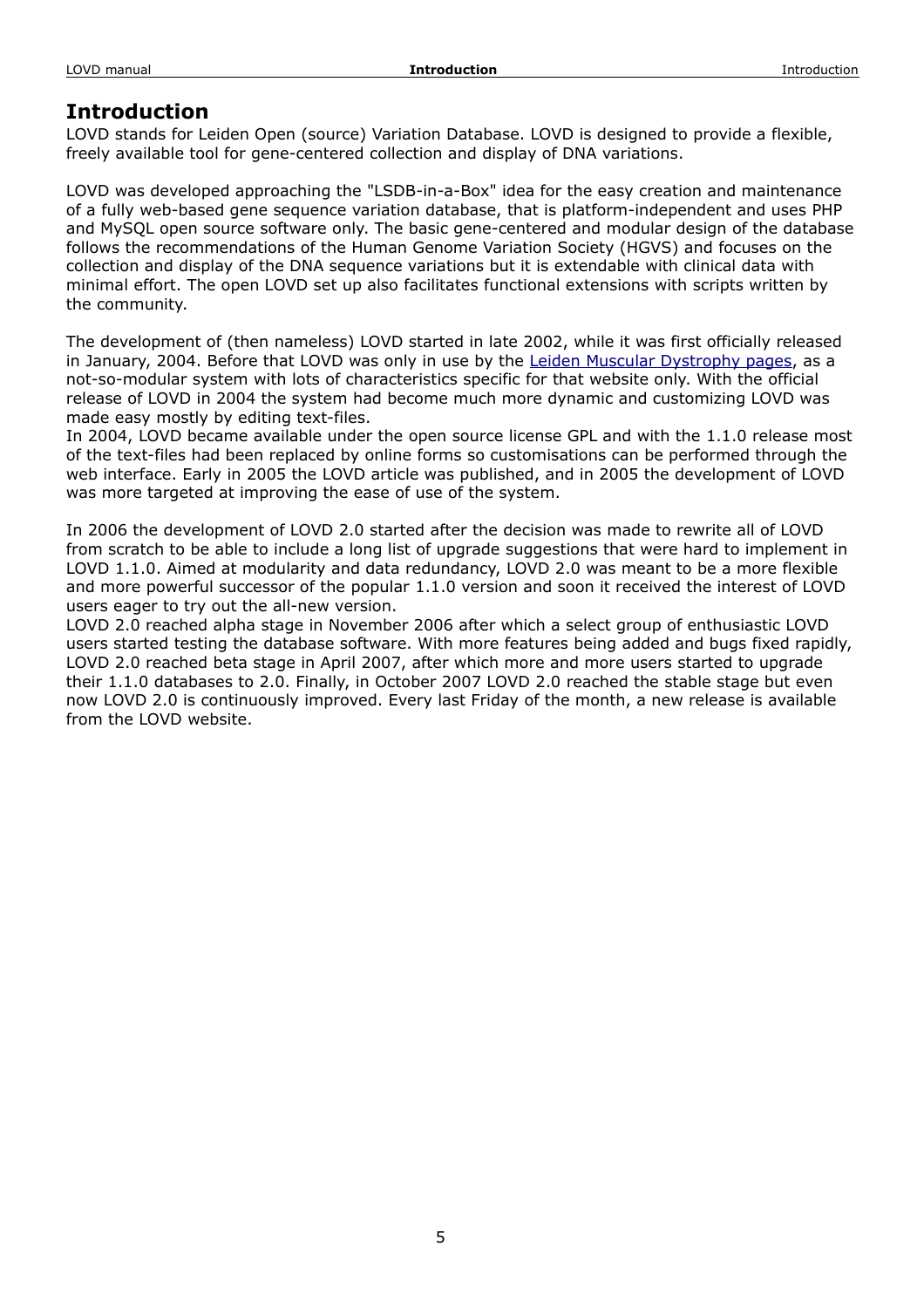# **Installing LOVD**

Installing LOVD is a "piece of cake". If you just want to try out LOVD to play around with it a bit, we recommend using the [LOVD local install CD,](http://www.LOVD.nl/2.0/download_local_install.php) which we currently have available for Windows. This LOVD local install CD will install LOVD and all necessary software on your computer in just a few minutes with virtually no effort. This CD requires roughly 200MB free space on your hard drive. For production environments (you intend to publish LOVD on your institution's server) we recommend a manual install, for which you may require help from your system administrator.

# *Before you install*

LOVD is a web-based software project. Therefore, installation requires a correctly set-up webserver running PHP 4.2.0 or higher and MySQL 3.23.33 or higher. LOVD has been extensively tested with the Apache webserver, but any webserver able to run PHP scripts should suffice. See the FAQ about [software needed.](http://www.LOVD.nl/2.0/faq_software.php)

A suitable server with the necessary software installed is available at virtually all (academic) institutions and countless (commercial) hosting providers.

Before installing LOVD, be sure you have the required credentials for connecting to the MySQL database. You need a hostname, username, password and a database name to be able to install LOVD. If you are installing LOVD on a remote server, be sure to have the FTP username and password to be able to copy the necessary files to the server.

# **Download & Extract**

To download LOVD, go to [the LOVD website](http://www.LOVD.nl/) and click on the 'Download' tab. You can download LOVD in two formats; GZIPped TARball and ZIP archive. The first format is common for Unix and Linux systems while the ZIP archive is popular on the Windows platform. Usually you will be able to open both formats.

Download the file of your choice and save it to your hard drive. Now extract the file using GZIP/TAR or ZIP to the desired location. On a server, common directories may be /var/www on Unix or Linux servers, or C:\htdocs on a Windows server.

# **Pre-install Setup**

You will need to rename the standard config file config.ini-lovd to config.ini and edit it in, for example, a basic text editor. This is absolutely mandatory, because you will need to enter the MySQL hostname, database name, username and password here.

Please go through the entire config.ini file to determine if you need to change any of the other settings.

A .htaccess file is put in the root directory of your LOVD installation protecting the .ini file. This will prevent the .ini file from being viewed on Apache HTTP servers (if configured properly), the most commonly used webserver. If you use Apache, please check that your version and configuration support this feature. Make sure you have the .htaccess file into your LOVD directory, on Unix and Linux systems it's a hidden file so it can be missed easily. For the .htaccess file to work, you need to have "Limit" and "Options" enabled in Apache's "AllowOverride" setting. If you use a different webserver, make sure to configure it to deny access to the config.ini file. LOVD will access the .ini file through the filesystem.

More information about .htaccess files: <http://httpd.apache.org/docs/2.0/howto/htaccess.html>

More information about AllowOverride: <http://httpd.apache.org/docs/2.0/mod/core.html#allowoverride>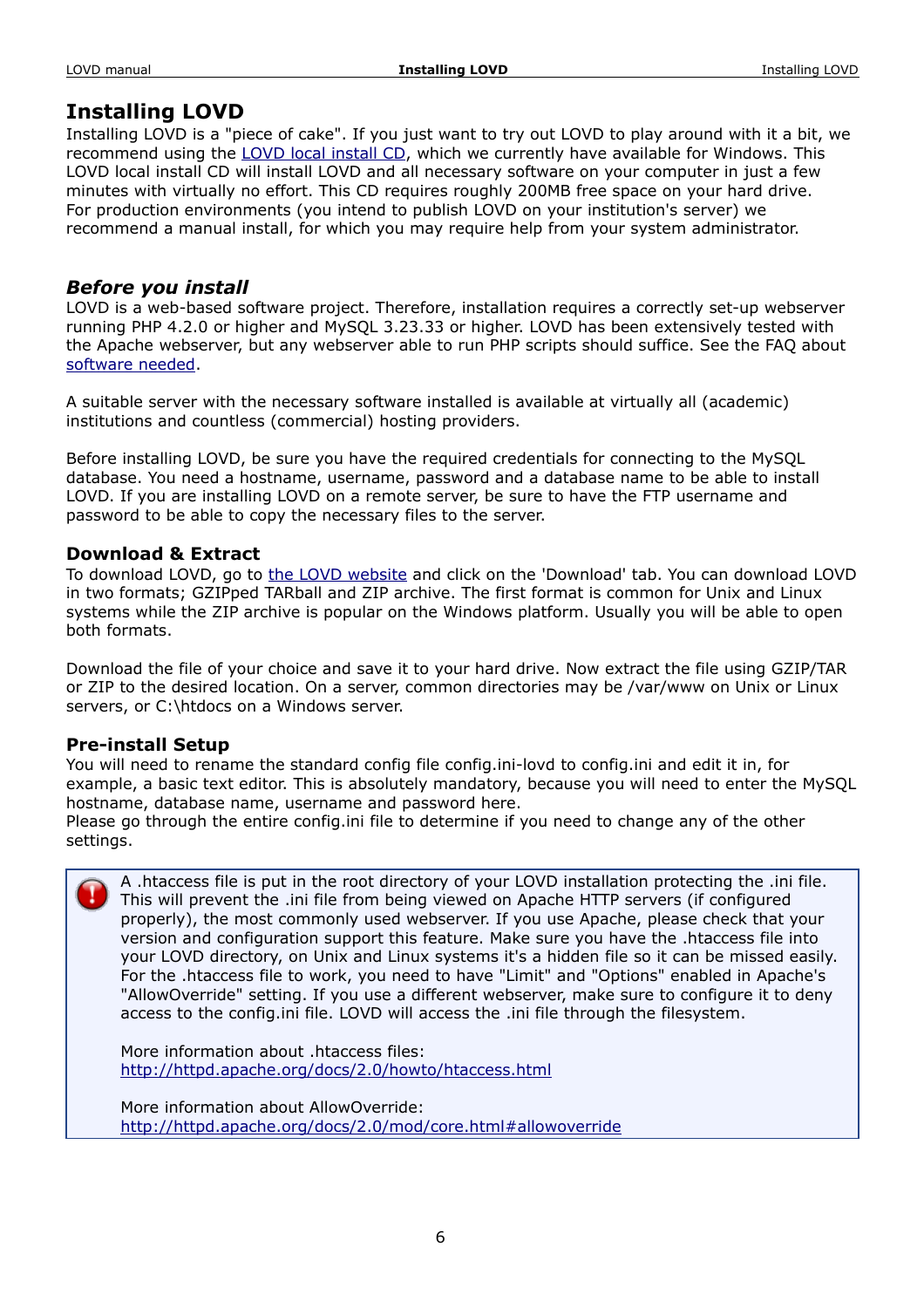# *Install process*

To install LOVD on a remote webserver, upload the LOVD directory with all the files to the webserver by, for instance, FTP. If you install LOVD on your own computer, you do not need to follow this step.

Next, point your web browser to the directory where you've uploaded the LOVD files. LOVD will tell you it's not installed yet, and include a link to the install directory.

LOVD will first check a few requirements. Both the PHP and MySQL versions will be checked, to make sure your LOVD will function properly on your webserver environment. Also, LOVD will check if your config.ini file has been hidden.

Installing LOVD consists of only 5 simple steps and will take only a couple of minutes, or less.

# **Administrator account details**

Fill in the database administrator data to install LOVD. The database administrator will be the first user registered with LOVD and has full access to all of LOVD's functionalities. The database administrator is the only user capable of creating manager accounts. Curator accounts can also be created by managers.

Most of the form is pretty straight forward, but I will highlight these two fields:

**Number of entries per page**: To save time to build up the variant table, the variant listings will be split into separate pages. Here you can specify the maximum number of variants you want to see on each page.

**Allowed IP address list**: An IP address is an address a computer is known by on the network. To help prevent others to try and guess the username/password combination, you can restrict access to the database administrator account to a number of IP addresses or ranges. This also means you need to be very careful with this setting, as being too restrictive may lock you out of your account. The default, unrestricted, value is \*.

The database administrator is the absolute owner of the LOVD installation. Not only is he/she the only one that can uninstall LOVD from the database using the uninstaller, but he/she will also be able to create, edit or delete all user accounts in the system and (depending on the settings) receive submission and registration notifications.

After completing the database administrator account details, click the "Continue" button at the bottom. LOVD will apply a simple username and password quality check. If the provided details are OK, click the "Next >>" button.

The next step is to create all necessary LOVD database tables. LOVD will now generate tables for genes, users, submitters, patients, settings, modules, logs, etc. Also some default settings will be loaded and the database administrator account will be created. This can take a while and although LOVD will show the progress of the installation, some browsers may just show an empty screen for a couple of seconds. Please be patient until LOVD is finished installing itself. When everything is done, click the "Next >>" button.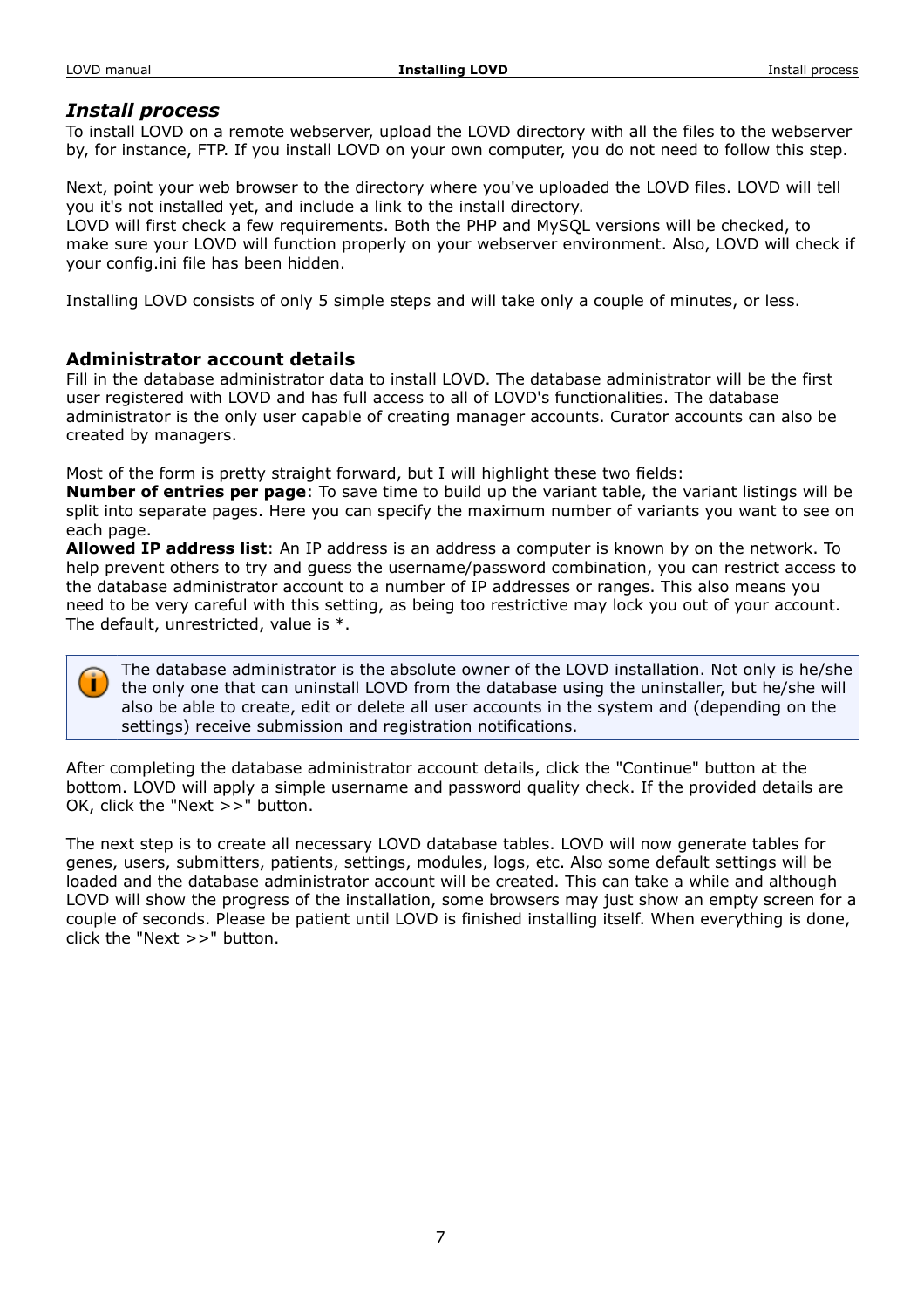#### **Configuring LOVD system settings**

The final form in the installation process is completing the initial configuration of the LOVD system settings. These settings can be changed after installation at any time through the LOVD setup.

The only setting that cannot be changed at a later time, is the install lock, which is checked by default. Setting the uninstall lock will prevent uninstallation of LOVD by the database administrator. The only way to remove this lock is directly through the MySQL database backend.

For more information on the options of the LOVD system settings, see the LOVD system settings section of the manual.

After filling in the form, click "Continue". LOVD will now register the LOVD system settings and inform you of the result. Then, click "Next >>". Almost done!

#### **Configuring LOVD modules**

LOVD has a modular setup that can be taken advantage of through the LOVD module system. For more information on modules, see the modules section of the manual.

LOVD comes with standard modules. They are pre-packaged with LOVD and are installed in this step of the LOVD installation. The LOVD module installation is fully automatic, so no action on your part is required. LOVD will inform you of the module installation status, after which you can just click the "Next >>" button to complete the LOVD installation. Click the "Continue to Setup area >>" button to be forwarded to the LOVD setup area. The button to create a new gene will be highlighted, as a suggestion of your next step!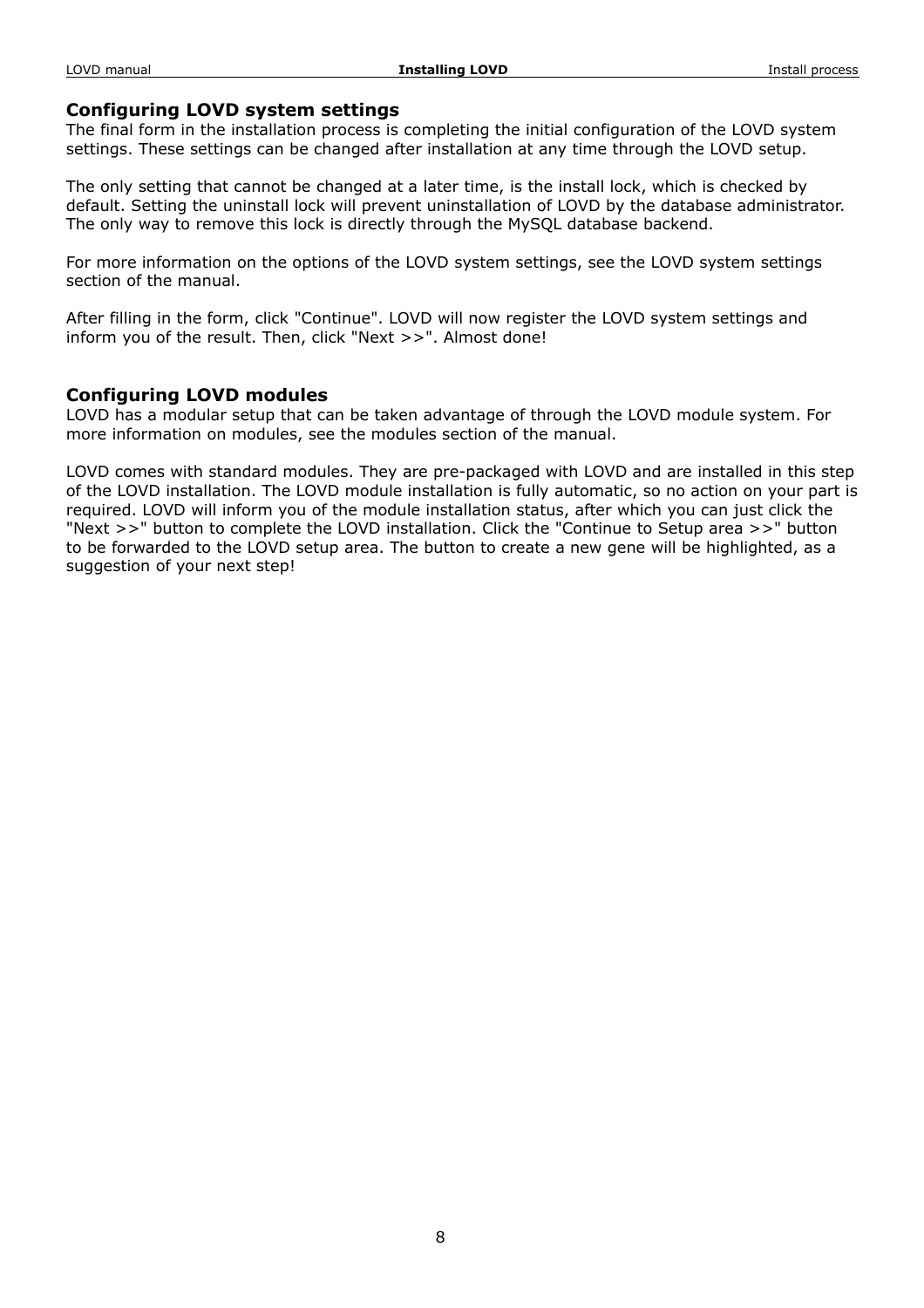# **LOVD Setup**

All system-wide settings and other system-wide options can be viewed and changed in the setup area. The setup is only available for managers and the database administrator and can be accessed by clicking on the 'Setup' tab in the menu. If you do not see a 'Setup' tab, you first need to log into the system with a manager or administrator account.

The options available in the LOVD setup are accessible through the setup main page, but also through the quick navigation bar directly below the navigation tabs. It allows you to quickly navigate to other setup options without having to go through the setup main page. Some options may not be available, depending on the status of your LOVD installation.

Also, some statistics of the database contents are shown, like date of installation, number of registered users and variant counts, separated by status.

# *LOVD system settings*

The LOVD system settings form allows you to change global settings, such as the installation's displayed name, settings on statistics and security and some modifications to the disease and detection technique fields.

# **General system settings**

These settings are used to somewhat update the LOVD behaviour to your needs.

**Title of this LOVD installation**: This title will be shown on the top of every page, above the menu tabs. The default value is "LOVD - Leiden Open Variation Database".

**Database location**: The database location is displayed in the public area and in emails sent by LOVD. It's commonly set to a laboratory name or a website name. If it's not specified, LOVD will use the (autodetected) website name LOVD has been installed on.

**Database URL:** This is the URL with which the database can be accessed by the outside world, and is not necessarily the URL you are using right now to access the database. The URL will also be used in emails sent by LOVD. This field is mandatory if you select the "Include in the global LOVD listing" option. If you click the "check" link, LOVD will try to predict the value. The "check" option will also verify any value entered in this field.

**LOVD email address**: This email address will be used to send emails from LOVD to users. LOVD needs this address to make sure that emails from LOVD arrive, to prevent problems with spam filters. Although strictly speaking this email address does not need to exist, we recommend that you use a valid address to make sure that bounces of emails sent from LOVD (to submitters or curators) are still caught by someone.

**Forward messages to database admin**: With this setting enabled, LOVD will forward messages to the database administrator about submitter registrations, submissions, and such.

**Enable 'My Submissions'**: 'My Submissions' is a new feature that allows submitters to quickly gather a list of submissions they've made to the database and make changes to them. Changes made by submitters will be reported to the curators by email.

**Enable searching through hidden entries**: Enabling this feature allows the public to find the number of entries in the database (including hidden entries) matching one or more search terms on a specified set of columns. This feature will only mention the number of variant entries matched, without showing them.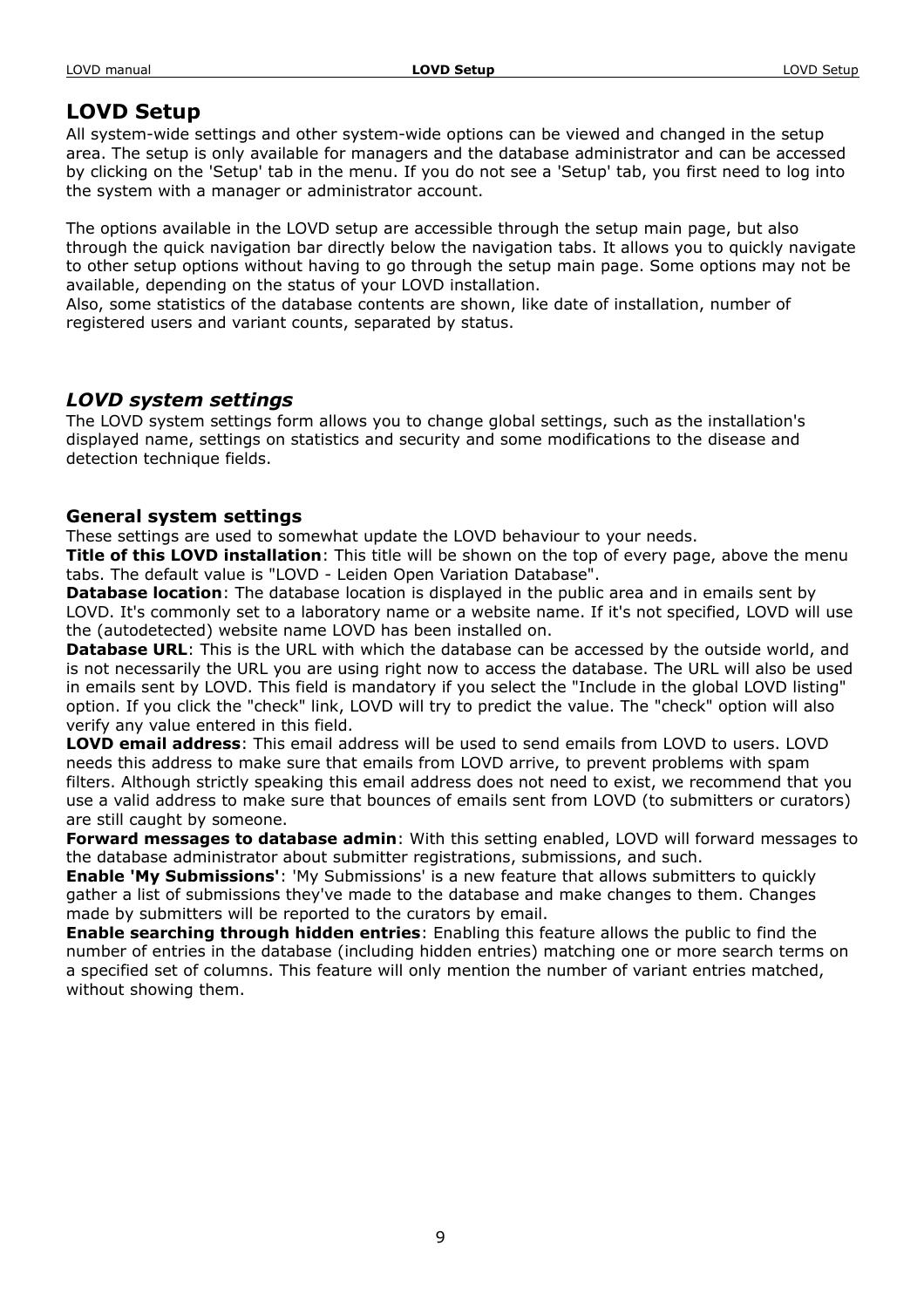# **Global LOVD statistics**

Your LOVD installation can send some general information on your installation back to us. We use this information to see how popular LOVD is, which versions of LOVD are currently in use, to see what type of software is used to run LOVD and to construct the public list of LOVD installs.

**Send signature**: This allows LOVD to send us a randomly generated 32 character text string that helps us keep your LOVD install apart from others, so we can reliably determine the number of LOVD installations world wide. We cannot use the signature to identify you.

**Send statistics**: When this setting is enabled, LOVD will collect some general statistics and send this to us. This is the number of submitters, genes, patients and variants in your system.

**Include in the global LOVD listing**: On our website, we keep a list of public LOVD installations. If this setting is enabled, your LOVD installation will send us your installation's name, the URL and the available gene databases. If you change this setting, please allow one day for the setting to take effect.

# **Security settings**

This allows you to turn some LOVD security measures on or off.

**Use cookies for user authentication**: Cookies are small text files stored on your computer that help a website identify you. LOVD uses this to keep you identified after you log into the system. If this setting is disabled, LOVD will include a so-called session id in the URL, to keep track of the authenticated users. However, this is much less secure because including the session id in the URL may expose this session id in log files on your computer or on proxy servers. This may allow others to hijack your user's accounts. So leaving this option set is highly recommended.

**Use SSL only to access LOVD**: SSL is a secure protocol allowing for encryption of data sent between you and LOVD. When you record sensitive patient information in LOVD, you should enable this setting, as the patient information can otherwise be 'sniffed' off the network. If you do not record sensitive information, enabling SSL is still recommended.

**Hide non-public entries from the unique variant listing:** If you turn this off, information on non-public variants will be included in the unique variant listing. If visitors click the non-public variant, a message is printed that the data is hidden. This setting does not effect the safety of the patient data.

**Lock curators after 3rd failed login**: With this setting enabled, curators (and managers) will be locked out of the system after they have provided the wrong password three times. A manager or, in the case of a locked manager, the database administrator needs to unlock the user's account once it's locked.

**Lock submitters after 3rd failed login**: With this setting enabled, submitters will be locked out of the system after they have provided the wrong password three times. A manager or the database administrator needs to unlock the submitter's account once it's locked.

**Allow locked users to retrieve a new password**: If a curator, manager, or submitter has lost his/her password, enabling this "I forgot my password" feature allows them to receive a unlocking code in their email with which they can unlock their account and choose a new password.

# **Legend settings**

These settings are used to create a more detailed legend. Also, the lists of phenotypes and techniques are used to create selection lists on the variant submission form.

**List of possible diseases associated with mutations in the available genes**: Specify a list of phenotypes that are used in this LOVD installation. This list will appear on the full legend and will allow a submitter to select a phenotype from the list. If no phenotypes are specified, the submitter will need to fill in the phenotype in a common text field.

**List of available detection techniques**: Specify a list of detection techniques appropriate for the genes configured in this LOVD installation. By default, a full set of detection techniques has been put in this list already. This list will appear on the full legend and will allow a submitter to select the used detections technique(s) from the list. If no techniques are specified, the submitter will need to fill in the technique in a common text field.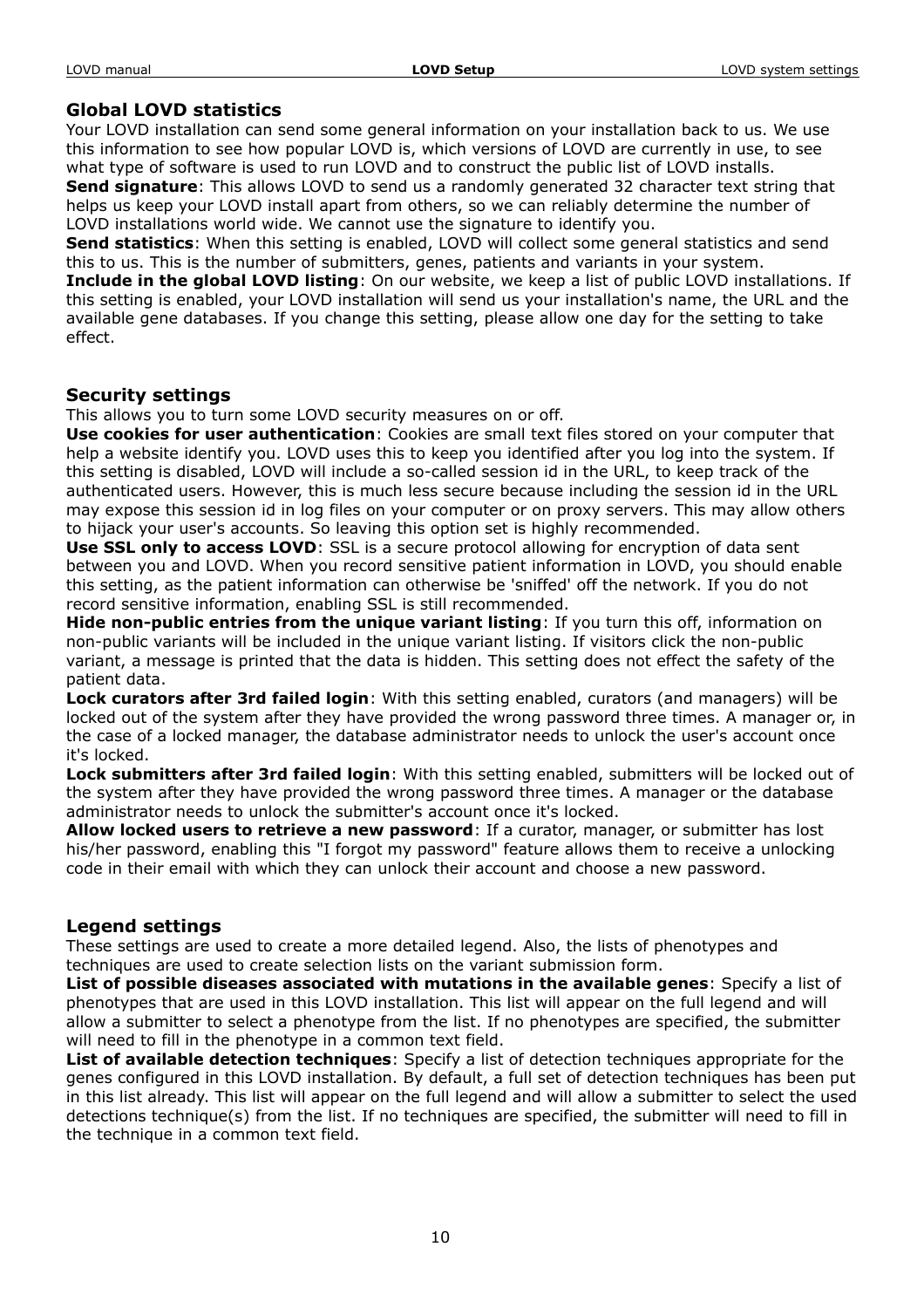# *Gene databases*

Before you can enter variant or patient data, you'll need to create at least one gene in LOVD. Through the setup area, you can create, edit and delete genes. Curators can also edit the genes after they've been created. Emptying genes (removing all associated variant and patient data) and managing it's variants is done through the configuration area.

# **Creating new genes**

Probably the first thing users want to do after installing LOVD, is creating a gene database. Then you can start adding variant and patient information to LOVD. After installing, you are forwarded to the setup area and LOVD will highlight the link to the create gene database form.

After clicking this link, you are first asked for the HGNC ID, to pre-fill the form fields. In case you don't have the HGNC ID or rather want to enter all the information yourself, just leave the field empty and press "Continue" to continue to the create gene database form. This form allows you to set a lot of gene-specific settings. The top part, "General information", is mostly mandatory to fill in. Only the "Date of creation" is optional. The entire bottom part of the form is optional.

#### **General information**

This part describes the bare essentials of the gene information; the gene name, gene symbol and chromosome location. Also the date of creation can be filled in; if you leave it empty it will default to today's date.

#### **Links to information sources (optional)**

Lots of optional information you can add about your gene, especially links to other resources such as Entrez Gene, OMIM, HGMD, GeneTests or any website you want. These links will be displayed on the gene homepage in the public area.

New in LOVD 2.0 is the option to add a GenBank file to the gene. You can provide a GenBank ID, or upload your own genbank file in the LOVD genbank directory. LOVD can use this GenBank file for some optional functionalities, such as the Mutalyzer module for nomenclature checking. As a contrast, the reference sequence is the gene's sequence formatted for display by human users. For genes with a properly configured transcript reference sequence, LOVD will map the variants to the genome and will add links to the Ensembl, NCBI and UCSC genome browsers to the gene homepage, generating an overview of the variants in the database which have been mapped to the genome. You can choose which version of the Human Build (hg18/Build 36.1 or hg19/GRCh37) to map to.

# **Customizations (optional)**

LOVD allows you to adapt the gene homepage by adding citation references, headers, footers, notes and a disclaimer. The header and footer will also be shown on the variant listings.

#### **Security settings**

Using the following settings you can control some security settings of LOVD. It allows you to control whether or not the public can also make downloads of your gene's variants, and whether or not you want your public data to be indexed by the [WikiProfessional](http://www.wikiprofessional.org/) concept web.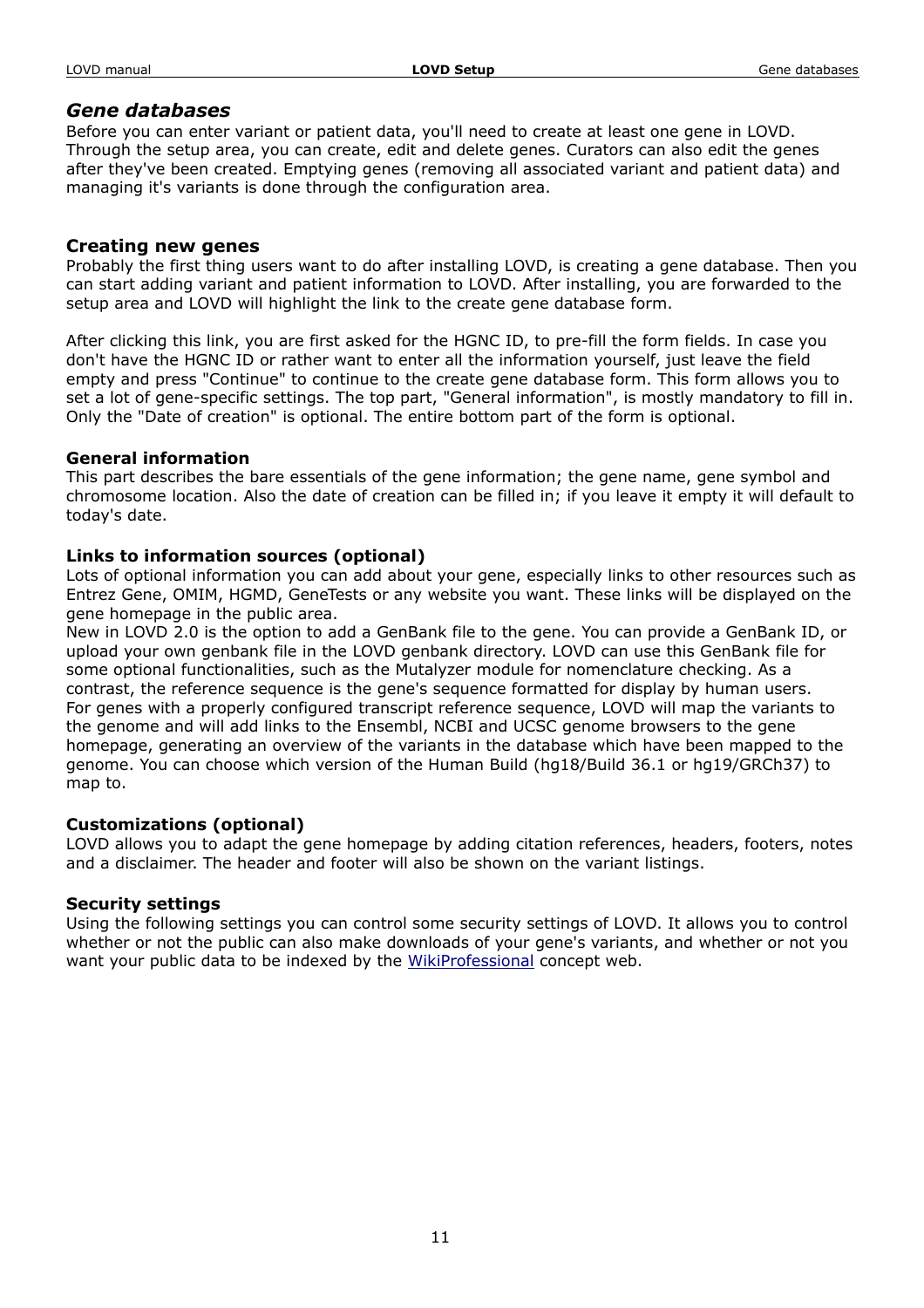#### **Editing genes**

Both curators and managers can edit a gene's settings. Managers however, also have an overview of all genes added to the system, accessible via the Setup area. This overview shows general information on all genes, including the number of variants. Selecting one of the genes allows a manager to view all of this gene's information.

To edit a gene's settings, curators go through the configuration area using the "Edit gene database" link, managers can also go through the setup area, using the "Edit gene" link from the gene's detailed view.

The form itself is similar to the creating new genes form.

# **Emptying genes**

Both curators and managers can delete all variants from a gene database with the "Empty gene database" feature. Patients with variants only in this gene's database will be deleted also! Patients with variants also in other genes, will not be deleted but they will lose the variants that were in this database. The gene database itself and its settings will remain untouched.

To empty all variants from a gene's database, go to the configuration area and click the "Empty gene database" link.

#### **Deleting genes**

Only managers can delete gene databases from LOVD. Below the gene's detailed view, click the "Delete gene" link. To complete the removal, you will need to fill in your password twice.

Please note that besides the loss of all variants within this gene database, also all patients that will have no variants left, will be deleted. So a patient with only variants in the deleted gene will be removed, but a patient who also has variants from other genes, will remain but will of course loose the variants from the removed gene.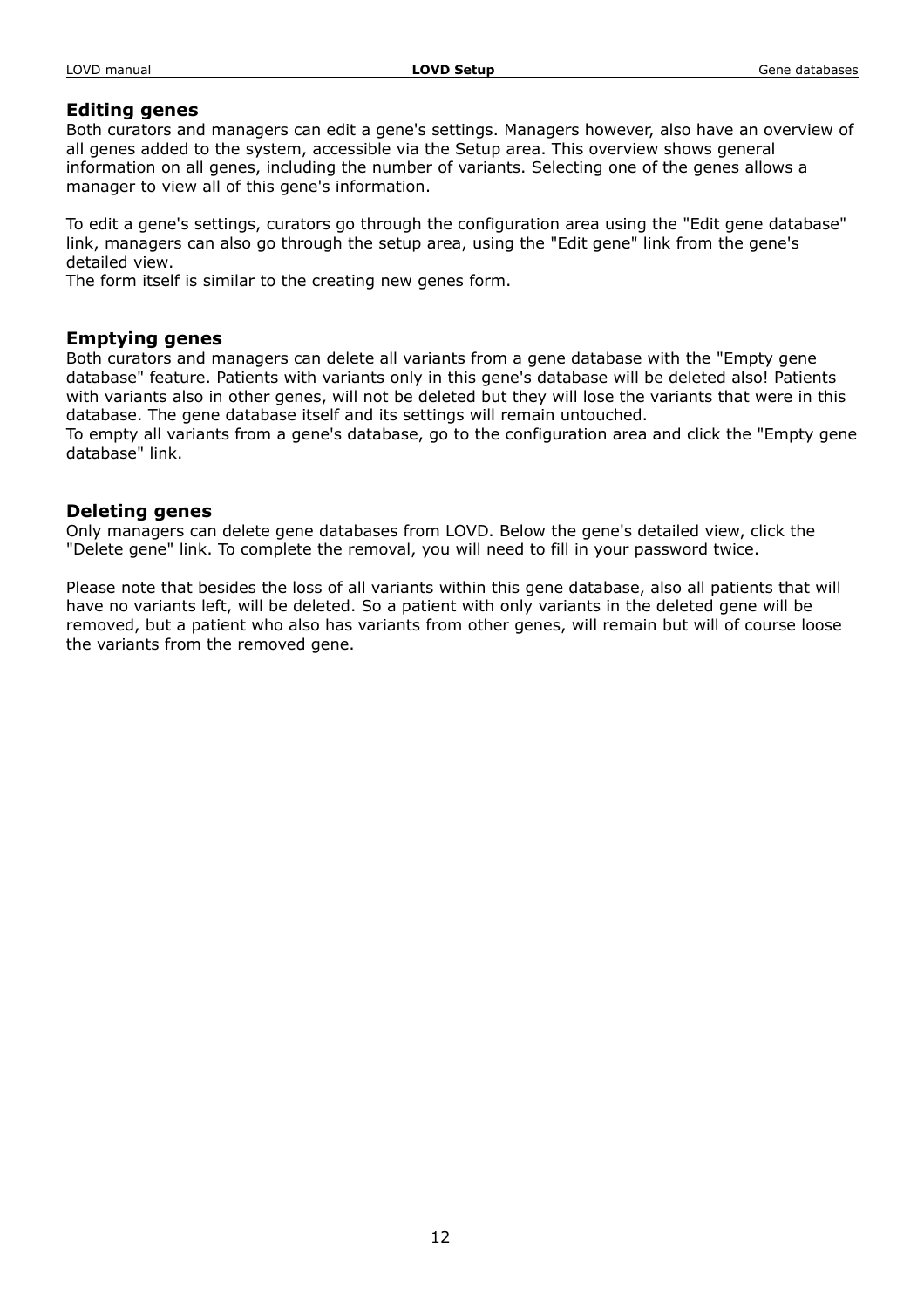# *Custom columns*

The data you can store on your variants and patients in LOVD 2.0 allows for great flexibility. All standard LOVD columns can be edited and removed, except for the HGVS recommended columns, which can only be edited but not removed.

Besides this default set of selected columns which are added to the variant and patient tables by default, LOVD also comes with a set of columns that have not been added to the variant or patient tables yet, but can be added with a click of a button. Additional columns can be created to suit your every need.

# **Variant vs. patient columns**

Custom columns are either of the variant or the patient type. Variant columns can be added to genes, while patient columns can only be added to the system-wide patient table. Therefore, managing variant columns is done via the configuration area, while patient columns and the general custom column actions can be reached through the setup area.

However, some column settings are global. For instance, the way a column is represented on the submission forms and the type of data going in to the field, is a system-wide setting and can therefore only be edited by a manager through the custom column default settings. Therefore, if you seek to edit a column characteristic that you can't seem to be able to edit on the display settings form, make sure you check out the column's default settings also.

# **Managing patient columns**

To add a pre-configured column to the patient table, click the "Add unselected pre-configured custom patient column" link in the setup area. You will get a list of patient columns that are available, but not yet added to the patient table. Click the column you wish to add, and confirm using your password.

Custom columns that already have been added to the patient table can be edited, resorted or removed (the latter only in case it's not a HGVS standard column). These options are available from the "Manage selected custom patient columns" link in the setup area.

The overview shows the selected patient columns which have been added to the patient table and some settings like the column header, column width and the form type.

To change the order in which the patient columns are shown in the variant overviews, click the "Change column order" button. A new window will pop up where you can move columns around by selecting one and using the up or down buttons next the the list. Click the "Change column order" button to save the changes and close the window.

Clicking on one of the entries in the overview will provide a detailed view and links to manage the custom column.

#### **Edit column display settings**

You can make changes to the custom column, mostly the appearance. If you're unsure what the fields mean, check out the creating new columns section.

#### **Reset column to current defaults**

This will reset the column to the default settings, forgetting all your changes you may have made to the column's appearance. Please note that you can edit the default settings, too.

# **Delete column from patient table**

Columns that are not HGVS standard, can be removed from the patient table. Please note that any data you have stored in a column will be lost permanently if you remove it from the patient table.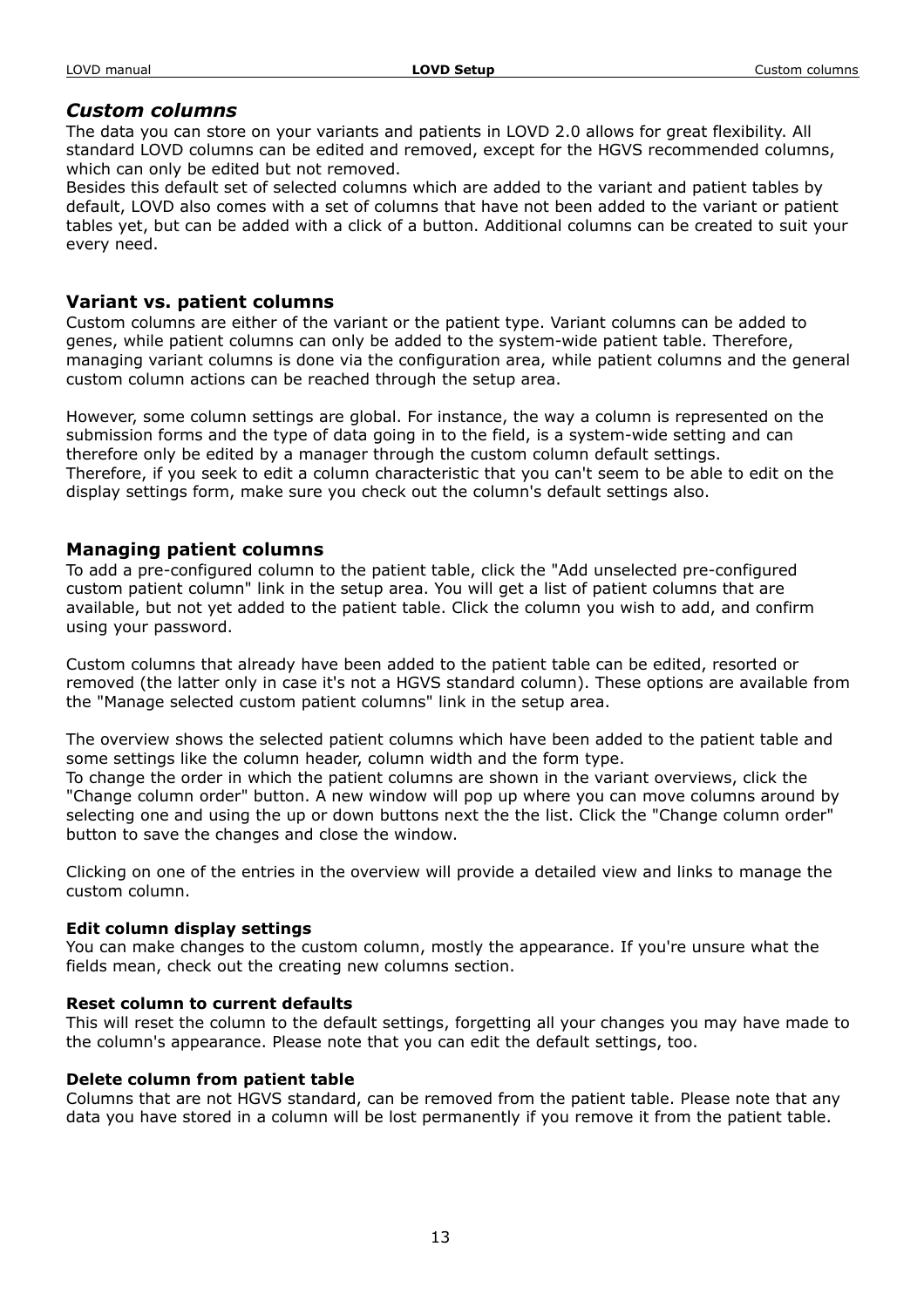# **Creating new columns**

Using the "Create new custom column" link from the setup area you can create a new variant or patient custom column, which will be inactive unless you explicitly add it to either a variant table or the patient table.

#### **Column name and descriptions**

**Category**: Select if this column is a patient or variant column. You can't change this value later on! **Column ID:** Choose a simple unique name for your column, consisting of only letters, numbers and underscores. Subcategories must be divided by a slash (/), such as "Phenotype/Disease". Do *NOT* add 'Patient/' or 'Variant/' here.

**Column heading**: This will appear above the column on the variant listings and on the legend. In principle, this is free text, but try to keep it short, because a long name will increase the width of the column.

**Description on form**: If you think this field may require some explanation on the submission form about what to put in there, you can add a description here.

**Description on short legend**: Describe the meaning of the column in short. This will appear in the short legend, below the variant tables.

**Description on full legend**: Describe the meaning of the column. You can be more elaborate here. This text will be shown on the full legend.

#### **Data settings**

There are two ways to define the data type of your custom column. The recommended way is to use the data type wizard, which will fill in the MySQL and the form type values. Only if you really know what you're doing, you can edit the MySQL data type and the form type directly.

To use the data type wizard, you first need to select what type of field you want to create for your custom column:

**Basic form style**: Select what type of field you want to create:

- *Text/numeric input field* for a standard input field allowing textual or numerical free text input.
- *Integer input field* for a standard input field allowing only whole numbers.
- *Decimal input field* for a standard input field allowing only numbers with a certain number of decimals.
- *Large multi-row textual input field* for a large text field with multiple rows, allowing large amounts of text to be filled in.
- *Drop down list (one option selected)* for a drop down list with a set of options of which the user must choose one value.
- *Selection list (multiple options selected)* for a selection list where the user can select one or more options (like the detection technique list).
- *Date input field* for a standard input field allowing for dates (year, month, day), optionally also storing time (hours, minutes, seconds).
- *On/off checkbox* for a simple checkbox allowing only a yes/no answer.

The next page shows you some additional options that depend on the type of field you've chosen: **Column name on form** (all field types): The name the column will have on the submission form. **Width on form** (all input fields and text area): The input field width on the form, in number of characters.

**Maximum input length** (text and integer input field types): The maximum number of characters allowed the be filled in. If a user tries to enter more characters in your field, an error is issued. **Regular expression pattern** (text input only): For advanced users, you can enter a full regular expression pattern (PHP's Perl-compatible regular expression syntax), including the / delimiters and possible modifiers. Using this, you can force a certain format for the input.

**Number of digits before the decimal point** (decimal field only): The maximum number of digits allowed before the decimal point. This practically limits the maximum value of the field.

**Number of digits following the decimal point** (decimal field only): The maximum number of digits allowed at the right of the decimal point. This limits the maximum precision of values in the field.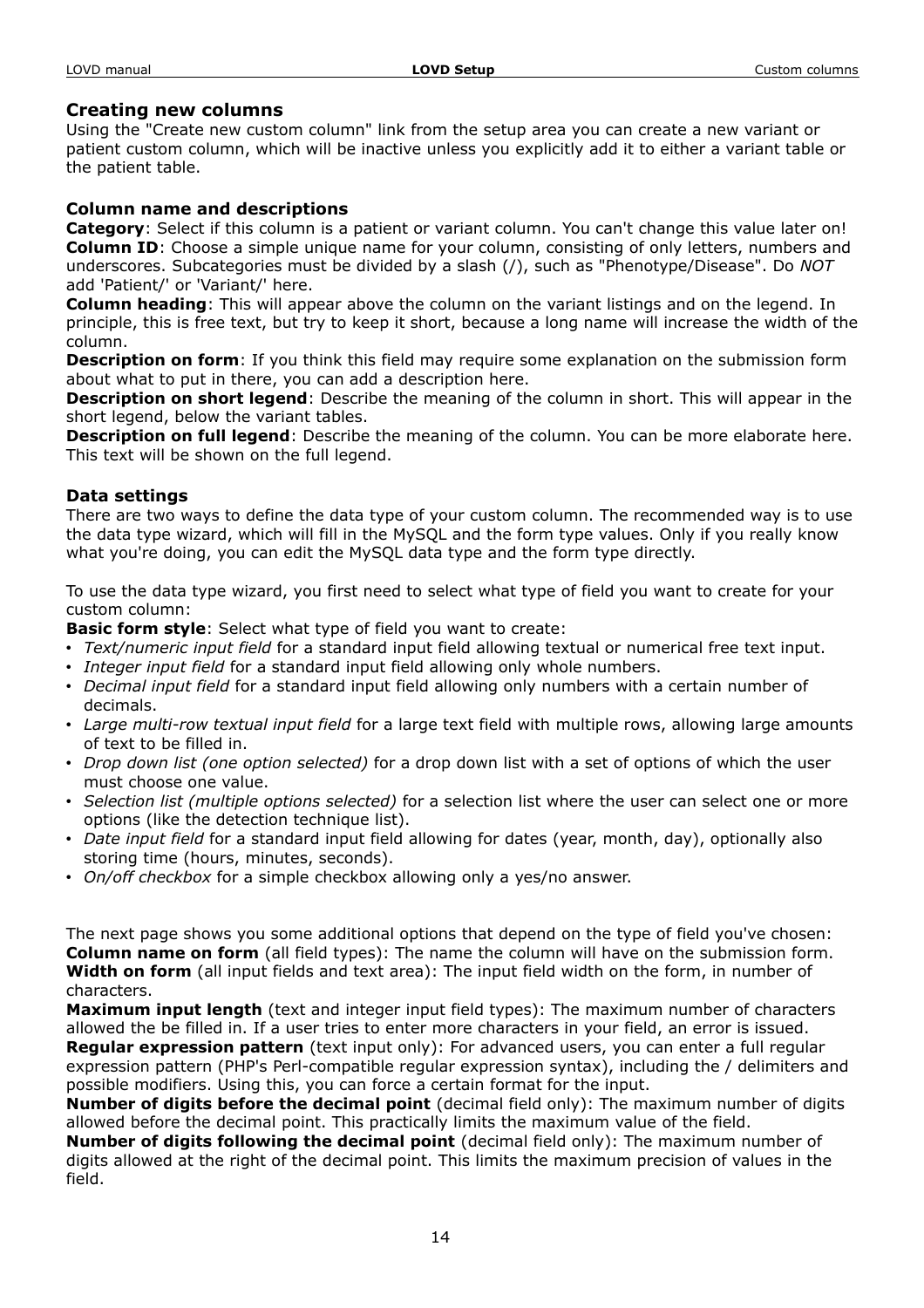**Allow only positive values** (integer and decimal fields): Select this to allow only positive whole numbers to be entered.

**Also store time** (date field only): Select this to also store time (hours, minutes, seconds) in this date field.

**Height on form** (text area and multiple selection list): The height of your field on the submission form, in lines.

**Provide "-- select --" option** (drop down list only): Adds a "-- select --" option to the list of options, that will be selected by default. If this option is not set, the first option of the list will be the default selected option.

**Provide "select all" link** (multiple selection list only): Adds a "select all" link, which allows the user to select all available options in the list with one click of a button.

**List of possible options** (both list types): Enter the options available for this field, one options per line. If you want to use abbreviations, use: Abbreviation = Long name, like "DMD = Duchenne Muscular Dystrophy".

**Default value** (all input fields except text area): A default value that will appear in the field for new submissions.

When you click the "Finish" button, the data type wizard will fill in the "MySQL data type" and "Form type" fields for you.

# **Column settings**

**Standard for new genes**: This controls whether new variant columns that you create will be added to newly created genes by default or not. All variant columns with this option set, will be added to the variant tables of newly created genes.

**Mandatory field**: With this option selected, users can't leave your column empty.

**Show contents to public**: With this option selected, only authorized viewers can see the contents of this column.

**Show field on public forms**: This option controls whether or not submitters can submit a value for this column.

**Include in search form**: This option controls whether or not this column shows on the special search overview that allows the public to find the number of entries in the database (including hidden entries) matching one or more search terms on a specified set of columns.

# **Editing custom column default settings**

After a custom column is added to a variant table or the patient table, part of the settings can be edited by curators or managers. But the default column settings are stored separately and cannot be edited by curators for three reasons:

- Variant columns can have different appearance settings per gene.
- Curators can modify some basic settings, but do not have permissions to edit the more advanced settings.
- If a column's settings are screwed up for whatever reason, they can be reset to default settings which can be defined by a manager.

Because of this separation of settings, by default not all changes you make will take effect if the column has also been added to a variant table or the patient table, because some changes are overridden by the local display settings of that column. Changes to some advanced options do take effect immediately, like the MySQL data type and form field type. You can do two things to apply all of your changes also to selected columns;

- You can (one by one) reset a selected column to the (new) default settings, to easily apply your changes to a selected column in a variant table or the patient table.
- You can have your changes applied immediately by overriding all local display settings, by selecting the checkbox "Apply changes to patient table where this column is active" in case of a patient table or "Apply changes to all genes where this column is active" in case of a variant table. This checkbox will only appear if the column has actually been added to any of the tables.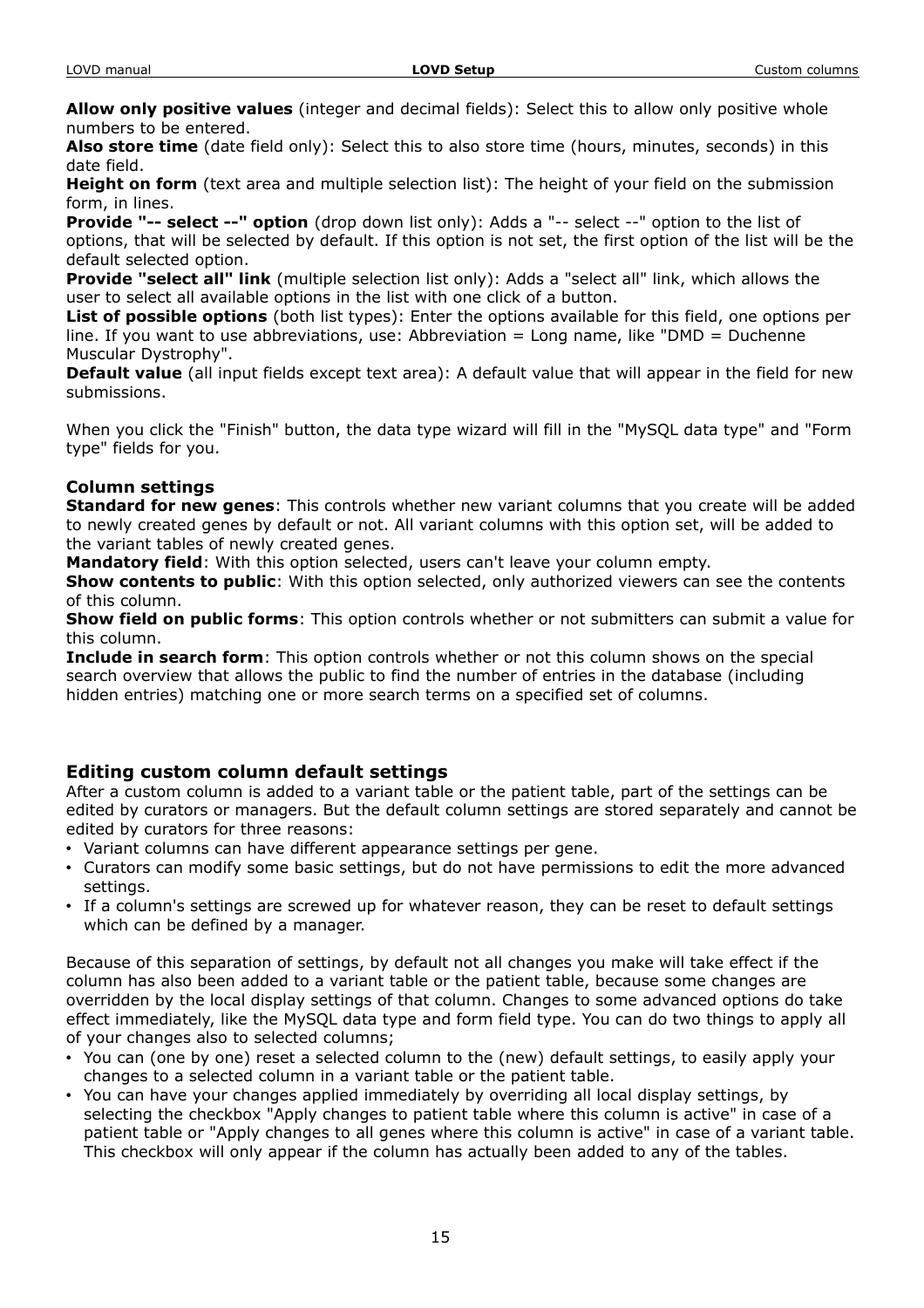If you wish to change the default order in which variant columns appear in future gene databases, click the "Manage all custom column default settings" link in the setup area and click the "Change default column order (for new genes)" button.

#### **Edit column default settings**

To edit the custom column default settings, click the "Manage all custom column default settings" link in the setup area, select the column of interest and click the "Edit column default settings" link. The fields on this form are explained in the creating new columns section.

#### **Edit column ID** (columns created by users only)

For columns which have been created by users of LOVD, you can change the column ID (the name the column is referenced by the system, such as "Variant/DNA") or move the column from the Patient to the Variant side or vice-versa, only if the column is currently not in use in the Patient table or any of the Variant tables. Click the "Manage all custom column default settings" link in the setup area, select the column of interest, click the "Edit column ID" link and complete the form.

# **Deleting custom columns**

Custom columns created by users of LOVD can also be removed permanently from the system, for instance if they were for testing purposes only or if they are no longer needed. First, you need to make sure the column is no longer active in any of the Variant tables or in the Patient table. Then click the "Manage all custom column default settings" link in the setup area, select the column of interest, click the "Delete column" link and confirm with your password.

# **Downloading custom column data to text files**

To share custom column specifications with other LOVD installs, LOVD supports exporting the custom column default settings to a text file, which you can import back into a different LOVD installation.

In the setup area, click the "Download all LOVD custom columns" link. We *do not* recommend you to edit this file.

# **Importing custom columns from text files**

LOVD supports importing custom columns from tab delimited text files, generated by the download custom columns feature available in the setup area. We *do not* recommend you to edit this file.

The first line should contain the version number and data type definition. If you do not include this line, LOVD will not accept your file. The line should say something like:

### LOVD-version 2000-150 ### Columns ### Do not remove this line! ###

LOVD will only import the custom columns from the file which are not already in the system. No comparison is performed between the columns already in LOVD and the columns in the file, LOVD just checks if the column IDs are present in the database or not.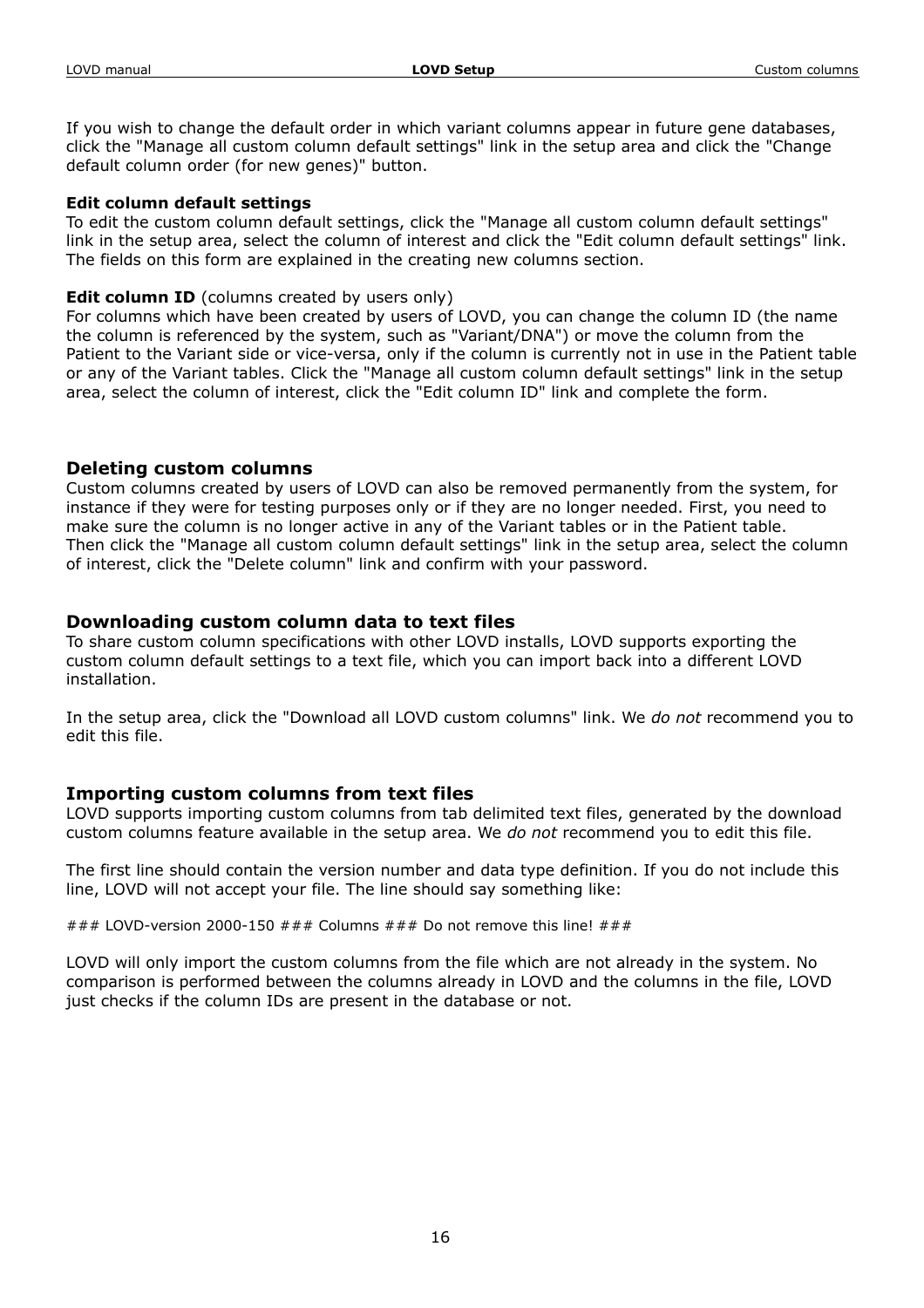#### *Authorized users*

Besides the public access to LOVD and users registering themselves as a submitter to add new variants to the database, the users who are setting up LOVD and curating the variants are all authorized LOVD users who need to have their account created by others. The authorized users come in three levels; the database administrator of which there is only one, managers, and curators.

The database administrator has full access to LOVD and can create managers and curators. Managers have access to almost everything, except uninstalling LOVD and creating other managers. Curators do not have access to the setup area and are restricted to the genes they are appointed to.

#### **User levels**

Creating, editing and deleting users is only possible with users with a lower level than you. So when you are a manager, you can create, edit and delete curators only. The database administrator can create, edit and delete managers and curators.

#### **Database administrator**

The database administrator is the first user within LOVD; this account is created during the installation of LOVD. After installation, the administrator can create other users (managers and curators) in the system, if desired. The administrator has full access to all areas and settings of LOVD. The administrator is also the only user who can uninstall LOVD, provided the uninstall lock has not been set at LOVD installation.

When the "Forward messages to database admin" setting in the LOVD system settings is enabled, the database administrator will receive copies of submitter registrations and variant submissions.

#### **Manager**

A manager has access to almost everything the database administrator has access to. However, the manager is not able to create new managers or to edit existing managers. Also, a manager cannot uninstall LOVD even if the uninstall lock is not in place.

A manager can only be created by the administrator and often assists the administrator or takes over the customisation of LOVD for the curators.

#### **Curator**

A curator only has access to the gene databases he or she is appointed to. Also the database administrator or a manager can act as a curator, so no separate accounts are required. But the curator user level is very useful for allowing users access to certain genes while access to LOVD system-wide settings and such is restricted.

You can set an authorized user as a gene curator by editing the user's account and selecting the relevant genes in the "Curator for" field.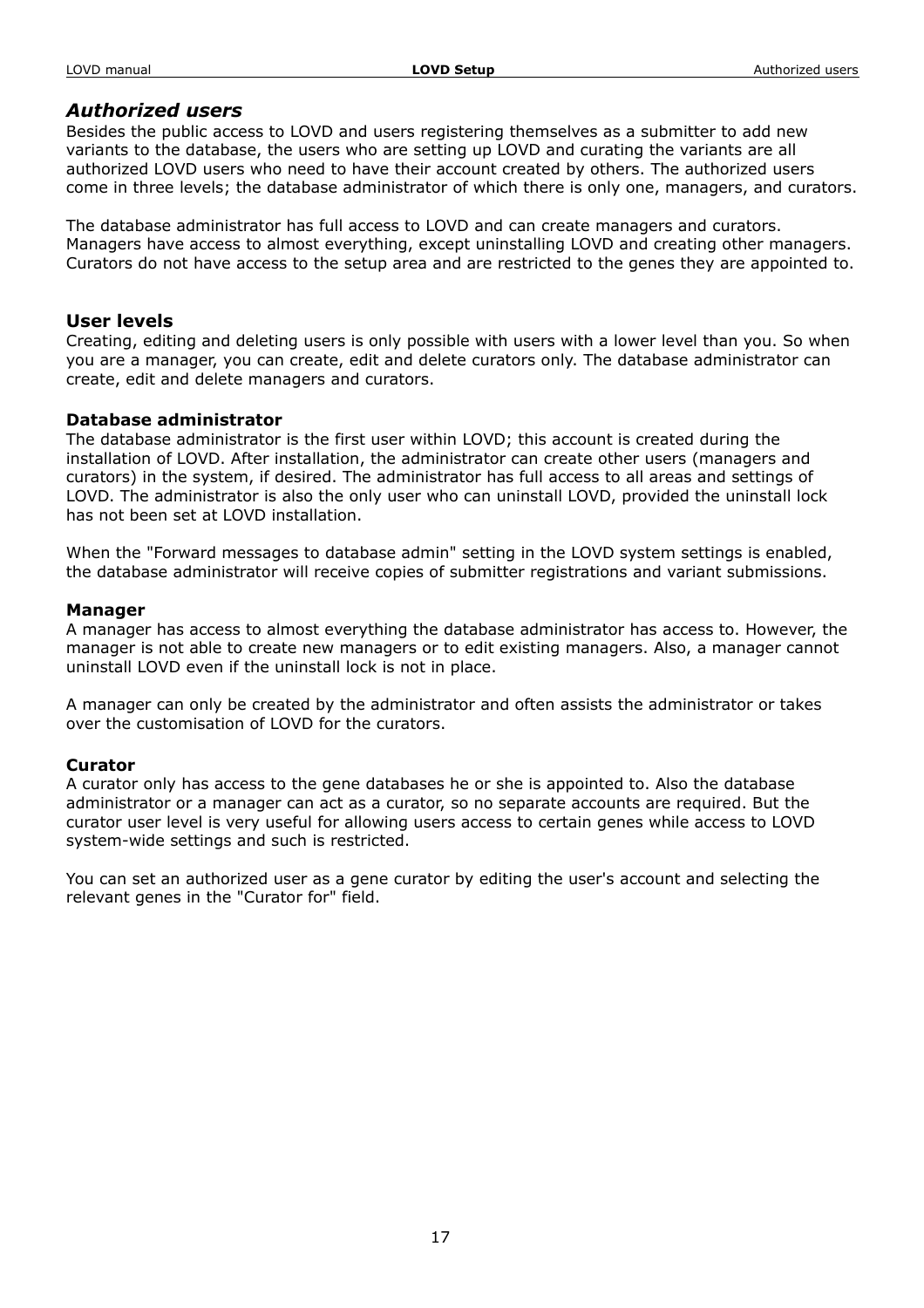#### **Creating new users**

LOVD allows a total number of 255 users. You can create a new user by clicking on the "Create a new authorized user" link from the setup area.

If the user is to be a curator, the email address that's filled in will be shown on the gene's homepage and will be used to sent variant submission notifications to.

If the curator is actually also of the curator user level, be sure to assign one or more genes to this user otherwise the curator will be rejected access to the LOVD gene configuration area.

Most of the form is pretty straight forward, but I will highlight these four fields:

**Username:** LOVD requires the username to be 4 to 20 characters and starting with a letter followed by letters, numbers, dots, underscores and dashes only.

**Password:** LOVD requires the password to be at least 4 characters long, containing at least one number or special character.

**Number of entries per page:** To save time to build up the variant table, the variant listings will be split into separate pages. Here you can specify the maximum number of variants you want to see on each page.

**Allowed IP address list:** An IP address is an address a computer is known by on the network. To help prevent others to try and guess the username/password combination, you can restrict access to the database administrator account to a number of IP addresses or ranges. This also means you need to be very careful with this setting, as being too restrictive may lock you out of your account. The default, unrestricted, value is \*.

#### **Editing users**

If you wish to edit your own account, please use the "Your account" link on the top right-hand side of the screen, which leads directly to your account overview.

From the setup area, click the "Manage authorized users" link. This shows a list of the authorized users, sorted by default by the user's level and name.

The Status column provides a quick view of the user's status:

- **•** The user is locked.
- **O** The user is currently logged in.
- The user is currently logged off.

Deleted users show at the bottom of the list and are greyed out.

Select the user you wish to edit, to continue to the user's detailed view. Below the user details, click on the link "Edit user". When editing your own account, this link is named "Update your registration". The form is similar to the creating new users form.

Please note that the "New password" fields are optional when editing a user, you only have to fill them in when changing the password for the user.

# **Locking users from the system**

As a manager, you can lock curators out of the system. The database administrator can also lock managers. A user is automatically locked if the wrong password is used three times to log into his/her account, provided this security setting is enabled (see LOVD system settings), but this lock can also be enabled by clicking the "Lock user" link below the user's detailed view. If the user is already locked, the link is named "Unlock user".

The "Lock user" and "Unlock user" links are very quick ways to deny or allow access to LOVD, although this can also be accomplished through the edit user form.

Users who are logged in, can also be booted out of the system. If a user is logged in, a link is added named "Force user log out". This will destroy the user's session and force the user's log out. Locking the user essentially also causes the user to be booted out of the system the next time the user performs an action, although in that case it's not possible for the user to log back in until the account is unlocked.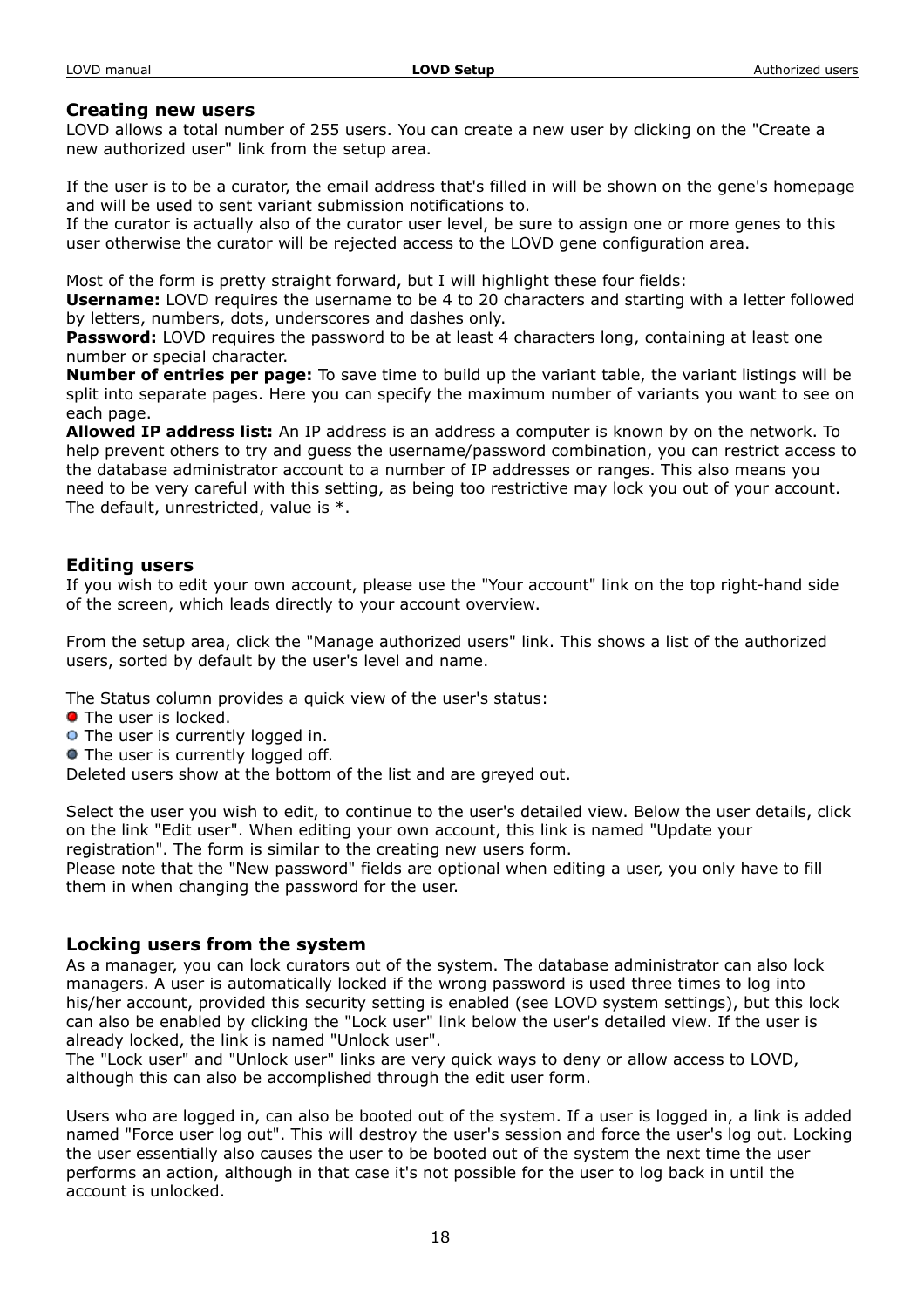# **Deleting users**

Deleting a user in LOVD is a non-permanent action. Since the user may have created or edited variants, patients, custom columns, custom links etc, permanently deleting the user from the system may leave some references in the database broken. Therefore, deleting a user only disables the user's account and removes the user as a curator from the genes he or she was a curator for, but does not permanently remove the account. A deleted user can therefore be 'revived' by editing the user and unchecking the 'deleted' checkbox.

If the user is the only curator for one or more genes, and you delete the user, you inherit the curator rights on these 'orphaned' genes. If you want to prevent this, make sure the gene has at least one other curator.

From the user's detailed view, a link named "Delete user" is available if the user has not already been deleted and you have the correct rights on the user account. After clicking that link, you need to confirm deleting the user with your password. Also, if you will take over any genes, this is reported on this confirmation form.

# **Assigning curators to specific genes**

All genes in LOVD should have at least one curator, to send the new submission notifications to. All curator-level users should have at least one gene to curate, otherwise they will not be able to access the configuration area.

Please note that a curator for a gene is not necessarily a user with the curator user level. A manager, or even the database administrator, can be appointed as a gene curator so that small LOVD installations can be configured and curated by one user account.

Curator-level users will not be able to switch to any gene other than the genes in their allowed list. Managers and the database administrator will have unrestricted access to all genes. If multiple users are assigned curator for a gene, all those users will receive the submission email.

To assign genes to curators, edit the user you wish to assign a gene to. At the bottom of the form is a list of available genes. Select the gene(s) you want the user to be curator for in the list "Curator for". To select all genes, click the "Select all" link next to the gene list.

To select a few genes, you can use the Ctrl and Shift keys on your keyboard. Holding the Ctrl key while clicking on an entry allows you to select or deselect this entry. You can select a range of list entries by selecting the first of the range, then holding Shift and clicking the last of the range. On a Macintosh, use the Command key in stead of the the Ctrl key.

Besides assigning genes to curators, managers and the database administrator can also assign curators to genes, which may be a faster method depending on your specific situation. Please note that you can only assign or remove curators from a gene database if your user level is higher than that of the user you wish to assign/remove.

From the setup area, click the "Edit genes" link. This will show a list of all genes in this installation. Then, click the gene you'd wish to assign curators to. Below the gene's detailed information, click on the link "Add/remove curators". There you can select/deselect the gene's curators. The resulting form enables you to add or remove curators.

After completing this form, you are forwarded to the page where you can sort or hide curators from the list of curators on the gene's home page and on the top of the screen. You can also access this page from the "Sort/hide curator names" link next to the "Add/remove curators" link on the gene's detailed view.

To sort the curators active for this gene, simply move your mouse over the icon on the left of the curator name, and click and drag the name up or down. To hide a curator, simply deselect the checkbox on the right of the name. Don't forget to click the "Save" button to save the new sort order!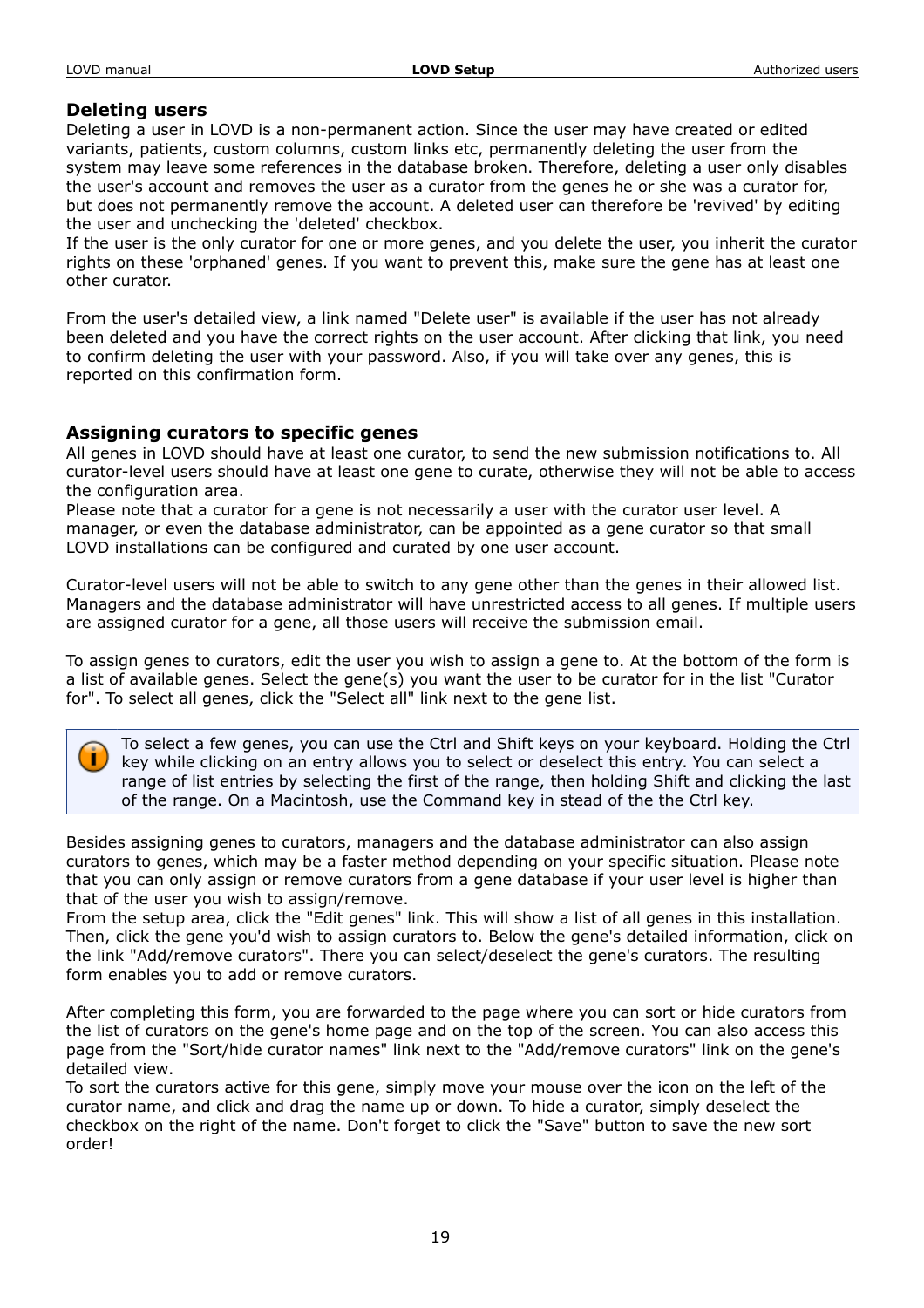#### LOVD manual **LOVD Setup LOVD Setup COVD Setup** Submitters

# *Submitters*

LOVD allows users to register themselves as submitters which allows them to submit new variant and patient data to the database. Depending on the LOVD system settings, submitters are also able to edit the data they have submitted previously.

Besides self-registering and maintaining their own accounts, submitters can also be managed by LOVD authorized users, who can create, edit and delete submitter accounts.

# **Creating new submitters**

LOVD allows a total number of 65535 submitters. Submitters can create accounts for themselves, or you can create one for them. To create a new submitter, click the "Create a submitter" link from the setup area.

One submitter account can hold multiple email addresses, since a submitter account is usually shared among multiple people from one institute. In the "Email address(es)" field, you can enter as many email addresses as you like, one email address per line. In the event of a new submission, all added email addresses will receive a notification with the submission data.

# **Editing submitters**

From the setup area, click the "Manage submitters" link. This shows a list of the authorized users, sorted by default by the submitter's country and name.

The Status column provides a quick view of the submitter's status:

- **O** The submitter is locked.
- **O** The submitter is currently logged in.
- **•** The submitter is currently logged off.

Deleted submitters show at the bottom of the list and are greyed out.

Select the submitter you wish to edit, to continue to the submitter's detailed view. Below the user details, click on the link "Edit submitter". The form is similar to the creating new submitters form. Please note that the "New password" fields are optional when editing a submitter, you only have to fill them in when changing the password for the submitter.

# **Deleting submitters**

Deleting a submitter in LOVD can be both permanent and non-permanent. Since the submitter may have created or edited variants and patients, permanently deleting the submitter from the system may leave some references in the database broken and is therefore only possible with submitters not linked to any patients. Deleting a submitter disables the submitter's account, but leaves the account dormant. A deleted submitter can be 'revived' by editing the submitter and unchecking the 'deleted' checkbox.

From the submitter's detailed view, a link named "Delete submitter" is available if the user has not already been deleted. After clicking that link, you need to confirm deleting the submitter with your password. If the submitter is already deleted and has no associated submissions, the account can be permanently deleted by clicking the "Permanently delete submitter" link.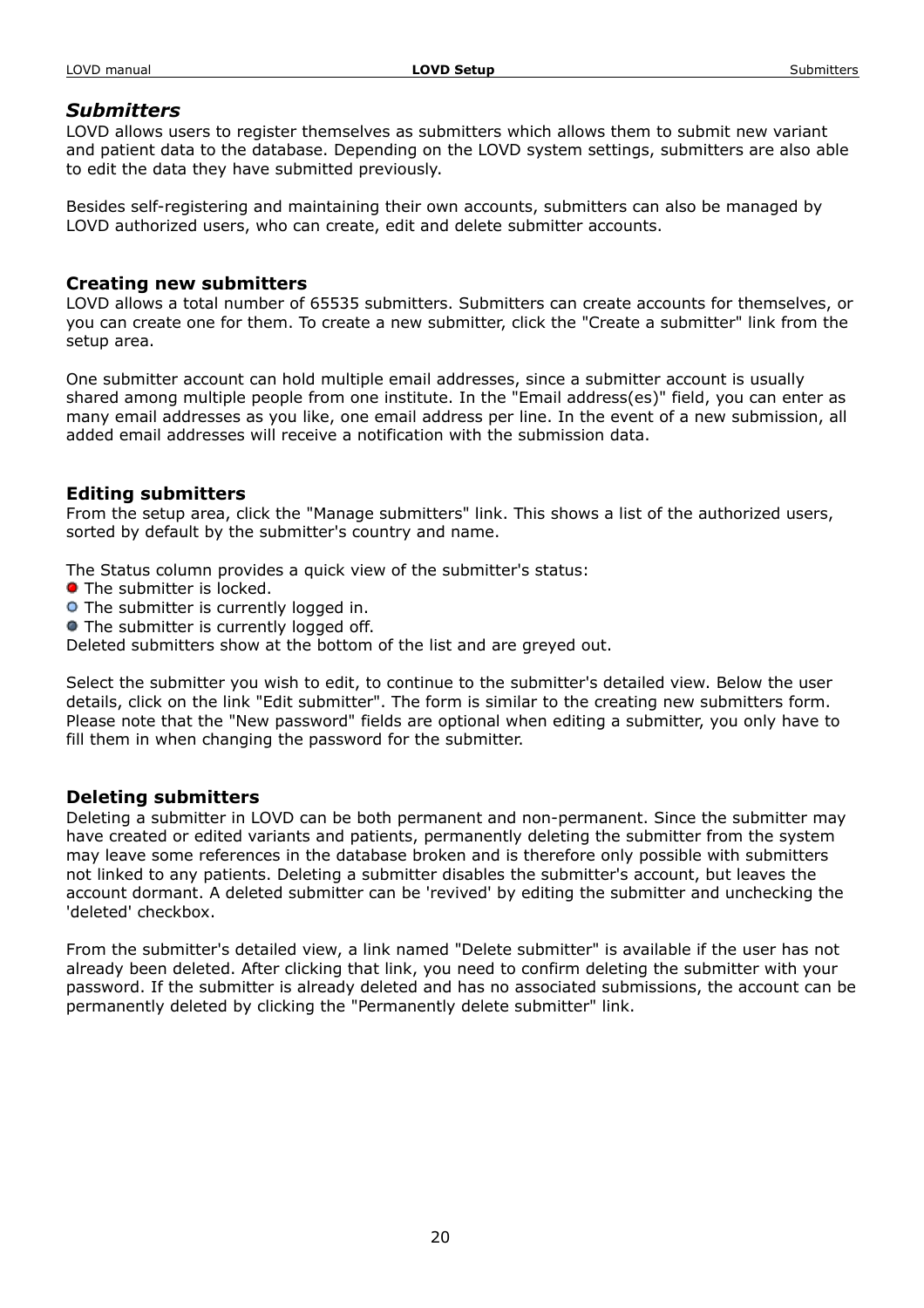# *Custom links*

LOVD offers the custom link feature to quickly create links to external sources. By default, LOVD comes with a set of custom links allowing curators to quickly create links to entries in the online databases DbSNP, GenBank, OMIM and Pubmed, without actually having to know how to create links in HTML. You need access to the setup area to create new custom links to other external data sources. The curator can easily add custom links to the variant and patient data using shortcuts on the submission forms.

If you wish to add new custom links, or edit existing ones, you will need a basic knowledge of the internet markup language HTML. Custom links allow curators to put a text like '{PMID15977173:Fokkema et al}' in a certain column and get it replaced by a link to an article on PubMed, in this case the LOVD article: '<A href="http://www.ncbi.nlm.nih.gov/pubmed/15977173" target="\_blank">Fokkema et al</A>', which will be interpreted as '[Fokkema et al'](http://www.ncbi.nlm.nih.gov/pubmed/15977173).

References are used to pass on information necessary for building the link, e.g. a PubMed ID. These references are defined in the link pattern and then specified in the replacement text, and are indicated by numbers surrounded by square brackets, like '[1]' or '[2]'.

**Example:** the PubMed custom link. *Pattern*: {PMID[1]:[2]} Links to abstracts in the PubMed database.  $[1]$  = The PubMed ID.  $[2]$  = The name of the author(s). *Replacement text*: <A href="http://www.ncbi.nlm.nih.gov/pubmed/[1]" target="\_blank">[2]</A>.

# **Creating new links**

When creating a custom link, you'll need to determine what the constant and dynamic parts are of the link you wish to point to. The dynamic parts will be the references that you will define. To create a new custom link, click on the "Create a new custom link" link in the setup area.

**Link name:** Fill in a short title that will make curators recognize what the custom link is for. Pattern: Choose a pattern that curators need to use for LOVD to recognize the custom link. This pattern should always start with a '{' and end with a '}'. Between these braces only letters, numbers, spaces, some special characters (:;,\_-) and references ([1] to [99]) may be used. The custom link pattern must be between 3-20 characters long. Two or more references directly after each other must be separated by at least one character to keep the two apart.

**Replacement text:** Fill in the (HTML enabled) text that should replace the entire pattern. It is intended to be a HTML link, but can actually be anything. You need to use the same number of references that you used in the pattern, but a specific reference can be used twice or more in the replacement text.

**Link description:** Provide a short description about this link. What will it point to, what is supposed to be used for which reference?

**Active**: You can enable or disable a custom link using this checkbox. When it's disabled, the custom link patterns will not be replaced.

**Active for columns:** Select for which columns you want this custom link to be activated.



To select a few columns, you can use the Ctrl and Shift keys on your keyboard. Holding the Ctrl key while clicking on an entry allows you to select or deselect this entry. You can select a range of list entries by selecting the first of the range, then holding Shift and clicking the last of the range. On a Macintosh, use the Command key in stead of the the Ctrl key.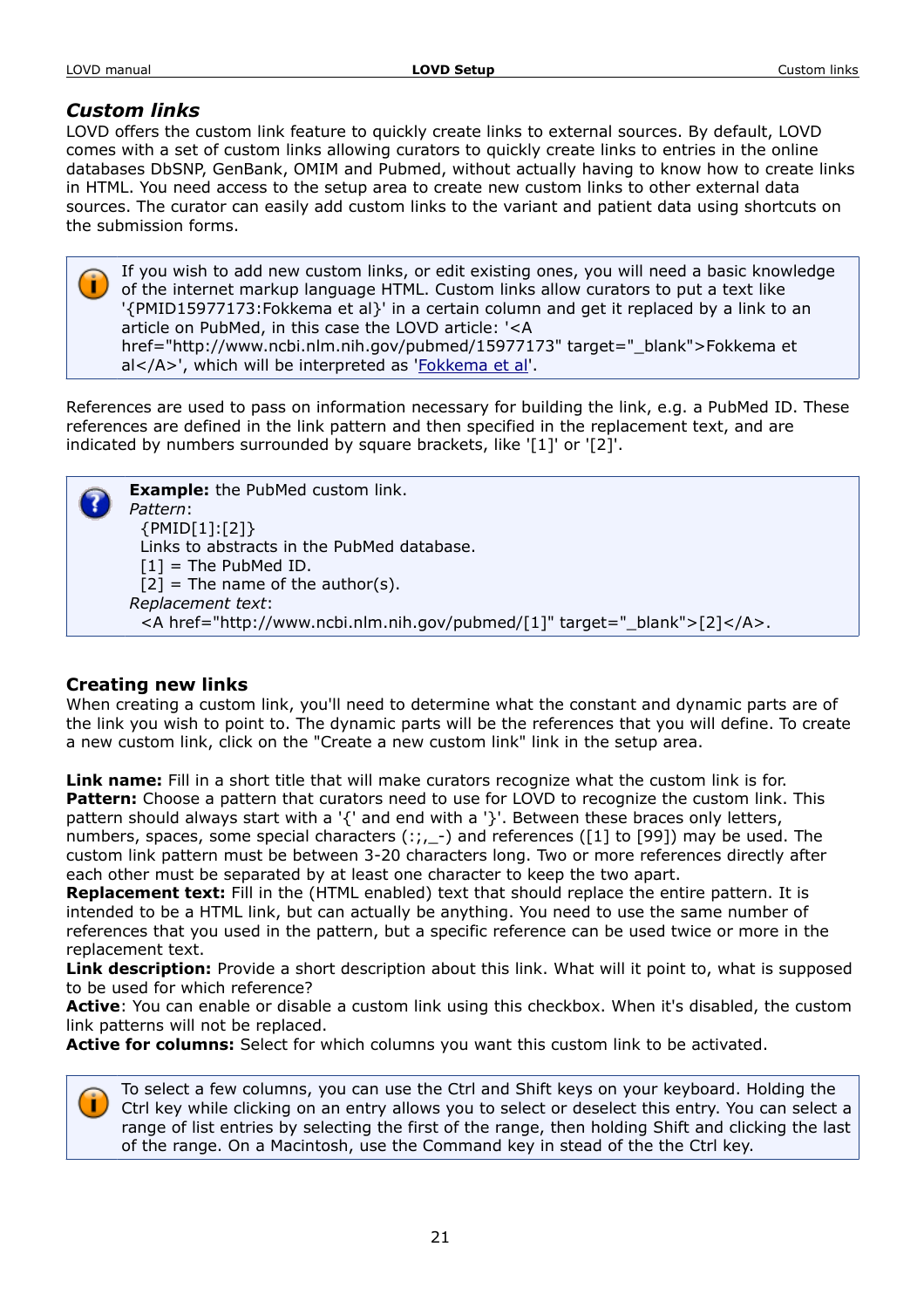#### LOVD manual **LOVD Setup LOVD Setup LOVD Setup Custom links**

#### **Editing links**

For a overview of the available links, click the "Manage custom links" link on the setup page. Clicking the custom link entry of interest shows a detailed overview including the menu options to manage the custom link. To edit a custom link, click the "Edit custom link" menu item.

This form is in every way similar to the create new custom link form.

# **Deleting links**

When deleting a custom link, it is permanently removed from LOVD. When this link is still in use, the field will show the pattern in stead of the replaced text. If you want to temporarily disable a custom link, you can do so by editing the custom link and deselect the "Active" option.

To permanently delete a custom link, click the "Delete custom link" menu item on the custom link's detailed overview and provide your password for confirmation.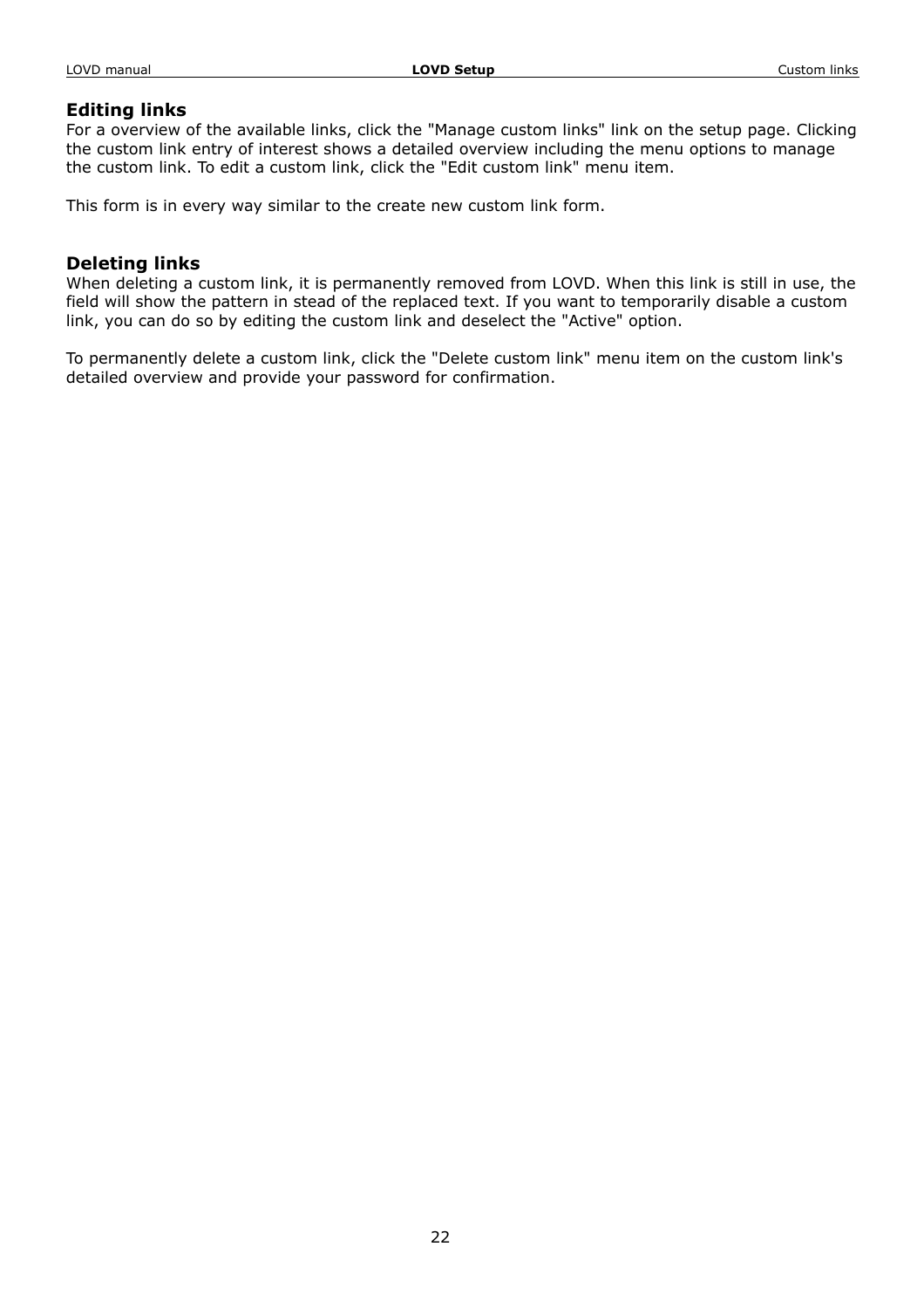# *Modules*

LOVD has a modular setup that can be taken advantage of through the LOVD module system. Currently, it is only possible to modify forms within LOVD using the module system. There hasn't been put much development time into getting a very advanced module system available, because of lack of time and because so far very few developers outside our group have expressed interest in modifying LOVD themselves to fit their specific needs. Still, being able to modify LOVD forms with very little code, has already been proven quite useful in the modules that exist right now.

One of the major advantages of the modules is that they can be turned on and off at will. As such, you can always turn a module off if you choose not to need it anymore. If you're sure you will never use it anymore, you can also choose to uninstall it, after which LOVD also removes the settings stored by the module. Uninstalling a module does not remove it from the LOVD installation, you can always re-install it without the need to restore files from backup.

Currently, LOVD comes with three modules, all developed within our own team:

**Mutalyzer nomenclature checker module** - modifies the variant submission form to allow the DNA change value to be checked with the Mutalyzer software on a remote server. **ShowMaxDBID** - modifies the variant submission form for curators to help them apply the DB-ID field.

**reCAPTCHA** - modifies the submitter registration form to protect it against fake registrations by spam bots.

# **Installing modules**

During the installation of LOVD, all available modules are installed automatically. Only if you have uninstalled a module or upgraded your LOVD installation with an update that included a new module, you'll need to install it before you can use it.

To have LOVD scan for modules added after installation of LOVD, click the "Scan LOVD install directory for new modules" link from the Setup area. You will see a warning, explaining that you need to know that the modules are from a trusted source. Basically: use your common sense here, just like you would when you run a program on your computer, downloaded from the web. Don't just include a module in LOVD if you're not familiar with it's source.

After clicking "Next >>", LOVD will search the modules directory for modules that are not already installed. LOVD will inspect the new modules and query them to verify if they respond properly. If everything is found to be OK, LOVD will report which modules have been installed.

Please note that newly installed modules are not yet enabled.

# **Enabling or disabling modules**

LOVD modules can be enabled and disabled by will. Newly installed modules are not yet activated, so you'll need to activate them.

To activate or deactivate a module, click the "Manage installed LOVD modules" link from the Setup area. All installed modules are listed, and the "Active" column indicates whether or not the module is currently activated.

When you click one of the module entries, you'll see the detailed information including the decoded module's settings. If the module is activated, simply click the "Disable module" link. If the module is already disabled, click the "Enable module" link. The changed are applied immediately.



Remember, disabling a module does not reset the module's settings. If you really want to completely reset a module, uninstall and reinstall it.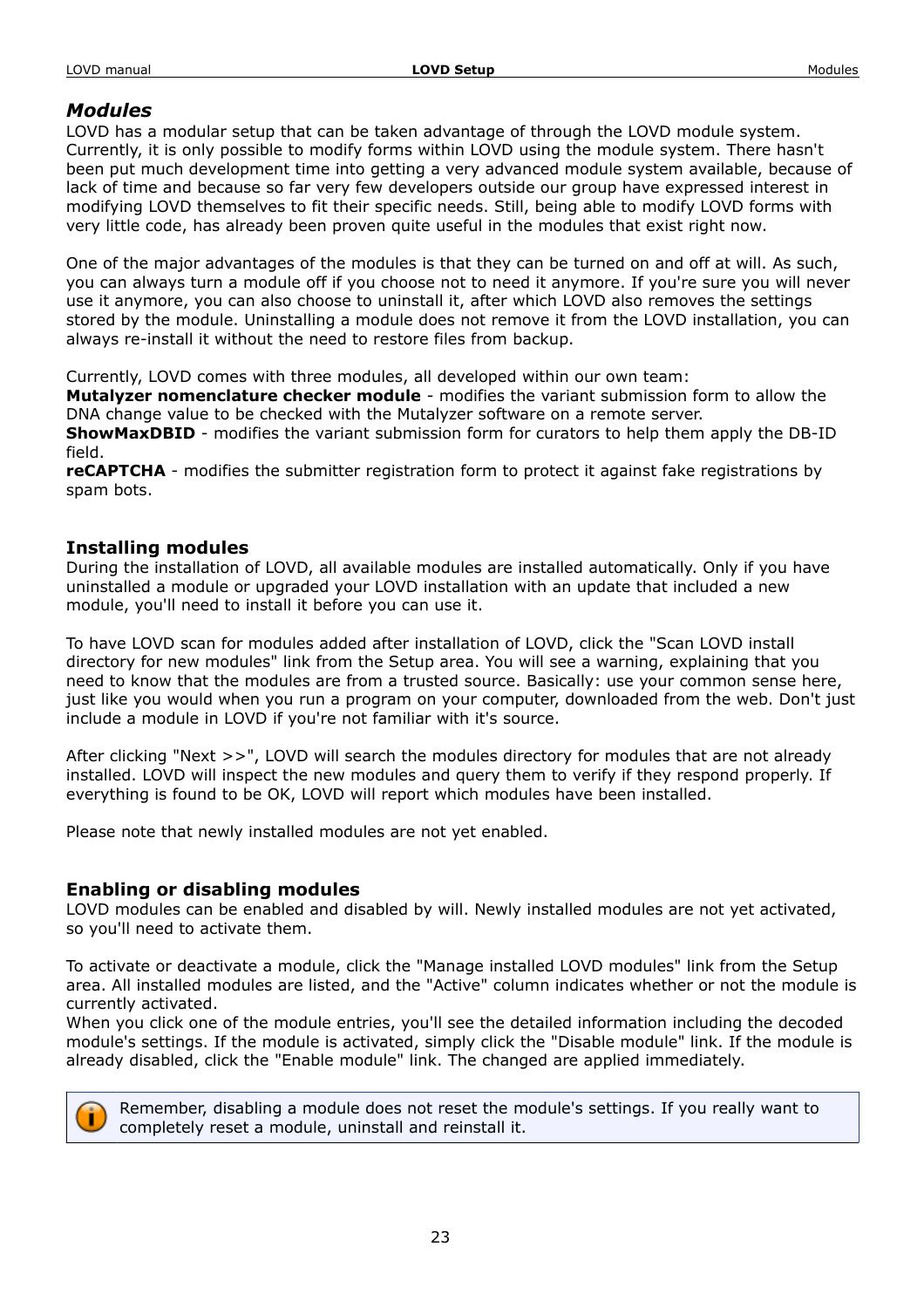#### LOVD manual **LOVD Setup LOVD Setup LOVD Setup Modules** Modules

# **Uninstalling modules**

If you're sure you're never going to use a module anymore, you can uninstall it to remove it from the system. Also, if you wish to completely remove a module's settings in order to reset it, you'll need to uninstall it (and reinstall it afterwards).

To uninstall a module, click on the "Manage installed LOVD modules" link in the Setup area, and select the module you wish to uninstall. Then, select the "Uninstall module" link. To reinstall the module, see installing modules.

# **Available LOVD modules**

These are the modules included with LOVD. Of each of the modules, the functionality is described in detail.

# **Mutalyzer module**

The [Mutalyzer software](http://www.mutalyzer.nl/) was developed to guide researchers in using the correct HGVS nomenclature for their variants. LOVD helps by connecting to the Mutalyzer module from the submitter form, to allow both submitters and curators to check their nomenclature.

For Mutalyzer to work correctly, a GenBank file is necessary.

You can upload a GenBank file to LOVD, after which it can be used by the Mutalyzer module and for the LOVD Reference Sequence parser.

You can also upload one through the Mutalyzer GenBank uploader or even have Mutalyzer [generate](http://www.mutalyzer.nl/2.0/upload) [one for you,](http://www.mutalyzer.nl/2.0/upload) after which you can configure LOVD to use the Mutalyzer GenBank ID by editing the gene's settings.

Also filling in a valid NCBI NG or NC accession number in the "GenBank file name or ID" field in the gene settings, will enable the Mutalyzer module to check your variants.

#### **Using the Mutalyzer module**

Once the module is enabled, the variant submission form for every gene which has a GenBank file associated to it, will include a button "Check variant with Mutalyzer 2.0" directly below the "DNA change" field. Fill in a value in the "DNA change" field, and click the button. A new window will pop up, where the results of the query to the Mutalyzer service will appear.

#### **Mutalyzer stores your GenBank files**

Mutalyzer saves all GenBank files in the GenBank file cache. Currently, the cache size is sufficient and no files are removed.

In a future version of Mutalyzer, the GenBank file cache will be cleaned up automatically, when the GenBank file cache is nearly full. In this case, the files which have not been used for the longest period of time will be removed. The clean up may include files with a Mutalyzer GenBank ID, which are generated in the following cases:

- 1. You have a GenBank file uploaded to LOVD, or
- 2. You have uploaded a GenBank file into Mutalyzer, and have supplied LOVD with the generated Mutalyzer UD identifier

#### **Troubleshooting**

In the future, the automatic cache clean up may result in breaking the link between Mutalyzer and your gene database in LOVD if the Mutalyzer module has not been used for a long period of time. To fix this, do *either* of the following:

- 1. Don't download a GenBank file, but configure LOVD to use an official NCBI GenBank ID, or
- 2. Uninstall and reinstall the Mutalyzer module. Reinstallation may take some time, as the module is contacting Mutalyzer to generate new ID's for every gene's GenBank files.

Fortunately, it is unlikely that this will happen to an active database.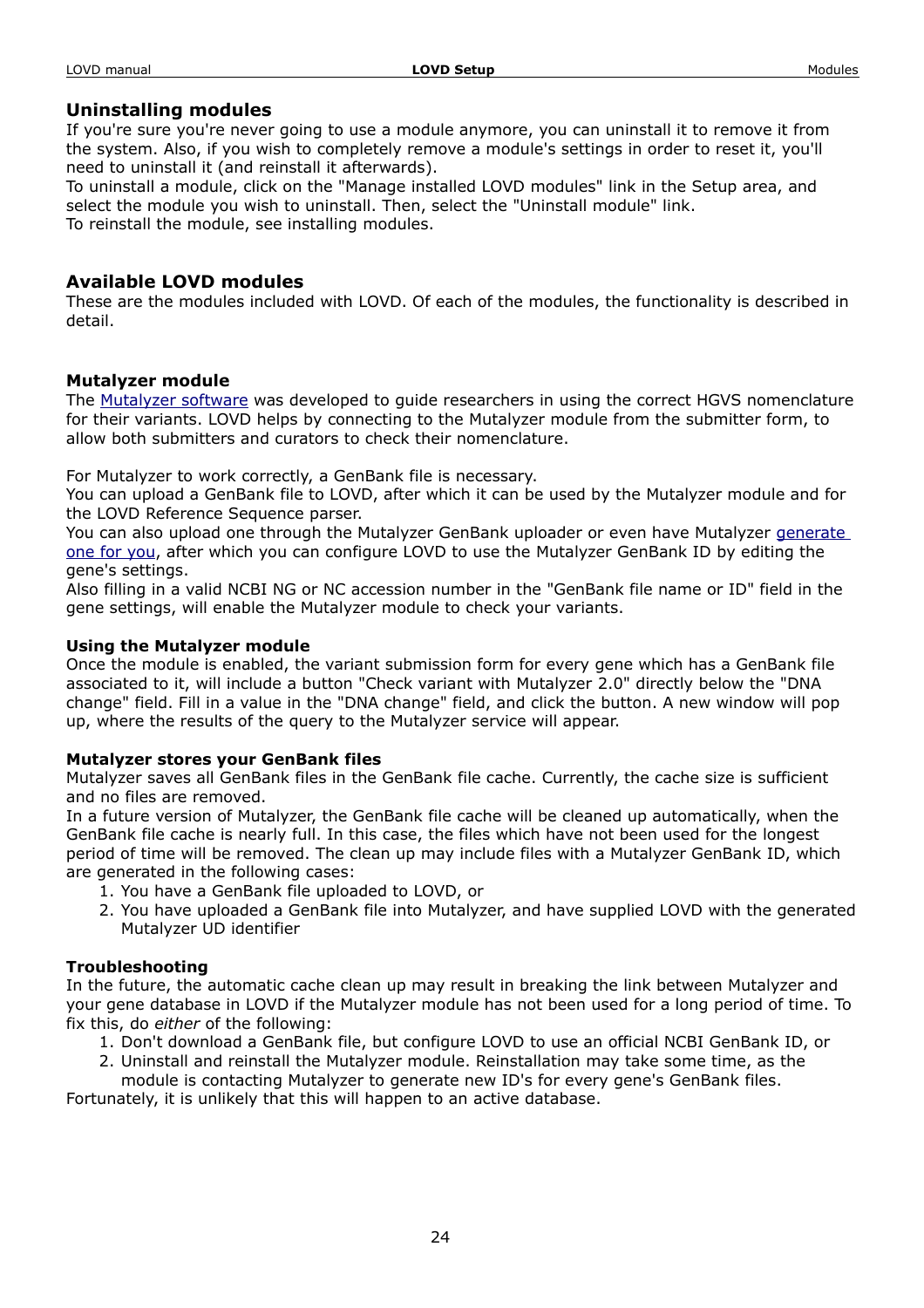# **ShowMaxDBID**

This module is useful for curators, as it mentions the first free DBID value on the variant submission form and allows curators to quickly insert it into the DBID field. Do this by clicking the link "copy to field".

# **reCAPTCHA**

This module is an implementation of a [CAPTCHA](http://en.wikipedia.org/wiki/Captcha) functionality in the submitter registration form, used to block fake submitter registrations done by spambots or similar programs. CAPTCHA stands for "**C**ompletely **A**utomated **P**ublic **T**uring test to tell **C**omputers and **H**umans **A**part". It is a technique nowadays used widespread over the internet to protect data entry forms, such as registration forms or contact forms, to be filled in by computers by presenting a question that is regarded currently not possible for a computer to answer. This could be a simple mathematical equation or, more often used, a distorted image that contains text.

This module is based on the [reCAPTCHA project](http://recaptcha.net/) that is currently the recommended standard of the CAPTCHA method. It combines a CAPTCHA test with the digitalisation of books, by using the answers given by human beings using reCAPTCHA modules all over the world, to solve words which could not be digitized properly.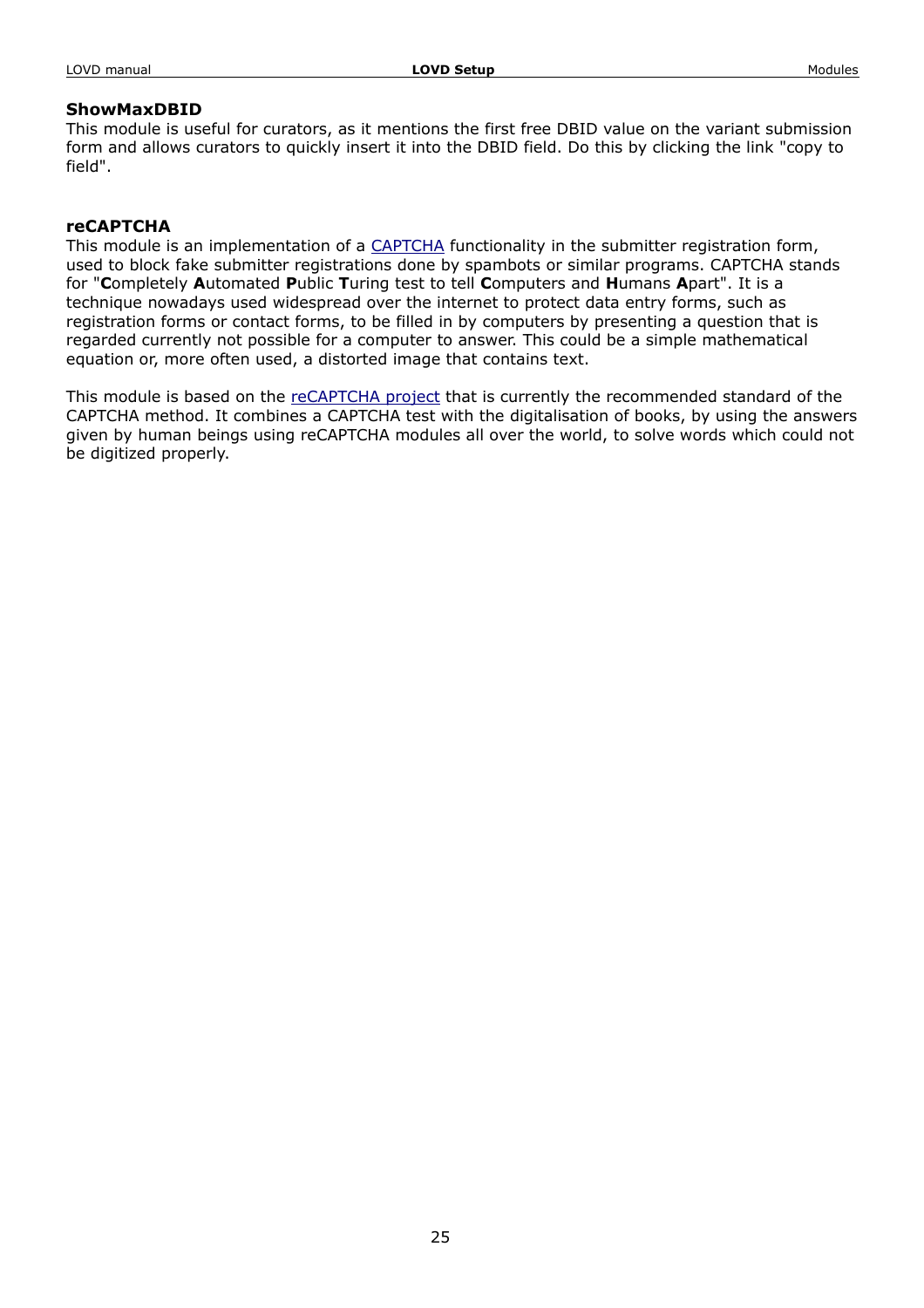#### LOVD manual **LOVD Setup LOVD Setup LOVD Setup** System logs

# *System logs*

System logs were introduced in LOVD 2.0 to allow authorized users to keep track of events in LOVD. This can be for security purposes, to follow each other's progress when working together, or to track down errors in the case something went wrong.

The logs are initiated when LOVD is installed and they can be accessed using the "System logs" box on the LOVD Setup area.

# **What is logged by LOVD**

LOVD logs four types of events: authorization events and errors, general events, general errors, and installation and upgrade events. In case the event or error was triggered by an authorized user, the username of this user is also logged.

# **Authorization events and errors**

This list stores both successful and unsuccessful login attempts. When a user's account has been locked, this log shows you from what IP address the login attempts have been made. Also, it shows you if users provide a password or not. Brute-force attempts to hack into LOVD are quickly uncovered using these logs.

| Event     | Caused by                                                                                                                |
|-----------|--------------------------------------------------------------------------------------------------------------------------|
| AuthError | Unsuccessful attempt to log into LOVD. Shows IP address, hostname, username, and the length of the<br>provided password. |
| AuthLogin | Successful attempt to log into LOVD. Shows IP address, hostname, username, and the length of the<br>provided password.   |

# **General events**

General events are logged to show a user's activity, to allow collaborating users to track each other's activities or to check what happened to a certain variant or patient entry.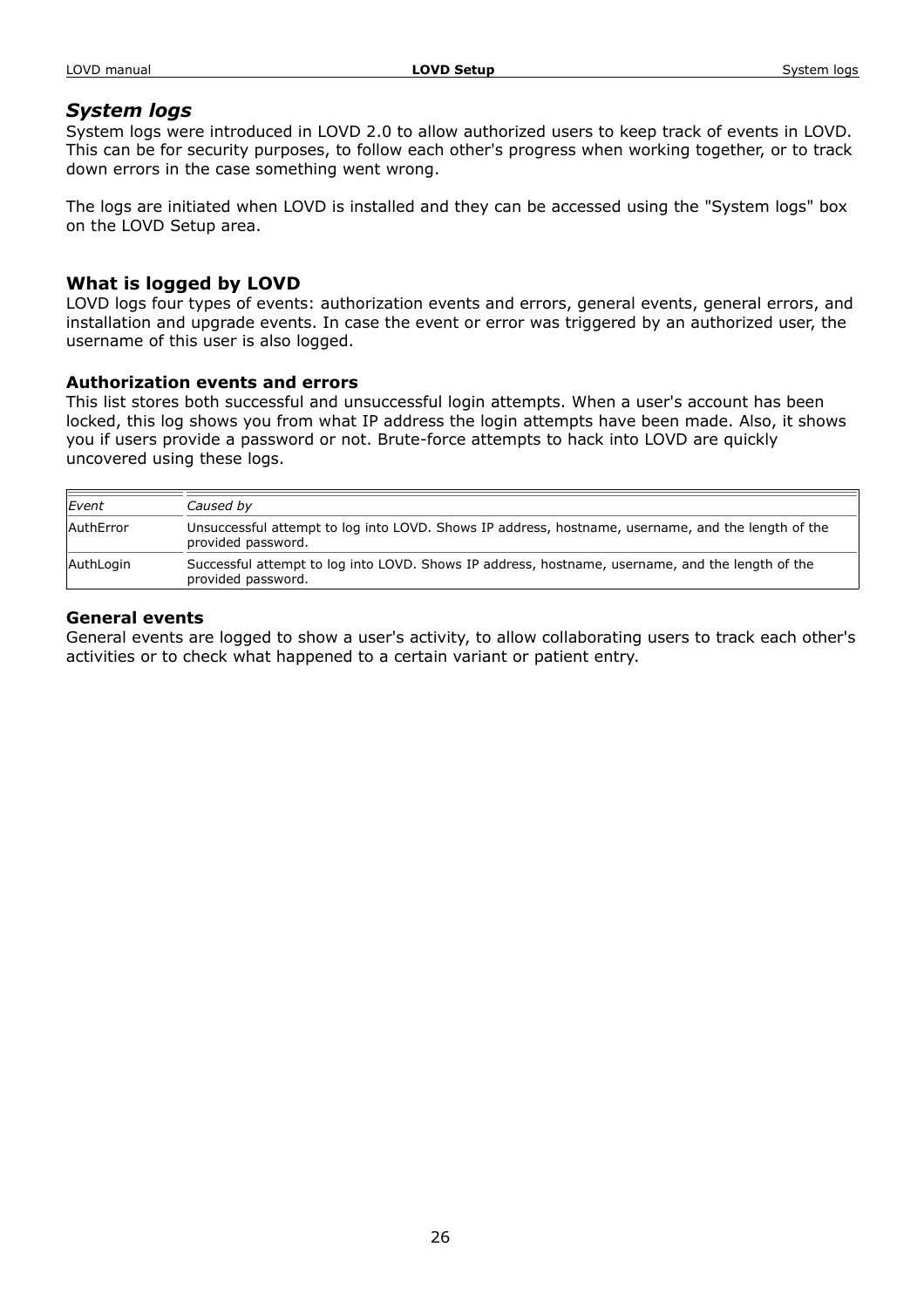| Event             |                                                                                                                                                                                                                |  |
|-------------------|----------------------------------------------------------------------------------------------------------------------------------------------------------------------------------------------------------------|--|
|                   | Caused by                                                                                                                                                                                                      |  |
| ColAdd            | A custom column has been added to a variant table or the patient table. In case the column has been<br>added to a variant table, the gene is also displayed.                                                   |  |
| ColCreate         | A new column has been created from the setup area.                                                                                                                                                             |  |
| ColEdit           | A column's display settings or default settings have been edited.                                                                                                                                              |  |
| ColRemove         | A selected column has been removed from a variant table or the patient table. In case the column has<br>been removed to a variant table, the gene is also displayed.                                           |  |
| ColReset          | A selected column's display settings are reset to the default settings.                                                                                                                                        |  |
| ConfigEdit        | Successfully edited LOVD's system settings.                                                                                                                                                                    |  |
| FreeEditFNR       | Successfully ran Find & Replace. The column and the selected genes where Find & Replace was<br>performed on are also logged.                                                                                   |  |
| GeneCreate        | Successfully created a new gene.                                                                                                                                                                               |  |
| GeneDrop          | Deleted a gene and it's variants.                                                                                                                                                                              |  |
| GeneEdit          | A gene's settings have been edited.                                                                                                                                                                            |  |
| GeneEmpty         | All of a gene's variants have been removed.                                                                                                                                                                    |  |
| LinkCreate        | A new custom link has been created. If the link also has been added to any columns, this is mentioned in<br>separate log entries.                                                                              |  |
| LinkDrop          | A custom link has been deleted.                                                                                                                                                                                |  |
| LinkEdit          | A custom link has been edited. If the link also has been removed from or added to any columns, this is<br>mentioned in separate log entries.                                                                   |  |
| ModuleDisable     | Successfully disabled a module (turned off).                                                                                                                                                                   |  |
| ModuleEnable      | Successfully enabled a module (turned on).                                                                                                                                                                     |  |
| ModuleScan        | LOVD scanned for new modules, successfully recognized one and installed it.                                                                                                                                    |  |
| ModuleUninstall   | Successfully uninstalled (removed) a module.                                                                                                                                                                   |  |
| PatientDrop       | A patient and all of it's variants have been deleted.                                                                                                                                                          |  |
| PatientEdit       | A patient has been edited, by an authorized user or a submitter, or submitted changes have been<br>accepted by an authorized user.                                                                             |  |
| SelfEdit          | A user has successfully edited him/herself. When a user selects or deselects him/herself as a curator, this<br>is also logged.                                                                                 |  |
| SubmitNew         | A new submission has been added to LOVD. The gene, internal patient ID and internal variant ID are also<br>displayed. This log entry could also mean that a new variant has been added to an existing patient. |  |
| SubmitterAssign   | A submitter has been assigned to a patient, or removed from a patient.                                                                                                                                         |  |
| SubmitterCreate   | A submitter account has been created by an authorized user.                                                                                                                                                    |  |
| SubmitterDrop     | A submitter account has been deleted from the system. This is a non-permanent action.                                                                                                                          |  |
| SubmitterEdit     | A submitter account has been edited by an authorized user.                                                                                                                                                     |  |
| SubmitterPurge    | A previously deleted submitter account has been permanently deleted from the system.                                                                                                                           |  |
| SubmitterRegister | A submitter has registered him/herself.                                                                                                                                                                        |  |
| UserBoot          | An authorized user that was logged in, has been thrown out of the system by an authorized user with a<br>higher level.                                                                                         |  |
| <b>UserCreate</b> | A new authorized user has been created by an authorized user with a higher level. When this user is<br>selected as a curator, this is also logged.                                                             |  |
| UserDrop          | An authorized user has been deleted from the system by an authorized user with a higher level. This is a<br>non-permanent action.                                                                              |  |
| UserEdit          | An authorized user has been edited by an authorized user with a higher level. When this user is selected<br>or deselected as a curator, this is also logged.                                                   |  |
| UserLock          | An authorized user has been locked out of the system by an authorized user with a higher level.                                                                                                                |  |
| UserUnlock        | An authorized user's account has been unlocked by an authorized user with a higher level.                                                                                                                      |  |
| VariantDrop       | A variant has been dropped from a patient. If this was the patient's only variant, the patient entry is also<br>deleted.                                                                                       |  |
| VariantEdit       | A variant has been edited by either an authorized user or a submitter who owns the variant's patient<br>entry.                                                                                                 |  |
| VariantImport     | Variant and patient information has been loaded into the database. The number of new patient and<br>variant entries are reported.                                                                              |  |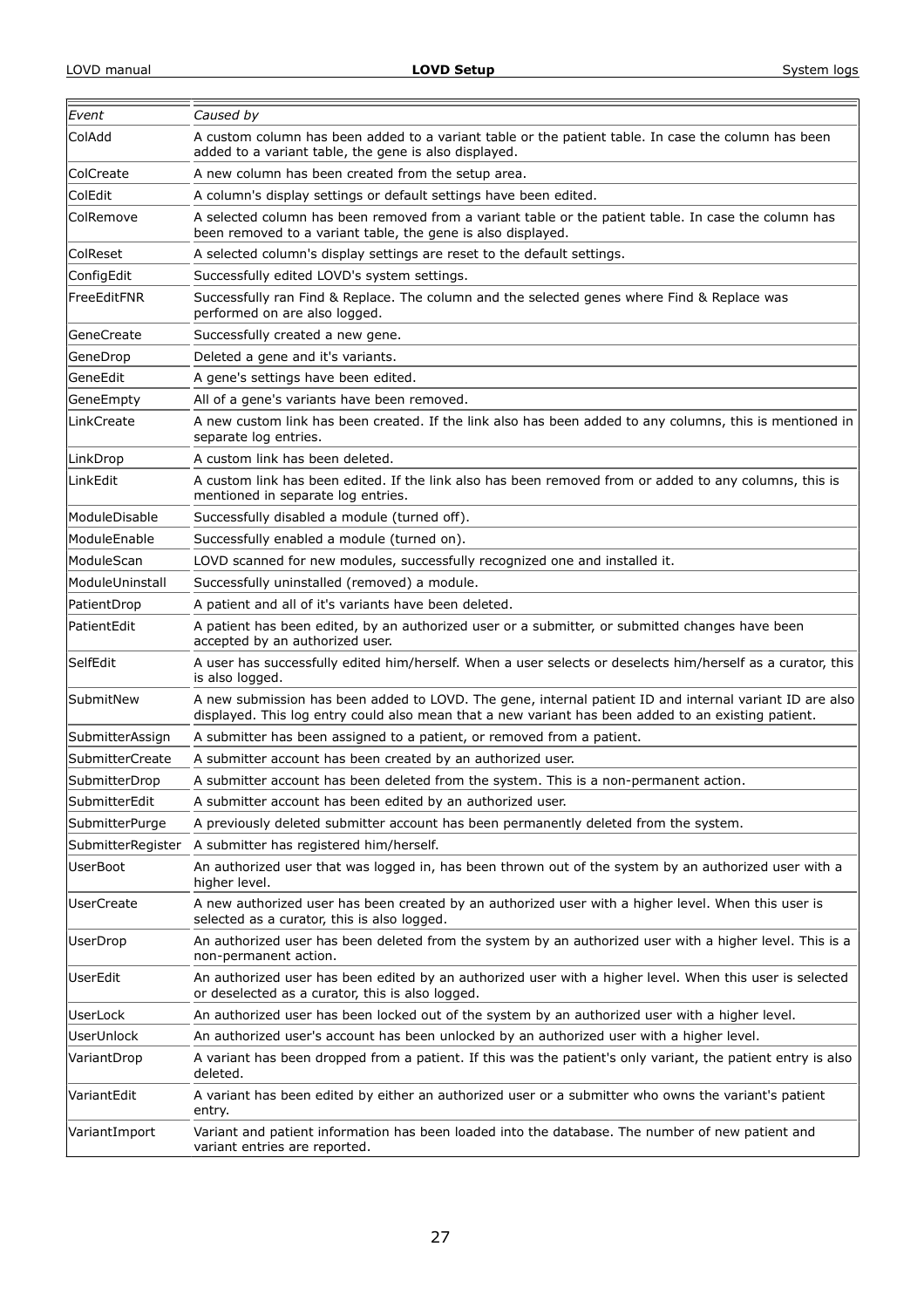#### LOVD manual **LOVD Setup LOVD Setup LOVD Setup** System logs

#### **General errors**

Whenever an unrecoverable error occurs, LOVD logs the error and stops processing. When it's a database error, LOVD tries to log the error to a file.

In principle, during any database event, an error can occur. This is then logged under the name of the event, so any of the above event names can also be found in the error log. In the below table you can find the event names that appear exclusively in the error log. If you find any other event name in the error log, see the above table.

| Event           | Caused by                                                                                                                                                                                                                             |
|-----------------|---------------------------------------------------------------------------------------------------------------------------------------------------------------------------------------------------------------------------------------|
| CheckUpdate     | There was an error while reading the answer of the upstream server to see if there is an update available,<br>or the current version seems newer than the one available.                                                              |
| CURRDB::Lib     | An error occurred in a function from the CurrDB class. This is caused by a bug in LOVD.                                                                                                                                               |
| EmailNotify     | An error occurred while sending an email notification to a user who edited his/her own account, a<br>submitter sending in new information, a curator of a gene which has received a new submission, or the<br>database administrator. |
| HackAttempt     | Someone tried to access information or trying to edit or delete information while not being authorized.<br>This error can only be caused if someone is actively modifying the URL to access LOVD.                                     |
| LibInit         | An error occurred in a function from inc-lib-init.php. This is caused by a bug in LOVD.                                                                                                                                               |
| LibList         | An error occurred in a function from inc-lib-list.php. This is caused by a bug in LOVD.                                                                                                                                               |
| <b>NoCurrDB</b> | The CurrDB class has been initiated without receiving a gene symbol. This is caused by a bug in LOVD.                                                                                                                                 |

#### **Installation and upgrade events**

During installation of LOVD, a few log entries are added to the Install log to show the progress of the installation. Also, after each upgrade, LOVD will add an entry stating from which version and to which version it has been upgraded.

| Event        | Caused by                                                                                                                                                                                                                                                                                             |
|--------------|-------------------------------------------------------------------------------------------------------------------------------------------------------------------------------------------------------------------------------------------------------------------------------------------------------|
| Step2        | LOVD has successfully registered the system status, the variant pathogenicities and the variant statuses,<br>and created the database administrator account.                                                                                                                                          |
| Step3        | LOVD successfully stored the system settings.                                                                                                                                                                                                                                                         |
| Step4        | LOVD successfully installed the available modules.                                                                                                                                                                                                                                                    |
| Step5        | Successfully completed the installation.                                                                                                                                                                                                                                                              |
| Upgrade      | LOVD has been upgraded successfully. This entry also reports from which version LOVD was upgraded,<br>which version it has been upgraded to, and how many queries are performed during the upgrade.                                                                                                   |
| UpgradeError | LOVD has found that the database backend is newer than the LOVD files. This can only be caused by<br>retrieving LOVD files from backups without restoring the database. Since this can cause severe problems<br>with the data within LOVD, LOVD will only work if you restore the correct LOVD files. |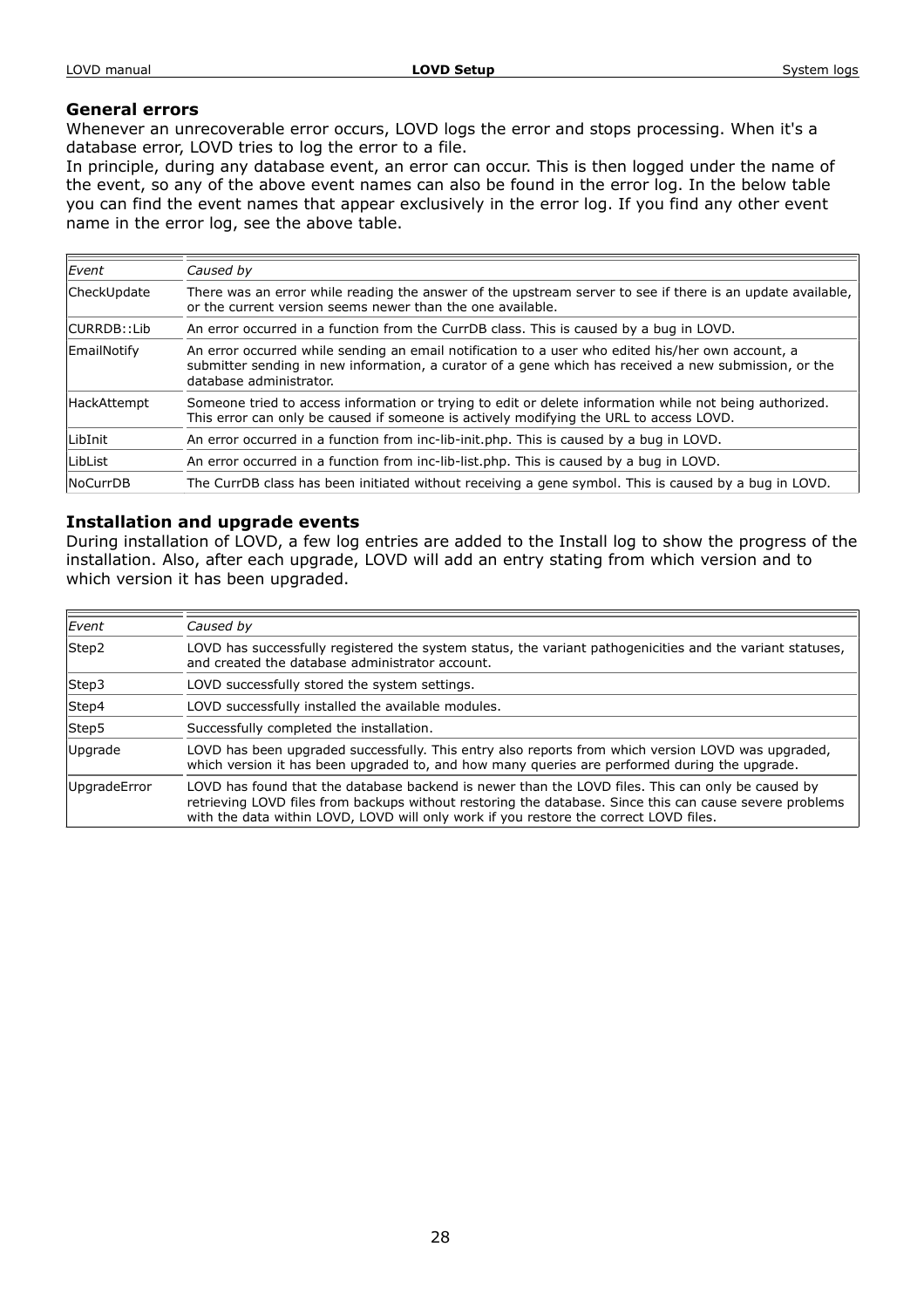# **Viewing and searching through the logs**

To browse the system logs, click the "View, search and delete system logs" link from the setup area. The system log overview shows you which logs are available, how many entries are logged and the dates of the first and last log entry.

Select one of the available system logs (auth, error, event or install). You can sort the log entries on date or event name. For a full list of event names, see what is logged by LOVD.

The log can be searched on date, event name and the log entry text. Use the fields in the blue search box on the top left side of the screen.

# **Removing log entries**

To remove a single log entry or a range, first select the log you wish to remove entries from. Every line contains a red cross. Clicking this red cross will immediately remove the entry from the system log.

You can also remove log entries older than a certain number of days. For that, use the red box on the top right-hand side. Fill in a number in the "Delete entries older than" field, and press the "Delete" button. This will remove all log entries in the selected system log older than the number of days filled in.

Please note that when using this functionality, LOVD will ignore any search terms you have entered. All log entries older than the specified number of days will be removed, even if they do not match your search terms and if they are therefore not currently shown on your screen.

To empty an entire system log, click the checkbox "Delete all entries in log" and click the "Delete" button. This will also remove the system log from the system log overview, until it contains a new log entry.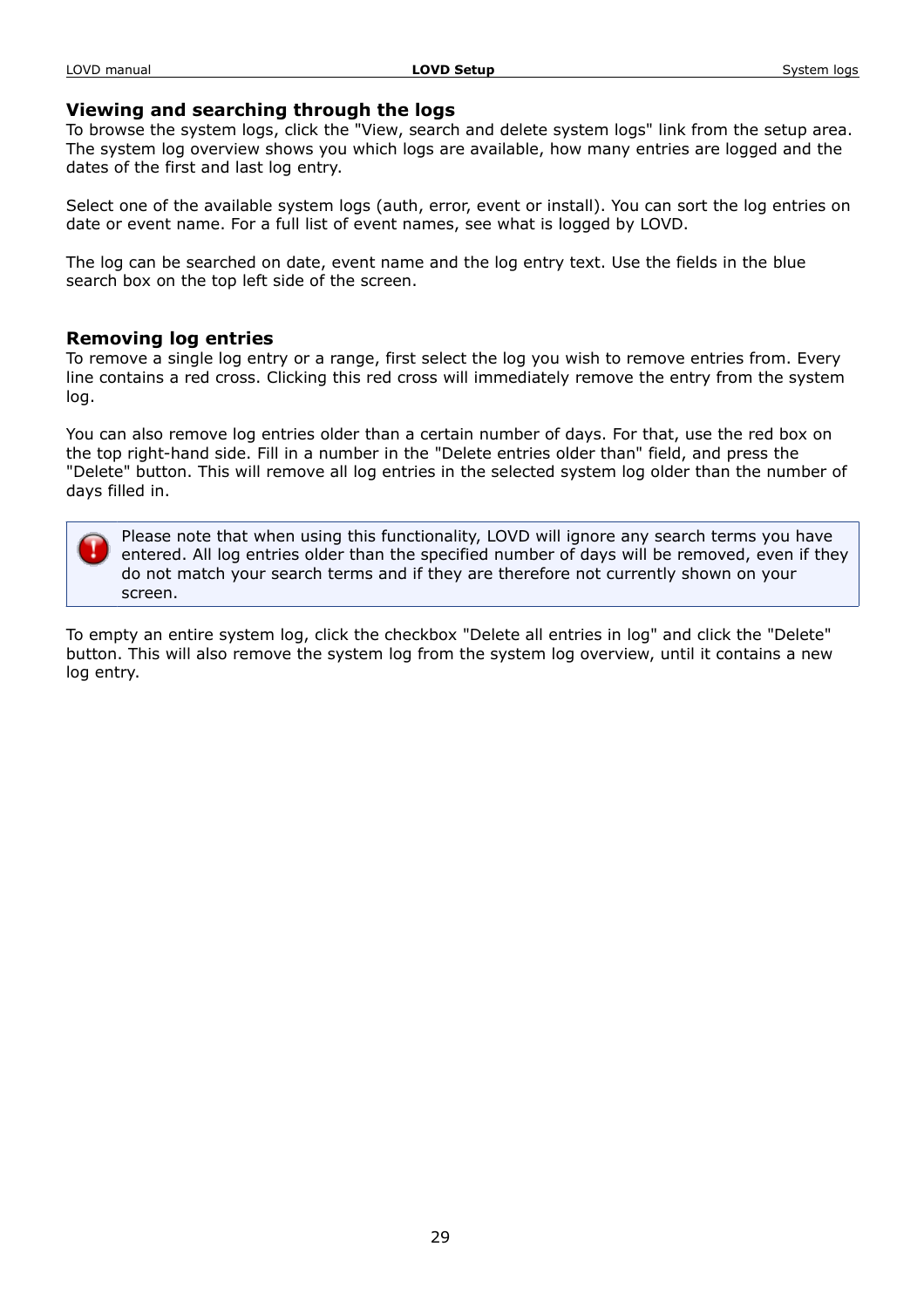# *Uninstalling LOVD (database administrator only)*

Only the database administrator can uninstall LOVD, provided the uninstall lock has not been set when LOVD was installed. The uninstall lock is set within the MySQL database and can only be removed by directly accessing MySQL. Uninstalling LOVD can also be done by using MySQL directly, and removing all LOVD tables.

To uninstall LOVD and remove all data stored in LOVD, go to the setup area and click on the "Uninstall LOVD" link. This link is only available if the uninstall lock is disabled. You will need to fill in the database administrator's password twice to complete the uninstallation process.

Once you have uninstalled LOVD, you have lost all variant and patient information. If you wish to keep them, make sure you download all data!

r

Please note that the LOVD uninstaller will not remove the LOVD files itself, just the database tables that it has created during install and use. Thus, to completely remove LOVD from the system, also remove the files from the server.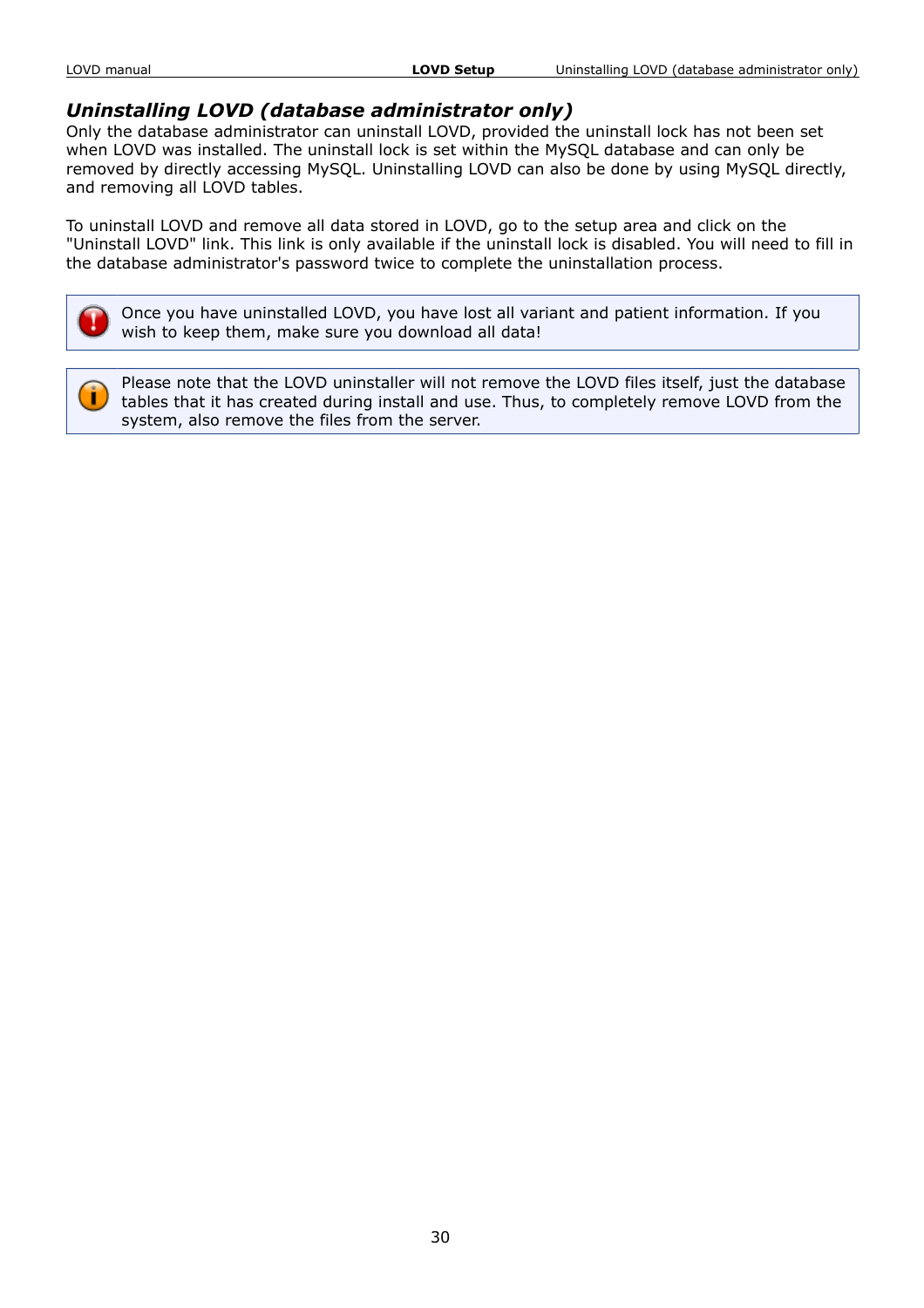# **LOVD Gene configuration area**

The configuration area is the default starting place for authorized users and can be accessed by clicking the 'Configuration' tab in the menu. If you do not see a 'Configuration' tab, you first need to log into the system with a curator, manager or administrator account.

From here curators can get a quick status overview of the currently selected gene, quickly curate all uncurated entries, perform special "find and replace" actions on all variants, configure what kind of data is stored about the variants, change gene settings, and download and import variant and patient data.

The options available in the LOVD gene configuration area are accessible through the configuration area main page, but also through the quick navigation bar directly below the navigation tabs. It allows you to quickly navigate to other configuration options without having to go through the main page. Some options may not be available, depending on the status of your selected gene.

Since the configuration area is gene specific, you'll need to switch to the gene you wish to work on. To switch to a different gene, select the green "Switch gene" icon next to the currently selected gene name above the menu tabs on the top of the screen, and select the gene you'd like to work on.

# *Gene settings*

Unlike in LOVD 1.1.0, also curator-level users can edit their gene's settings, so that curators can modify their gene's appearance without the need for a manager to help them out. The customizations include adding links to external sites from the gene homepage, setting a GenBank file and reference sequence and adding disclaimer, notes and page header/footer.

To edit your gene's settings, switch to that gene and click the "Edit gene database" link. The form is similar to the creating new genes form.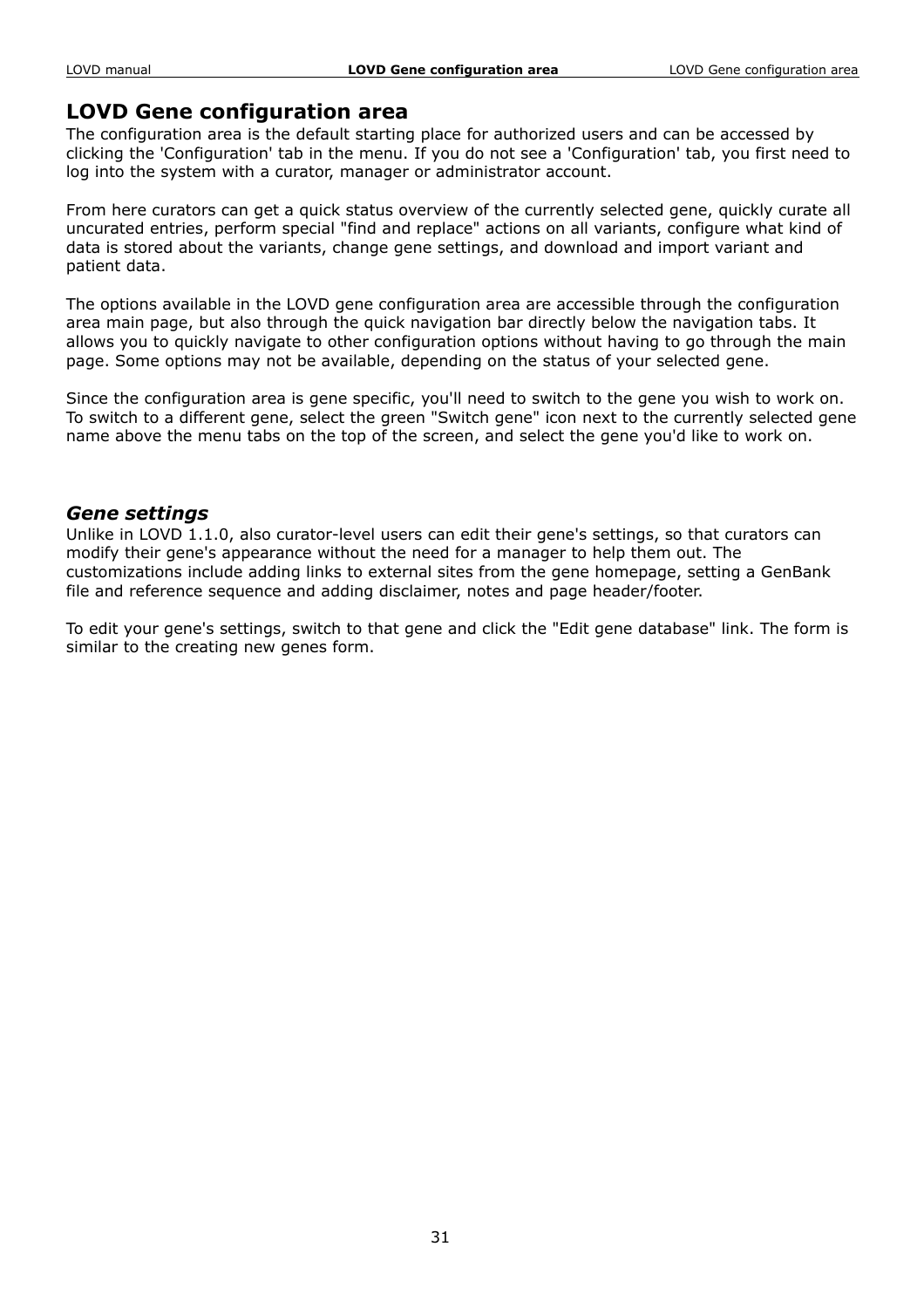# *Custom variant columns*

To add a pre-configured column to the variant table, click the "Add unselected pre-configured custom column" link in the configuration area. You will get a list of variant columns that are available, but not yet added to the gene's variant table. Click the column you wish to add, and confirm using your password.

Custom columns that already have been added to the variant table can be edited, resorted or removed (the latter only in case it's not a HGVS standard column). These options are available from the "Manage selected custom columns" link in the configuration area.

The overview shows the selected variant columns which have been added to the gene's variant table and some settings like the column header, column width and the form type.

To change the order in which the variant columns are shown in the variant overviews, click the "Change column order" button. A new window will pop up where you can move columns around by selecting one and using the up or down buttons next the the list. Click the "Change column order" button to save the changes and close the window.

If you wish to change the default order in which variant columns appear in future gene databases (only available to Managers and up), click the "Change default column order (for new genes)" button next to the "Change column order" button.

Clicking on one of the entries in the overview will provide a detailed view and links to manage the custom column.

#### **Edit column**

You can make changes to the custom column, mostly the appearance. If you're unsure what the fields mean, check out the creating new columns section.

#### **Reset column to current defaults**

This will reset the column to the default settings, forgetting all your changes you may have made to the column's appearance. Please note that only managers and the database administrator can edit the default settings.

#### **Delete column from gene**

Columns that are not HGVS standard, can be removed from the variant table. Please note that any data you have stored in a column will be lost permanently if you remove it from the variant table.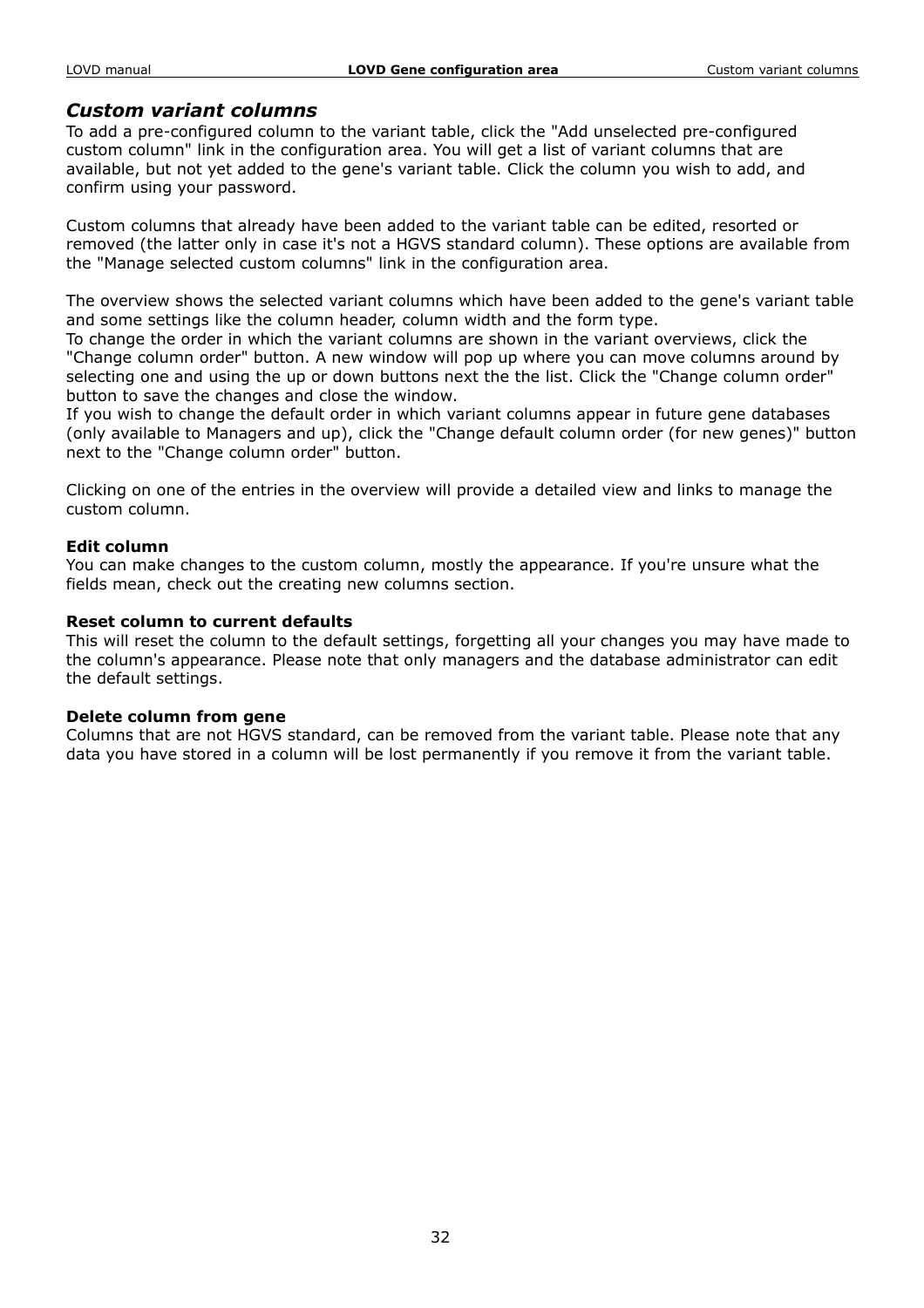# *Curating variants*

As a curator, your most important job is to keep the variants in your gene database(s) up to date and to curate new entries submitted to the system. New entries sent in by submitters are always hidden from the public view until you publish the entry. This also works the other way around, you can unpublish entries previously publicly available. Of each variant entry, you control whether it's visible to the public or not. The patient information will be hidden from the public if none of all associated variants are public.

You will always have full access to the variants in your gene database and the connected patients, provided these patients aren't also connected to a gene you do not have access to. To edit those patients, you'll need at least a manager account.

To curate entries one by one, use one of the two links that are displayed in the configuration area that point to the variant overviews; "View all uncurated entries in the ... gene database" shows all newly submitted, non-public and marked entries and the "View all entries in the ... gene database" link shows all entries, whether or not they are public.

More about the different ways to view and search the variant listings in viewing and searching variant and patient data.

From any of these two overviews, if you click on a variant entry, you will see a detailed overview of the patient and variant information, possibly including information about other variants found in the same patient.

The detailed overview provides you links to curator tasks provided you have access; editing the patient information, quick-curating or editing the variant information, adding a new variant to the patient, deleting a variant or removing the whole submission (all patient and variant data) all in once.

Also available from the configuration area is the "Curate all" option, that quick-curates all marked and non-public entries in the gene database. Only entries that are filled in completely will be published, other entries will be left.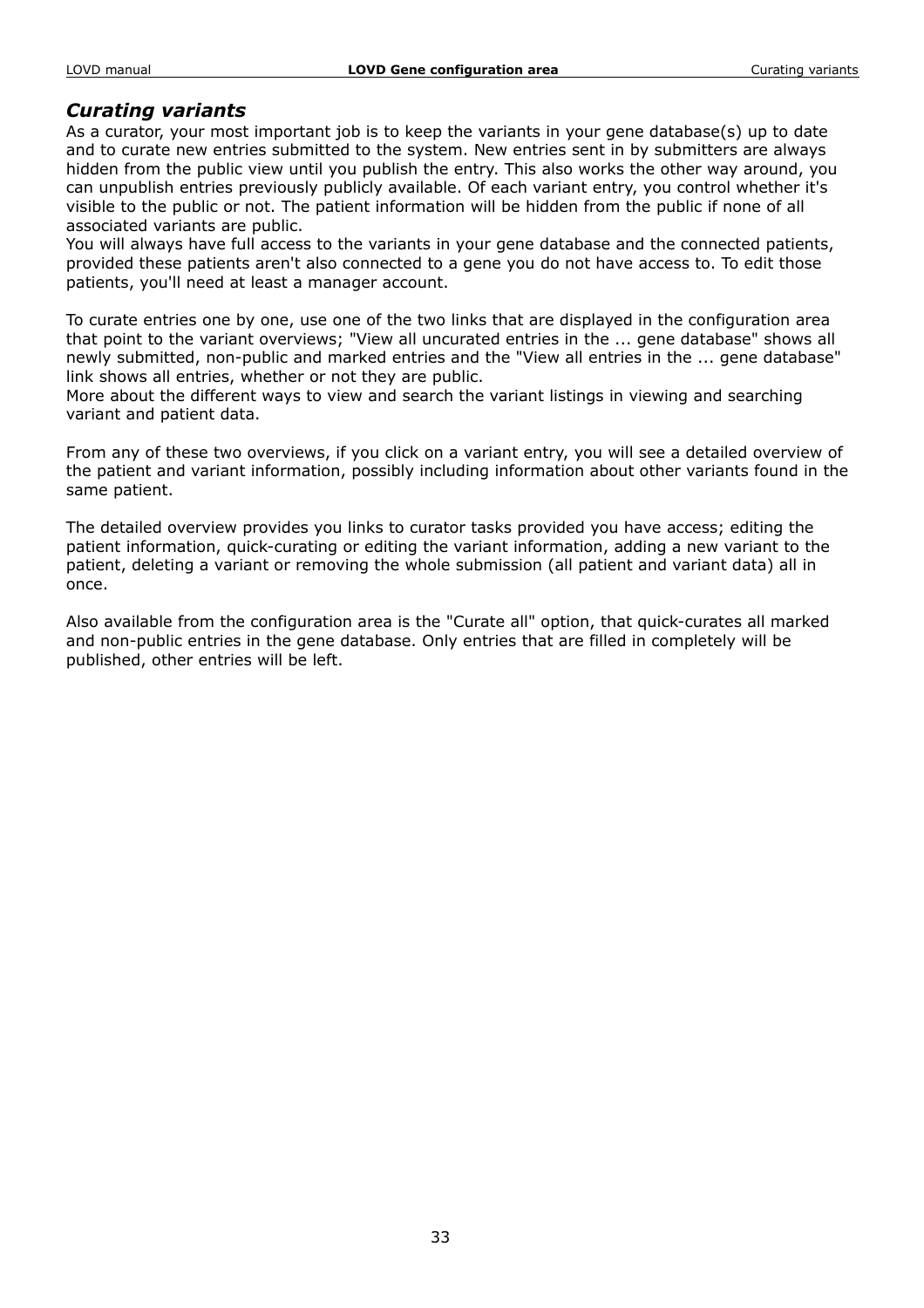# *Download or import variants*

From the configuration area, there are two options to download data from LOVD. The most commonly used option is available from the "Download all variant and patient data" link. It downloads all variant and patient data (public and non-public data) in the standard LOVD import format, which can be imported back into LOVD directly. Not only can this file be used as a backup for your variant and patient data, for instance if you accidentally deleted the wrong entry or the wrong column, it can also be used to make large parallel changes to LOVD entries using spreadsheet software such as OpenOffice.org Calc or MS Excel.

Please NOTE that spreadsheets are well known for introducing errors in importing/exporting text files, due to automatic interpretation of the values. When using a spreadsheet program to edit a downloaded file, format all cells to "Text" **before** importing/pasting the downloaded data.

Also some cases have been reported where MS Excel removed contents of large text fields (> 255 characters).

For more information on how to import variant and patient information, see importing text files.

The other option to download variant data is the central repository format, available from the "Download the variant data for central repositories" link. The form allows you to select which gene(s) you wish to download the variant data from and set some filter options. Curator-level users will only be able to select the genes they control from the list, manager-level users and the database administrator can select any gene.

The central repository format is designed for limited data exchange with other databases, such as genome browsers. The format contains the gene name, the DNA field, the DBID to facilitate linking back to the LOVD database entry, and possible DbSNP and OMIM ID's associated with the variant entry.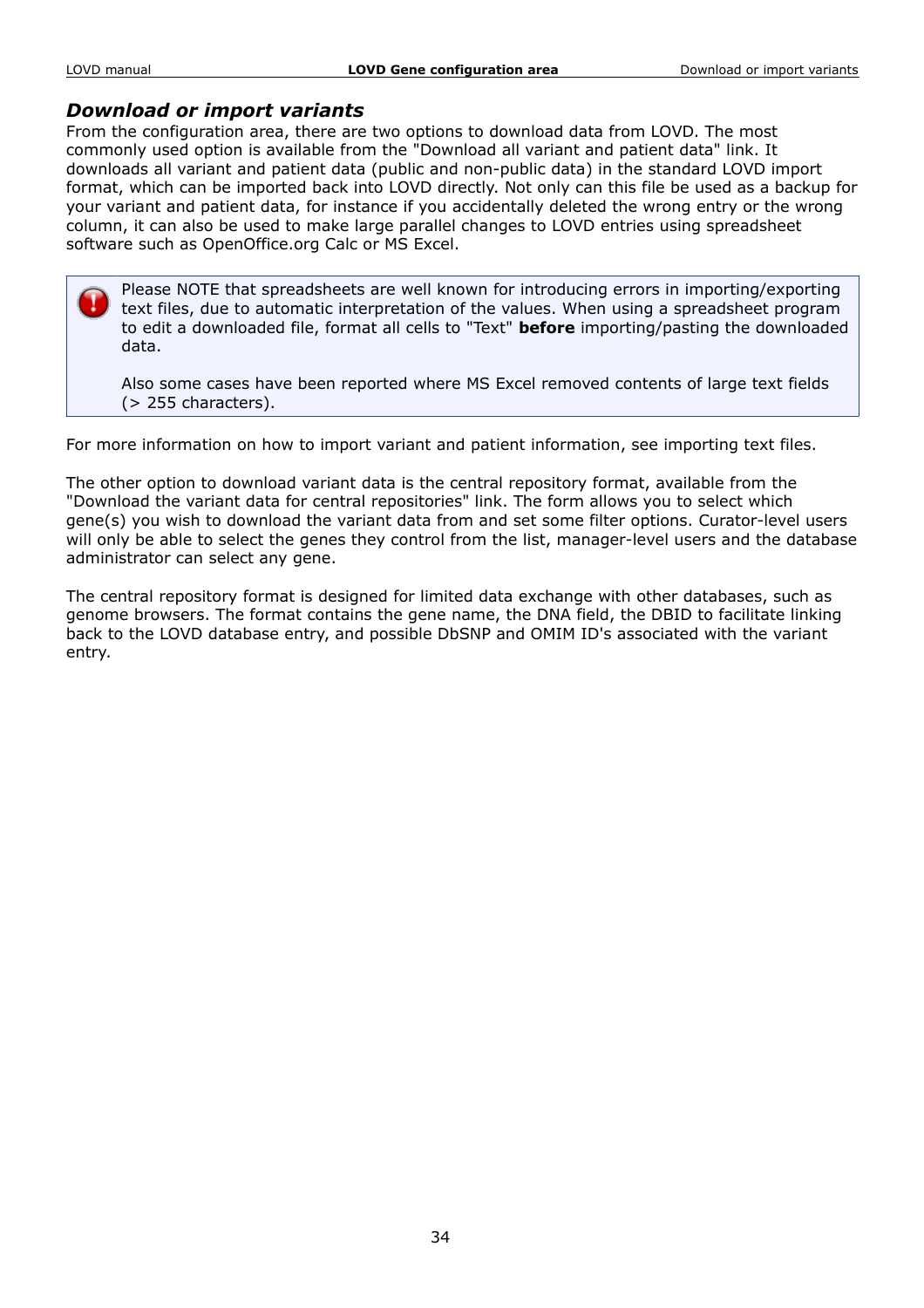# *Advanced edit features*

LOVD 1.1.0 used to contain a feature called "Free edit", which allowed you to modify data in a certain column of all records at once. LOVD 2.0 comes with two such features; Find & Replace allows you to search for a pattern in a certain field and replace this pattern with a different value, Copy Column allows you to copy or move the contents of a certain column and add it to, or overwrite, an other column's contents. You can apply these advanced edit features directly from the search overview, allowing you to quickly apply this feature to the set of entries on your screen.

# **Find & Replace**

This feature, in LOVD 1.1.0 known as "Free edit", can be used to update large numbers of variant and patient records all at once. The find & replace form guides you to define which genes would you like to work on, which text you want to search for in what column, where in this field you want to have the search text match and which text it should be replaced by if it matches. This works for one field at a time only, so you can not set a certain reference for all mutations causing a certain phenotype, for instance. What you can do, is change all commas in a field to decimal dots, fix common typing errors, or replace a reference with a different one in all entries.

Be extremely careful when using this function since misuse can empty an entire field in the database. It would be wise to do a download of the database first for backup purposes.

In the configuration area, click the "Find & Replace" link.

**Select genes**: Select which genes you want to apply this find & replace on. If you perform find & replace on a patient column, only the patients that have variants in the selected genes will be edited.

**Apply find & replace to**: Select the field you want to work with. This drop-down list shows all custom columns available in LOVD; if you select a column that is not enabled for the gene(s) you want to apply the find & replace to, no changes are done to the database.

**Match type**: Select how you want to search the selected field for the search value:

- *Field value is...* the search string should match the field's contents exactly.
- *Field contains...* the search string can be found anywhere within the field's value.
- *Field starts with...* the field's value should start with the search string.
- *Field ends with...* the field's value should end with the search string.
- *Field contains anything* obviously, in this case you do not need to provide a search string.

**Find text**: Fill in the search string that you wish to have replaced by the replace string.

**Replace text**: Fill in the replace string, the text value that you want to use to replace the matched search string with.

If all fields are filled in correctly, LOVD will first notify you about the number of entries that matched your find text and ask you if you want to continue. After your confirmation, LOVD will do the find & replace and notify you of the number of matched entries and the number of replaces performed.

Find & replace does not have an undo. So be extremely careful with what you do. If you make an error while using the form, you may loose important data from the selected column.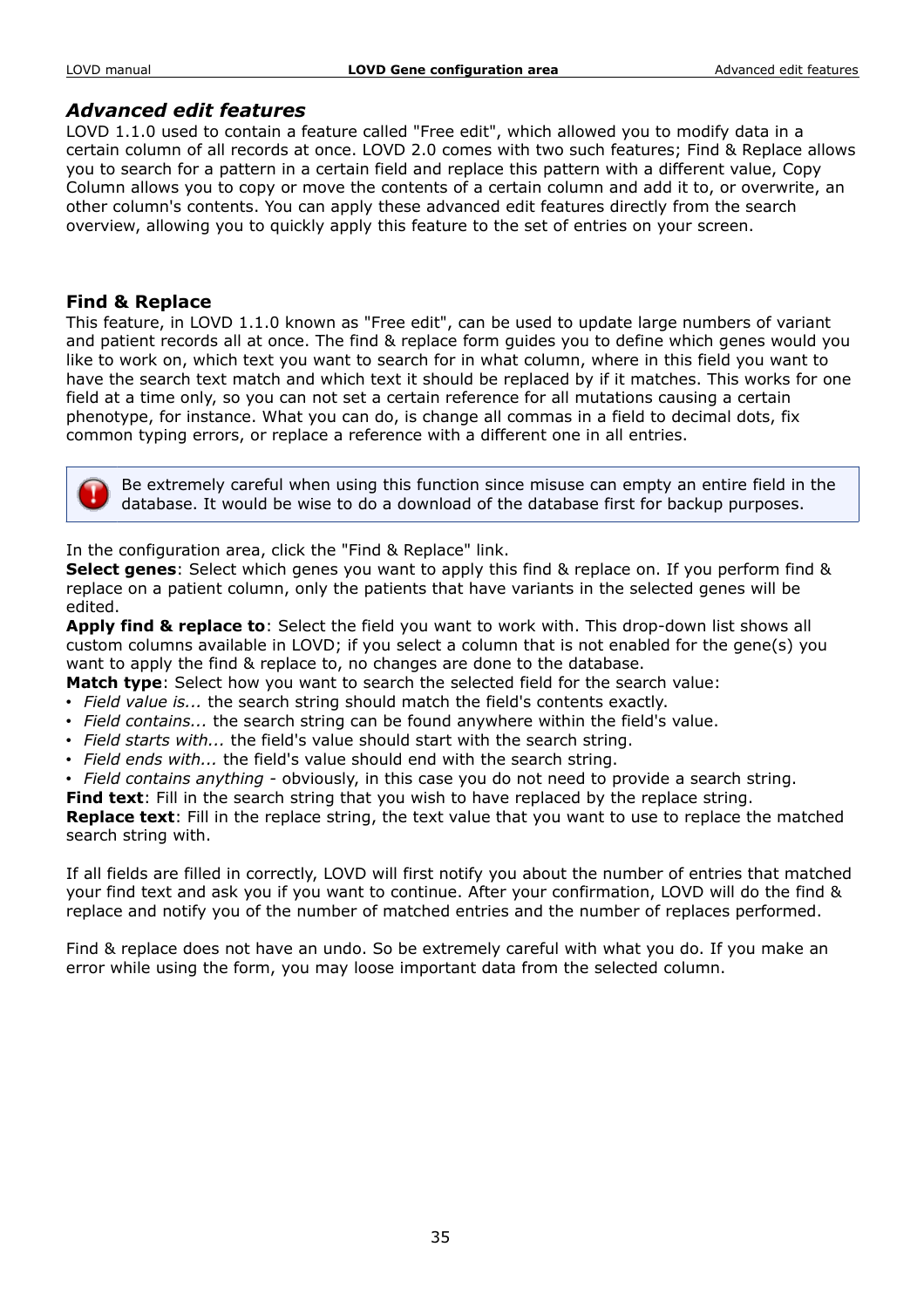# **Copy Column**

This feature can be used to copy or move certain values from one specific column to another. The copy column form guides you to define which genes would you like to work on, which columns you want to copy values from, which text you want to search for in that column, where in this field you want to have the search text match and which field you want to have the value copied to. You also have to choose whether you want to overwrite the existing value or to append the copied value to the existing value, and you can choose to delete the copied value in the copied from field (move the value). This works for two columns at a time only, the column you want to copy from and the column you want to copy to.

Be extremely careful when using this function since misuse can empty an entire field in the database. It would be wise to do a download of the database first for backup purposes.

In the configuration area, click the "Copy Column" link.

**Select genes**: Select which genes you want to apply this copy column on. If you perform copy column on a patient column, only the patients that have variants in the selected genes will be edited.

**Copy values from**: Select the column you want the values copied from. This drop-down list shows all custom columns available in LOVD; if you select a column that is not enabled for the gene(s) you want to apply copy column to, no changes are done to the database.

**Match type**: Select how you want to search the selected field for the search value:

- *Field value is...* the search string should match the field's contents exactly.
- *Field contains...* the search string can be found anywhere within the field's value.
- *Field starts with...* the field's value should start with the search string.
- *Field ends with...* the field's value should end with the search string.

**Find text**: Fill in the search string that you wish to match the column you want to copy. Please note that the entire contents of the column will be copied, not just the part matching your "Find text". **Copy value to**: Select the column you want the values to be copied to.

**Append or overwrite**: Choose between appending to or overwriting the existing value.

**Move the copied field**: Tick this box to delete the values in the column you copied from.

If all fields are filled in correctly, LOVD will first notify you about the number of entries that matched your find text and ask you if you want to continue. After your confirmation, LOVD will do the copy column and notify you of the number of matched entries and the number of updated entries.

Copy Column does not have an undo. So be extremely careful with what you do. If you make an error while using the form, you may loose important data from the selected column.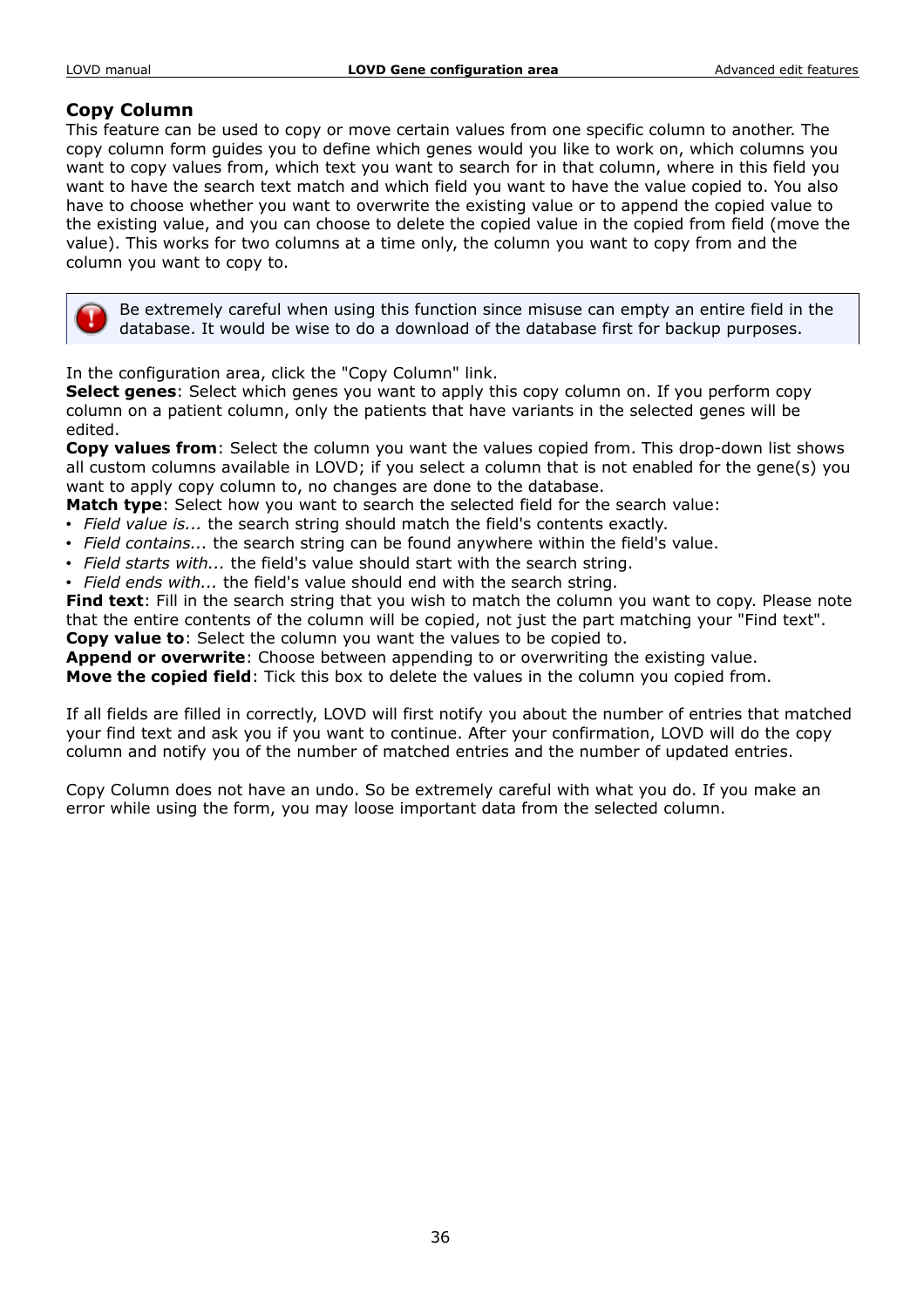# **Gene homepage**

LOVD automatically generates a gene homepage for every gene created within LOVD. On this homepage you can find general information on the gene, including links to a list of all PubMed references in the database and a RSS feed subscription link for updates of the gene, combined with links to graphical displays and utilities, the sequence variant tables, links to search forms and links to other external resources.

The "Graphical displays and utilities" table provides links to summary tables, to the Reading Frame Checker, and to external/genome browsers (UCSC, NCBI). The summary tables show statistics on all sequence variants in the database, including graphs on the distribution of variants over the gene and the different variant types. The Reading Frame Checker generates a prediction of the effect of whole-exon changes. The UCSC Genome browser will show the variants in this database as a custom track, so you will have an overview of the variants in relation to their position in the gene. The normal view will show the variants labeled with the DNA change, the compact view without these labels. The NCBI Sequence Viewer will show a distribution histogram of variants from this database. This feature is only available if the gene's transcript reference sequence ID has been filled in in the gene database settings.

If the gene database contains variants, LOVD shows a third table titled "Sequence variant tables". It contains links to three different overviews, which are described in detail in the *Viewing and searching variant and patient data* section. Optionally, a download link is also added to the table, with which you can download all of the variant and patient information in the database. The unique sequence variants listing shows all unique sequence variants in the database, but no patient data. The complete sequence variant listing will show all variants in the database in combination with the patient data associated with them. The listing of variants with no known pathogenicity shows all variants that do not appear to have any pathogenic effect on the patient.

Also links to search forms are provided on the gene homepage if the gene database contains data. A fourth table shows four or five links, depending on the database settings. The first three links (type of variant, simple search, advanced search) provide search forms with increasing number of fields. The results of your search will be displayed in the 'full database search' variant listing, where you can add more search terms if you like.

The variant listing based on patient origin only works if origin fields have been enabled. If enabled, you can create an overview of all variants and patients from a certain geographical or ethnic origin. More information on this overview can ben found in the *Viewing and searching variant and patient data* section.

And finally, if enabled, an option is presented to search through all (including hidden) data to return the number of entries matching your search terms. This overview allows you for instance to quickly check if a certain variant is already included in the database (even if it's not yet public) or the amount of entries associated with a certain reference.

The "Links to other resources" table can contain any number of links to external sources, as configured by the gene's curator(s). Examples of external sources that LOVD can link to easily are Entrez Gene, OMIM, UniProtKB, HGMD, GeneCards and GeneTests.

# *News feed*

You can use the "Subscribe to updates of this gene" Atom feed subscription link on the gene homepage to subscribe to the update feed of the database. Using an Atom compatible feed reader, you can receive information about additions or updates to the database. This news feed is provided both gene-specific and system-wide. The link to the system-wide news feed should be shown in your browser's address bar if your browser supports it.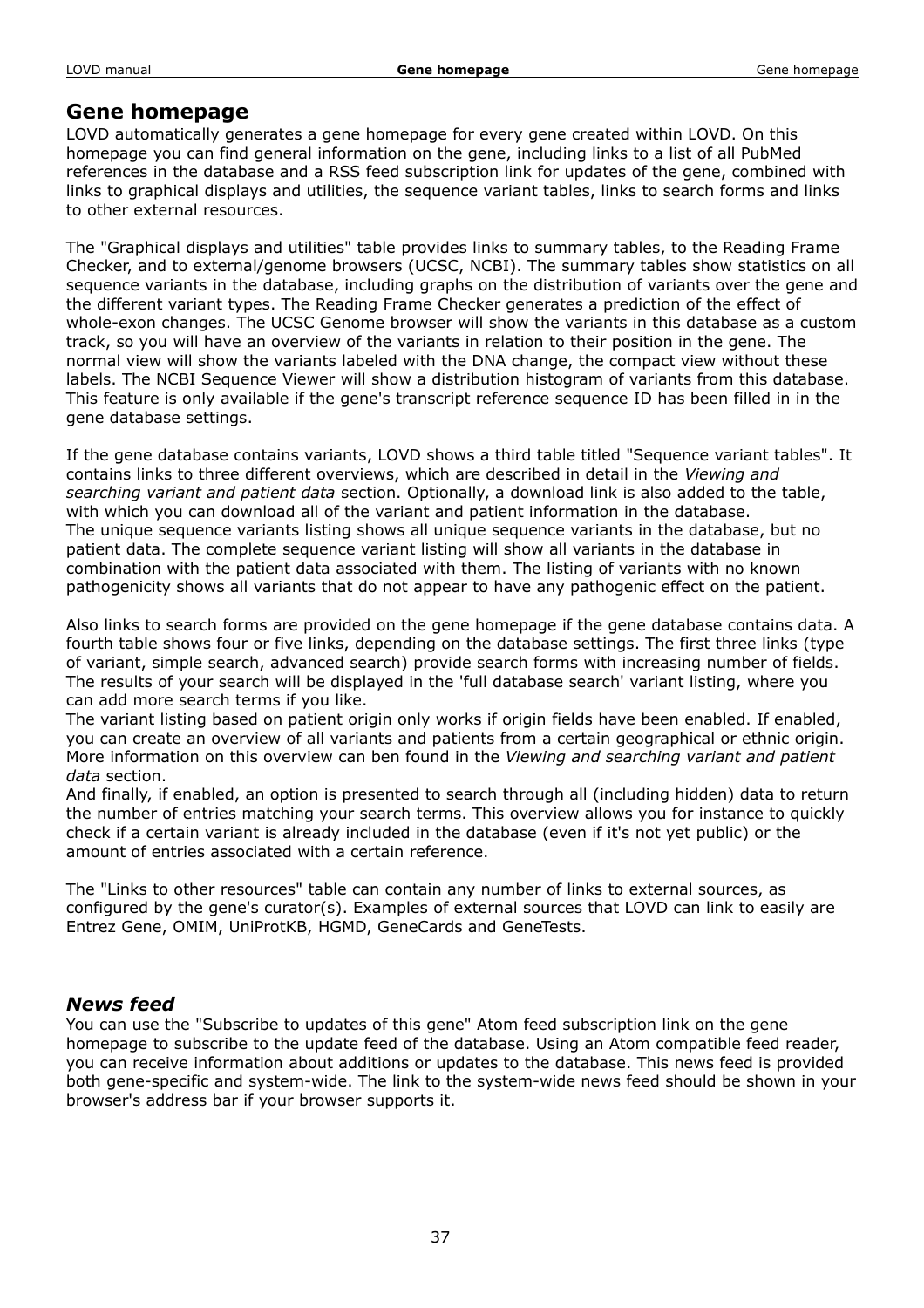# **Variant and patient data**

LOVD stores the variant and patient data separately. Each gene has it's own list of variants. Therefore, you first need to select a gene before you can view any variant and patient information. So if you enter a LOVD database website, you first need to select a gene to look at. If this LOVD installation contains only one gene, you are forwarded automatically. Selecting a gene forwards you to the gene's homepage.

At any time, you can switch to a different gene by clicking on the green icon on top of every page: Clicking the icon will show a drop-down list allowing you to select an other gene database. You will be forwarded to a similar page in the other database. For example: when viewing all diseasecausing substitutions in one gene, using this way to switch genes will show you all disease-causing substitutions in the gene you selected.

The gene homepage will show you some general information on the gene, including the number of variants and patients stored in the database and external links with more information about this gene. All these links can be configured by the gene's curator.

# *Viewing and searching variant and patient data*

The variant and patient listings are available from the Variants tab. There are three different genespecific variant listings, of which two can have the advanced search capabilities enabled. There are also two system-wide variant listings.

# **Gene-specific variant listings**

# **Unique variants**

When you click on the Variants tab and you have a gene selected, the default overview is the unique variant listing with search fields enabled. It is also accessible through the gene's homepage, through the link "Unique sequence variants", which leads to the same overview but without the search fields enabled. This overview shows all variant fields, but no patient information. Also, information on pathogenicity is not shown. Variants that are found multiple times are shown only once, including the number of times it has been found. By clicking on a variant, you are guided to the full contents of the selected variant. If the top search bar is enabled, you can type search terms for that particular column. After typing in a search term, either press enter or click outside the field.

This overview supports these advanced options: sorting, advanced search terms, column hiding.

# **All contents**

This complete overview can be reached through the "View all contents" submenu item just below the menu tabs or the gene's homepage, through the "Complete sequence variant listing" link. This overview shows all information on the variants and associated patients in a large table. Variants that are found multiple times, are not grouped. The pathogenicity information in always shown as the first column. Also, the variant columns are always shown first, after which the patient columns are shown. Although the order of the variant and patient columns can be set by an authorized user, variant and patient columns can not be mixed in this overview.

The "Full database search" submenu item just below the menu tabs enables the top search bar, in which you can type the search terms for that particular column. After typing in a search term, either press enter or click outside the field.

This overview supports these advanced options: sorting, advanced search terms, column hiding.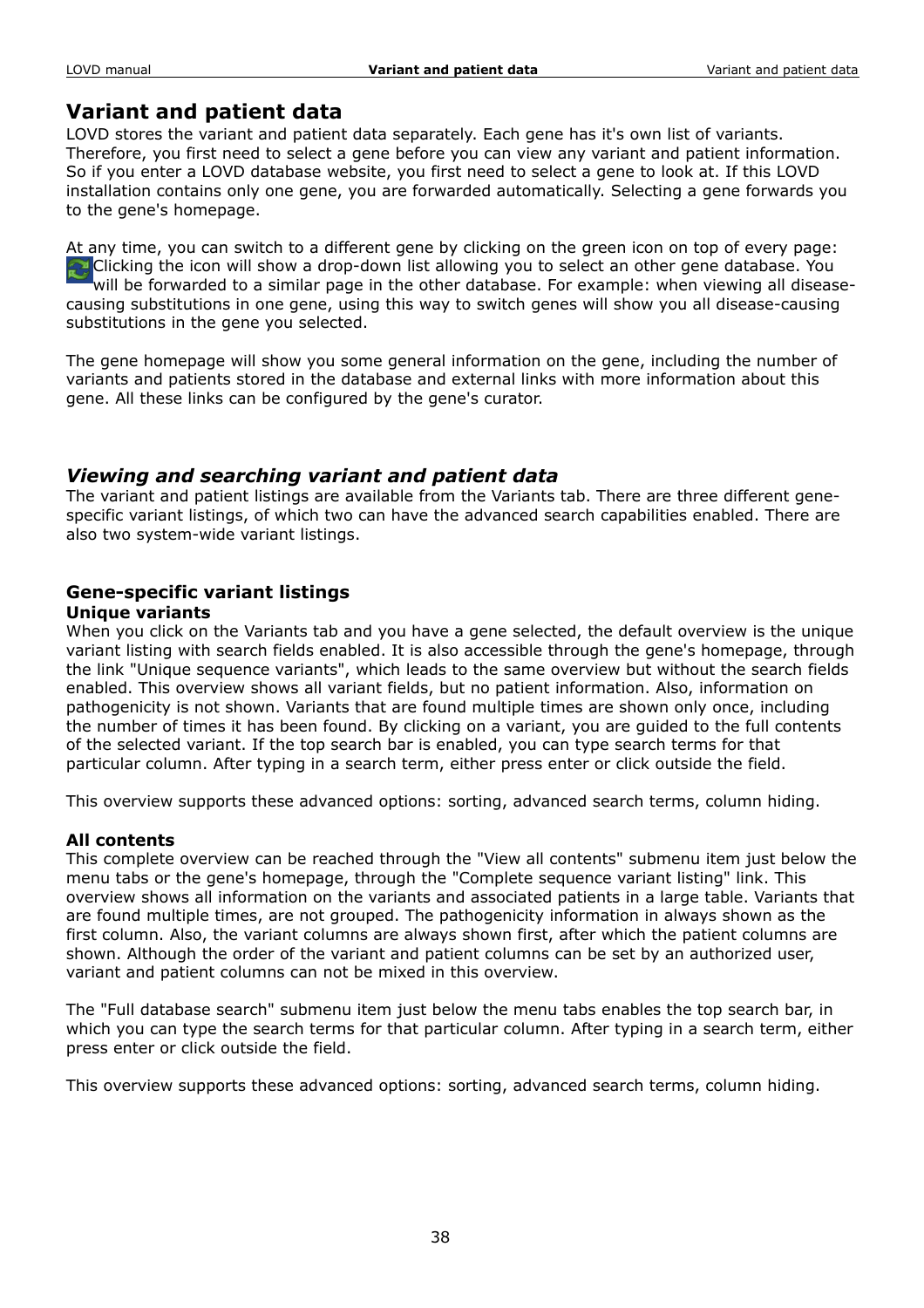# **Variants with no known pathogenicity**

From the gene's homepage, a link named "Variants with no known pathogenicity" leads to a list of variants that do not appear to have any pathogenic effect. Variants with an unknown effect are left out of this overview. This overview is based on the unique variant listing and clicking on a variant will therefore show all variant information including the associated patient(s).

This overview supports these advanced options: sorting, advanced search terms, column hiding.

# **System-wide variant listings**

#### **Based on patient origin**

If any of the Patient/Origin fields are enabled, LOVD allows you to search through all genes in the database based on the Patient/Origin columns. The standard LOVD origin columns are Patient/Origin/Geographic (geographic origin), Patient/Origin/Ethnic (ethnic origin) and Patient/Origin/Population (population). If you wish to add any columns to search on, create a new patient column and make sure the column ID starts with "Origin/".

To reach the variant listings based on patient origin, select the "Variant listing based on patient origin" submenu item under the Variant tab, or click the "Based on patient origin" link on a gene homepage in the "Search the database" table.

This overview supports these advanced options: sorting, advanced search terms (on origin fields only), column hiding.

You may get this error: "There are no Patient/Origin columns enabled. Therefore this overview is non functional."

That means that none of the Patient/Origin fields have been added to the patient table yet. Three Patient/Origin columns are available by default, but they are not added to the patient table by default. See Managing patient columns.

#### **Submitter variant listing**

The "my submissions" feature allows submitters to gather a list of variants they've submitted to the LOVD database installation. It is available for submitters and the public if the "my submissions" setting has been enabled in the LOVD system settings, otherwise it's only available for authorized users. Also this overview is system-wide, meaning the overview allows you to select which genes you want to show the variants of.

Submitters can access this overview by clicking on "your submissions" on the top right of the screen. You can also go through the Submitters tab, and then click the "My submissions" sub menu item.

This overview supports these advanced options: sorting, column hiding.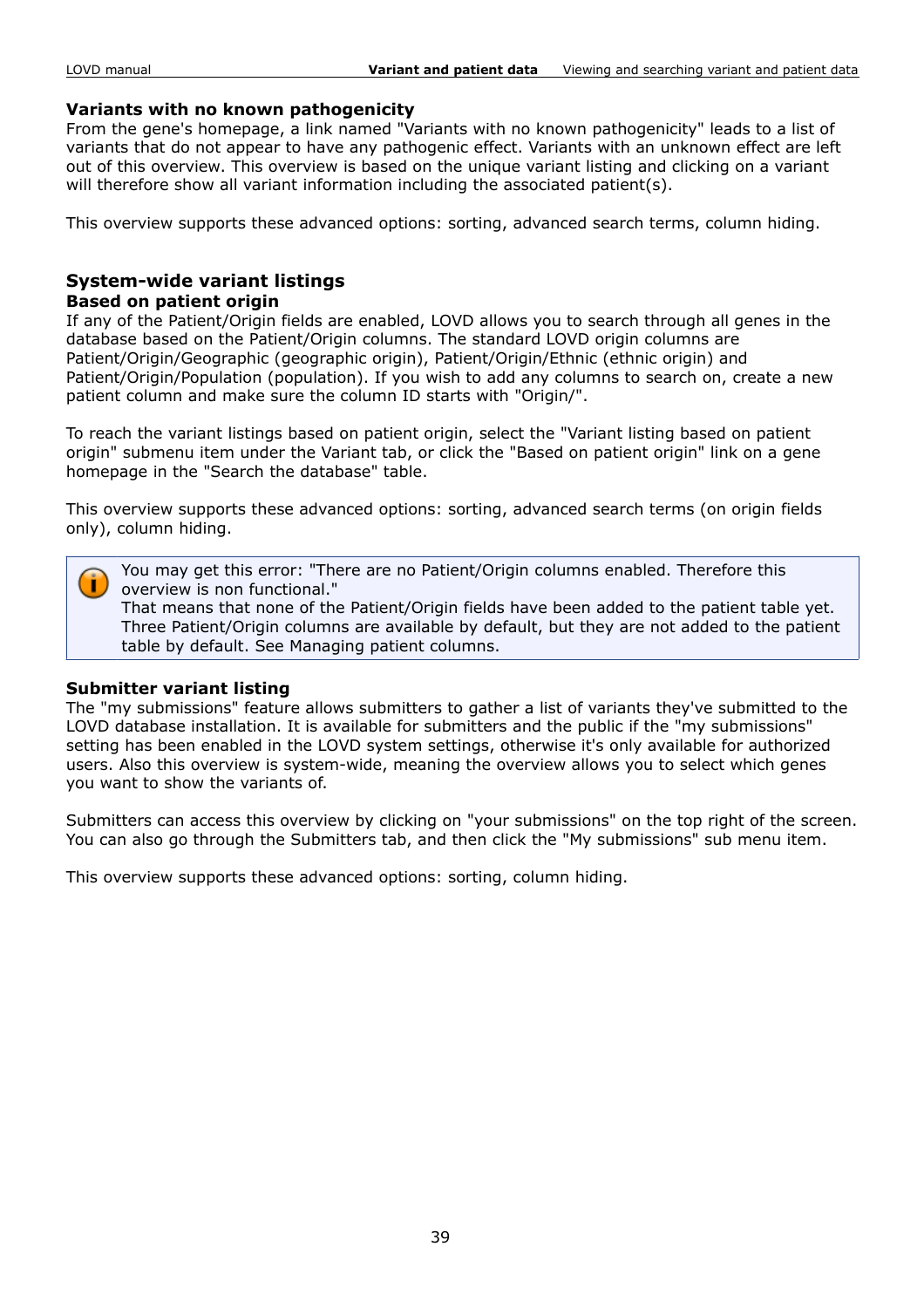# **Advanced options**

The LOVD variant overviews support a range of advanced options. Not all options are available from all variant overviews.

# **Sorting**

Sorting is available on all variant overviews and allows you to sort the data on whatever column you wish. The column currently sorted on has a darker blue background color than the other columns. Two arrows indicate which direction the values on sorted on:

- $\blacktriangleright$  The values are sorted low to high (standard).
- The values are sorted high to low (reversed).

To sort on a certain column, click on the column header or on the arrows. If that column is already selected to sort on, the sort order will be swapped.

LOVD uses an algorithm that interprets the values of the Variant/Exon (if available) and Variant/DNA fields to facilitate proper sorting. The result of the algorithm is stored in a sort column, which LOVD uses by default to sort on. If sorting on any field other than Variant/DNA, LOVD will sort secondarily on this sort column.

# **Advanced search terms**

LOVD allows boolean search terms, meaning you can construct complex queries with AND, OR and NOT logic. All search terms are treated as AND by default. OR is indicated with a pipe '|' with no spaces around it and NOT is indicated by an exclamation mark '!', not followed by a space. If you enclose two or more words in double quotes, LOVD will search for the combination of those words only exactly in the order you specify.

Note that search terms are *case-insensitive* and that wildcards such as \* are treated as normal text!

| Search terms              | Field                 | Result                                                 |
|---------------------------|-----------------------|--------------------------------------------------------|
| ∣>                        | Variant/DNA           | Show only substitutions                                |
| $A > T$  T $> A$          | Variant/DNA           | Show only A to T or T to A substitutions               |
| c.328 >                   | Variant/DNA           | Show only substitutions at position c.328              |
| p.(Arg X)                 | Variant/Protein       | Show only arginine to stopcodon changes                |
| Asian                     | Patient/Origin/Ethnic | Shows "Asian", but also "Caucasian" entries            |
| Asian !Caucasian          | Patient/Origin/Ethnic | Shows "Asian", but no "Caucasian" entries              |
| Asian African ! Caucasian | Patient/Origin/Ethnic | Shows "Asian" or "African", but no "Caucasian" entries |
| l"South Asian"            | Patient/Origin/Ethnic | Shows "South Asian", but no "South East Asian" entries |

# **Examples**:

# **Column hiding**

The variant overviews can be personalized by hiding columns that you don't need. Especially the full overview including the patient data can get quite wide and to prevent a lot of horizontal scrolling, you can hide the columns you're currently not interested in. These settings will be stored in a cookie on your computer, so that the next time you return to LOVD the settings will remain. The link on the detailed entry view to temporarily unhide all columns does not influence the stored settings.

On the column headers of variant overviews that support this feature, there is a little red icon ( $\bullet$ ) that you can click to hide the column. The column will disappear, and leave a narrow column with an arrow  $\langle \rangle$ ). If several columns next to each other were hidden, only one arrow will be shown. Clicking on this arrow will show a selection list of the hidden columns, where you can choose the columns which you want to be restored. Use the link "Hide Specific Columns" to show a selection list where you can choose which (additional) columns to hide, and "Hide all columns" to show only the DNA column. To restore all columns all at once, click the "Unhide all columns" link.

Since LOVD v.2.0-23, the hidden columns are also hidden in the detailed view of the variant, in the patient data table, the variant data table and the listing of all variants reported in the selected patient. The hidden fields can be shown by clicking on the "show all fields" link on the top of the page, or by clicking on an arrow in one of the hidden columns of the entries overview at the bottom of the page. As mentioned on the page, this will not influence your configured display settings.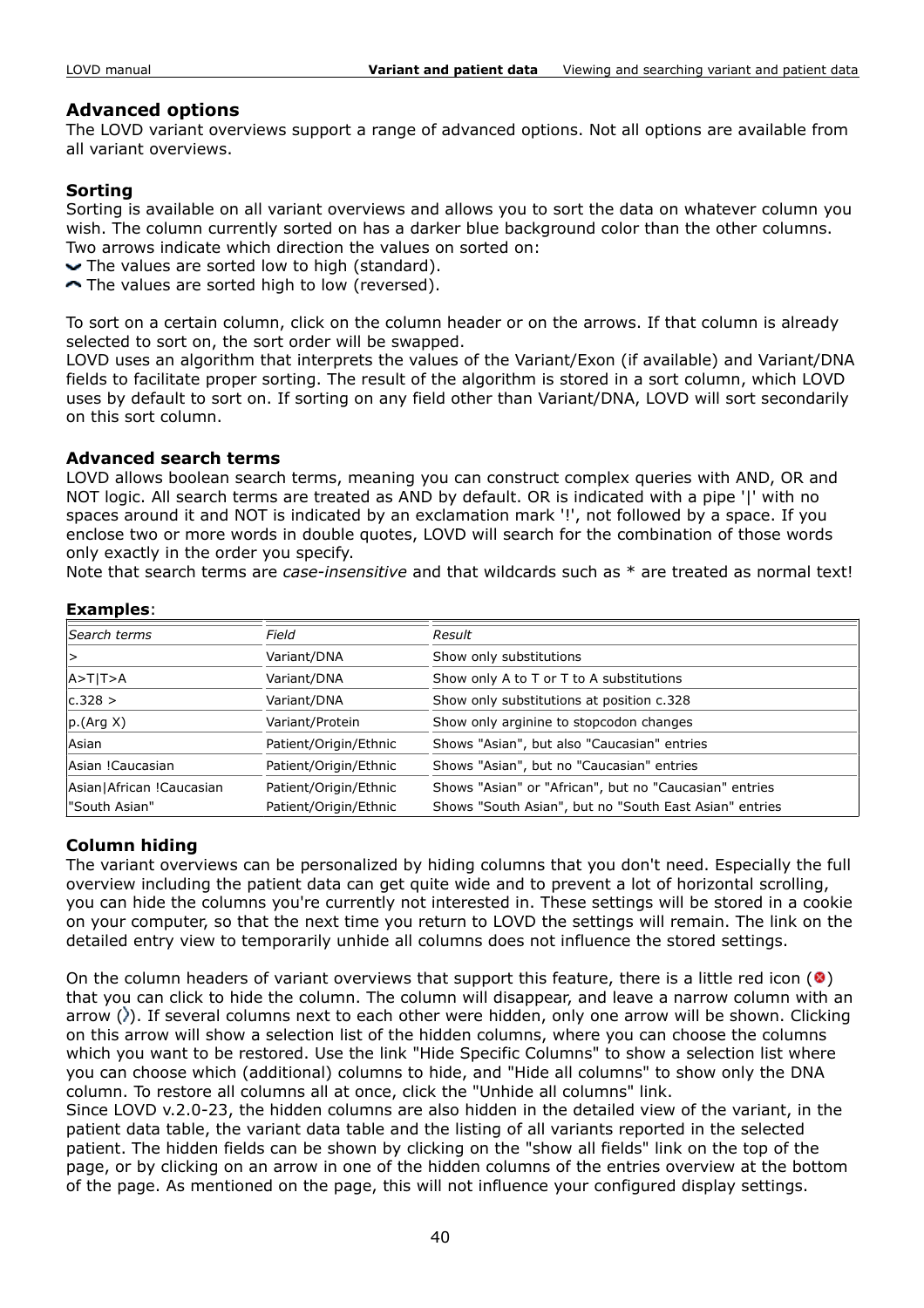# *Submitting variant and patient data*

Unlike LOVD 1.1.0, both submitters and curators now use the same submission form to submit variant and patient data. The differences between submitting as a curator compared to submitting as a submitter:

- Curators can also fill in non-public fields
- Curators can directly publish the variant entries
- Curators can directly assign a submitter to the patient entry

Since in LOVD 2.0 variant data has been split from patient data, the submission is now a multi-step process where variant data is entered separately from the patient data. To start the submission process, click the "Submit" tab. You'll need to be logged in to start the submission process.

The first step of the submission process is to select the gene the variant you are about the enter, is found in. Select the gene you're submitting to and click the "Select gene database" link. You're shown the submission overview, where you can see the data you entered. Currently, it's empty. Whether you start with adding variant or patient information, does not matter.

# **Adding variant data**

It's easy to check if the variant you're about to enter, already exists in the database. Just click the "Using an existing variant »" button in the "Sequence variant data" section. This will open a pop-up where you can enter the variant name (i.e. 'c.11G>A'). The field will autocomplete your input. You can also double click on the field, and it will show you a list of variants already in the database (if any). After you filled in or selected the variant's name, press "Review variant data". If the variant already existed, the variant submission form is filled in for you. Review all fields and click "Add variant data" when you're done.

If the variant is not in the database yet, just click the "Add variant data »" button on the submission overview and you'll get an empty variant submission form that you can fill out. Once you're done, click the "Add variant data" button and you'll be forwarded back to the submission overview.



If you want to submit a homozygous mutation, you only have to fill in the variant form once. Just select "Both (homozygous)" for the "Variant allele" field and LOVD will create two variant entries for you.

Once you've added variant data to your submission it'll show up in the submission overview. You can keep adding variant data until you're done. If you want to add variant data from a different gene, first complete this submission and then add those other variants to your patient entry in a new submission process.

You can also remove added variant data by clicking the small red mark at the right side of the variant entry.

# **Adding patient data**

You can add only one patient per submission. If you want to add one or more variants to an existing patient, you'll need the patient's internal reference ID. You can find it in the header of the patient data table in the detailed view, or you can just click the "Add new variant to patient" link below the patient data table in the detailed view, which will forward you into the submission process, and will fill in the patient information for you.

For adding a new patient, use the "Add new patient data »" button, and fill out the patient data submission form.

# **Finalize submission**

Once you have the patient data filled in and have added at least one variant, the "Finalize submission" button will be enabled. Once you click this button, the data will be stored in the database and the curator(s) and you will receive a copy of your submission through email. If you are a submitter, your submission will be public once the curator publishes (curates) your findings.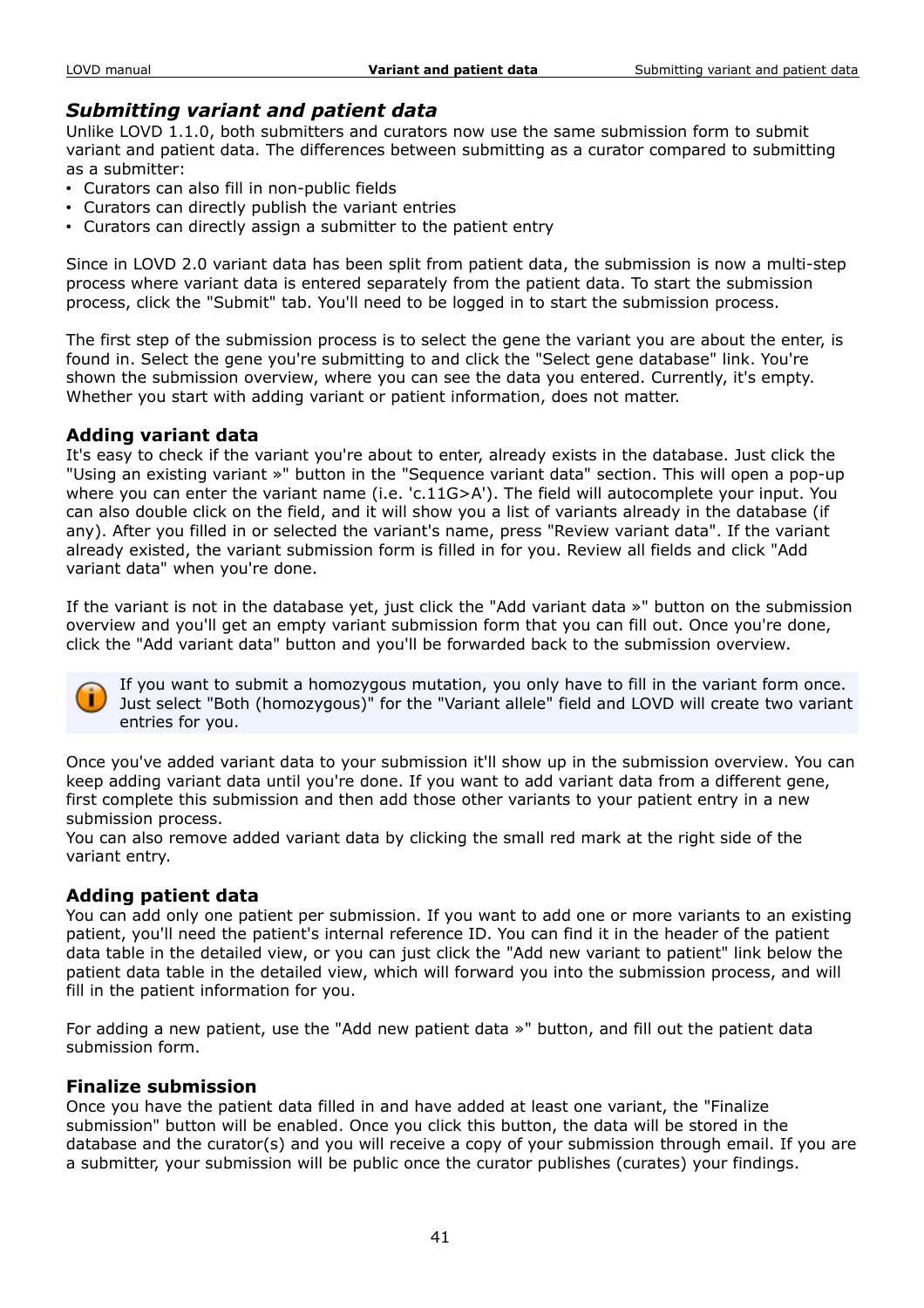# *Editing variant data*

Variant data can be edited by authorized users that have access to the gene containing the variant (appointed curator, manager or the database administrator) or, if the "my submissions" setting has been enabled, also the submitter owning the connected patient can edit the variant information.

To edit the variant information, go through any of the available variant listings and find the variant you're looking for. Click the variant (if you were on the unique variant listing, you'll need to click again to select the variant belonging to the correct patient) to go to the detailed view. Below the variant data table, click the "Edit variant" link. The form to edit a variant is similar to the variant submission form.

In case a submitter edits the variant information, the curator(s) connected to the variant's gene will be notified of the changes and the variant status will be put back to marked in case the variant was already public. However, if nothing is changed by the submitter, nothing is updated in the database and the curators are not notified.

If you just wish to curate (publish) the variant without making any changes, use the "Curate variant" link below the variant data table. You will then only need to go through the form in case the entry is not ready for publishing (i.e. empty mandatory fields).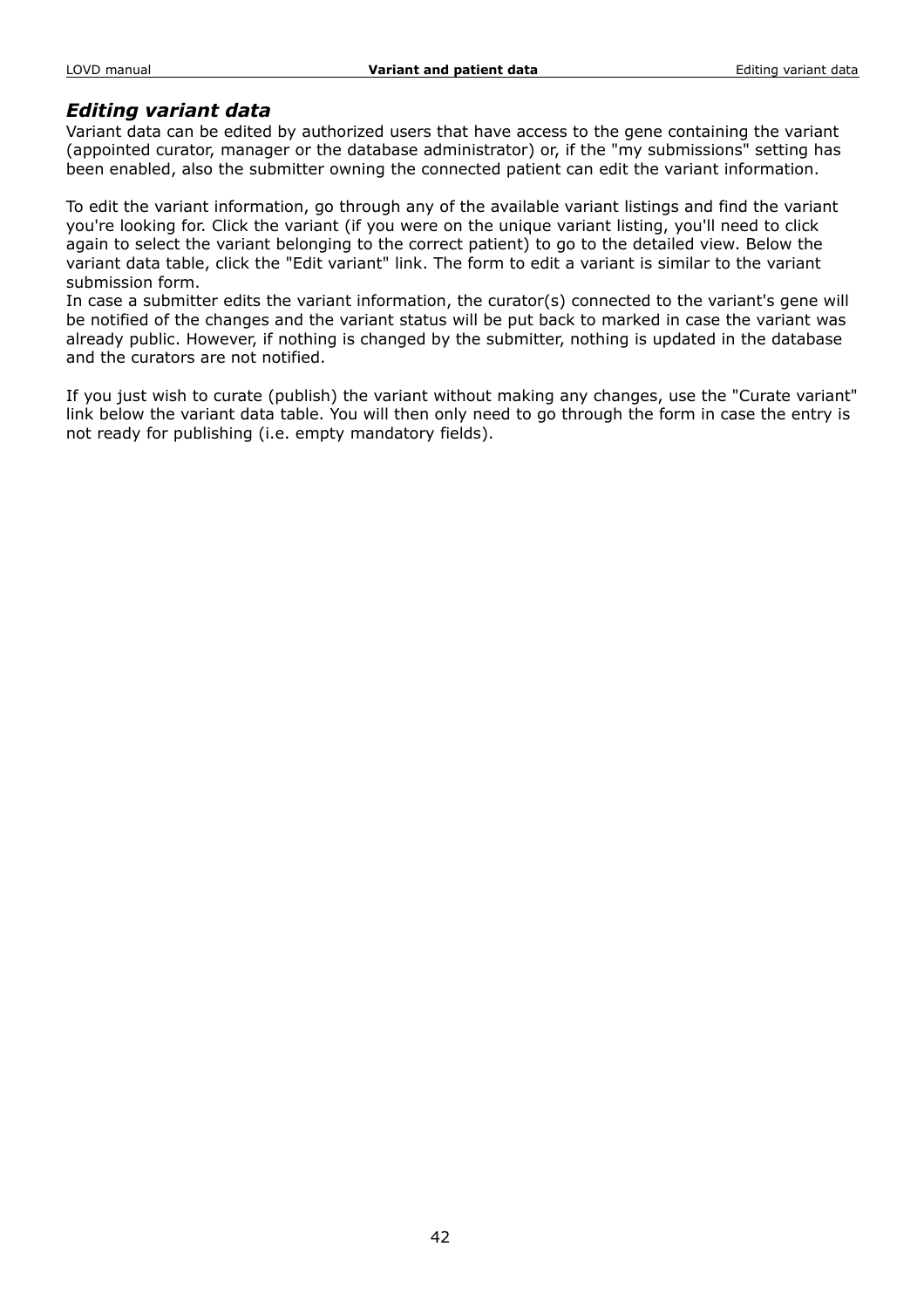# *Editing patient data*

Patient data can be edited by authorized users that have access to the gene(s) containing the patient's variant(s) (appointed curator, manager or the database administrator) or, if the "my submissions" setting has been enabled, also the submitter owning the patient can edit it's information. However, if the patient has variants in more than one gene, curator-level users can only edit the patient if they are appointed to all of the patient's genes.

To edit the patient information, go through any of the available variant listings and find the patient you're looking for. Click the patient or one of the connected variants to go to the detailed view. Below the patient data table, click the "Edit patient" link. The form to edit a patient is similar to the patient submission form.

In case a submitter edits the patient information, the curator(s) connected to the patient's variant's gene(s) will be notified of the changes. However, if nothing is changed by the submitter, nothing is updated in the database and the curators are not notified.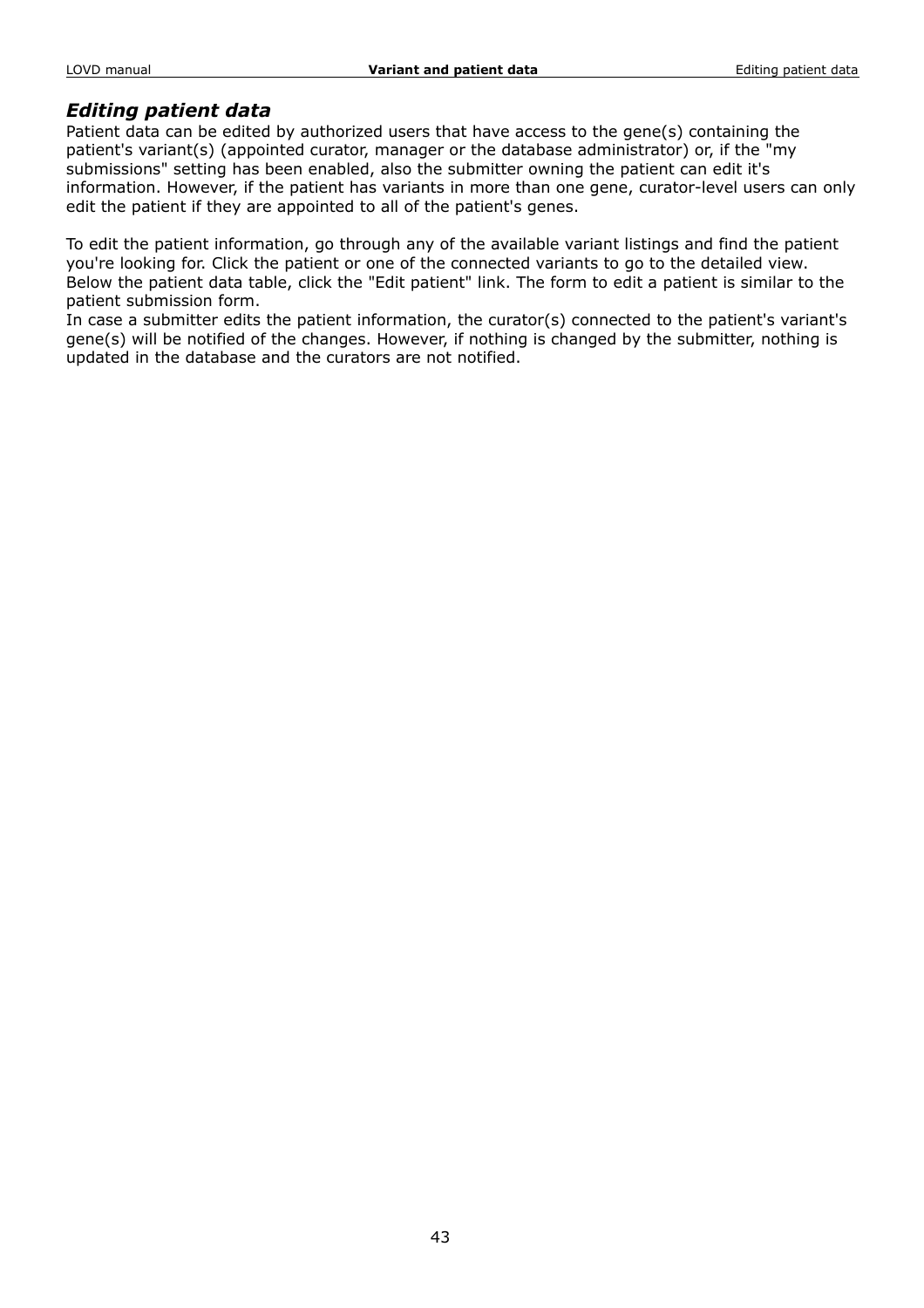# *Deleting variant or patient data*

Variants can be deleted from a patient one by one, until the patient has no variants left in which case the patient record will be deleted also. If a patient is deleted, all variant data connected to the patient will be deleted automatically.

# **Deleting variant data**

Variant data can only be deleted by authorized users that have access to the gene containing the variant (appointed curator, manager or the database administrator).

To delete the variant information, go through any of the available variant listings and find the variant you're looking for. Click the variant (if you were on the unique variant listing, you'll need to click again to select the variant belonging to the correct patient) to go to the detailed view. Below the variant data table, click the "Delete variant from submission" link and confirm with your password.



Remember that deleting a patient's last variant will also remove the patient entry!

# **Deleting patient data (deletes the whole submission)**

Patients can only be deleted by authorized users that have access to the gene(s) containing the patient's variant(s) (appointed curator, manager or the database administrator). However, if the patient has variants in more than one gene, curator-level users can only delete the patient if they are appointed to all of the patient's genes.

To delete the complete submission, go through any of the available variant listings and find the submission you're looking for. Click the entry to go to the detailed view. Below the patient data table, click the "Delete complete submission" link and confirm with your password.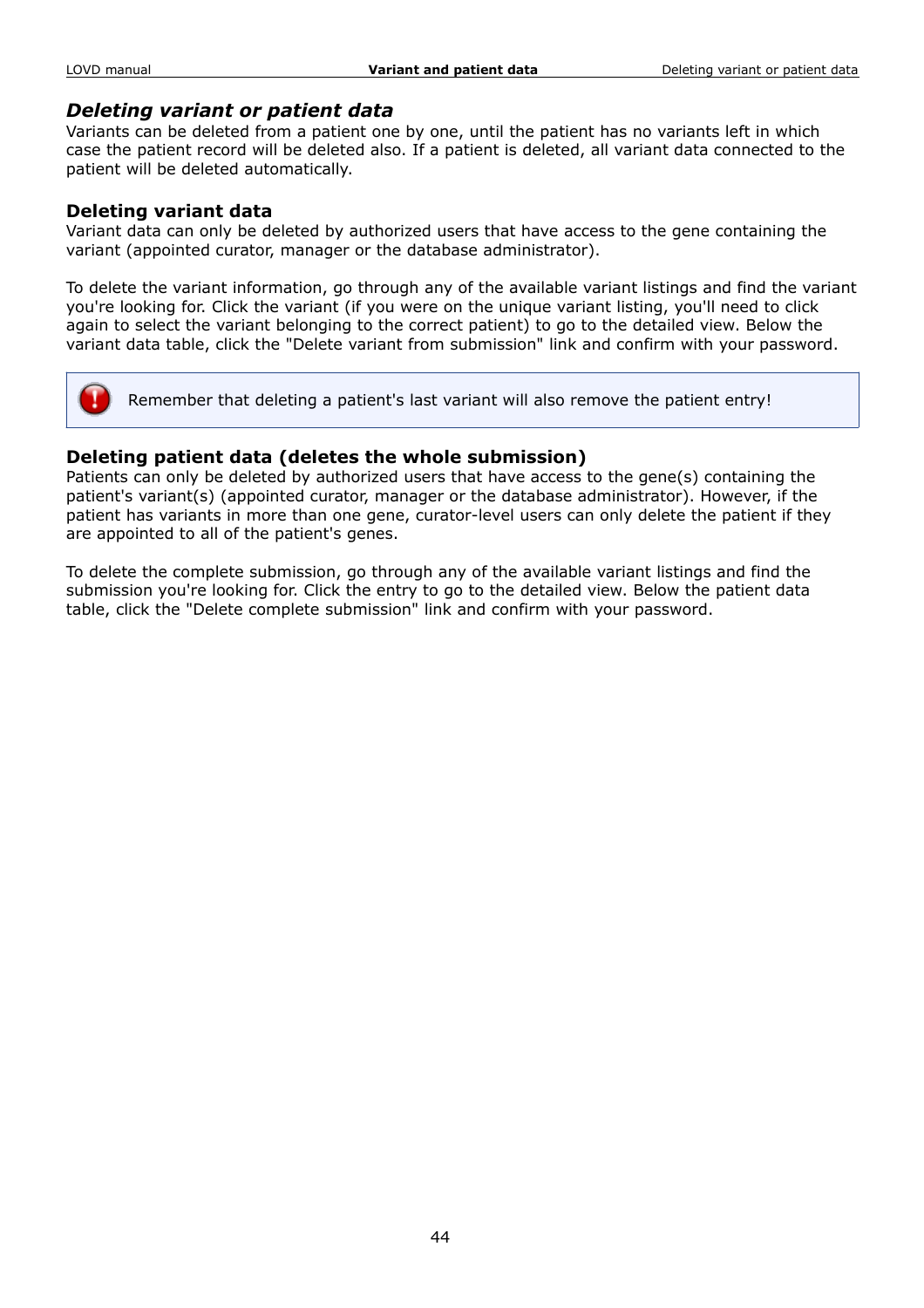# *Downloading data to text files*

Besides the two download options in the configuration area, LOVD also supports to download a subset of a gene's variant and patient data. Authorized users always have access to this, all other users will only be able to download the data if the gene's curator enabled this feature in the gene settings.

If this feature is enabled or you are an authorized user, the unique and full variant listings will have a disk icon below the data table. Clicking this disk creates a download file in LOVD import format. In case you provided search terms, only the results will be included in the download file. Also the order in the downloaded file is equal to the order of the entries on the screen.

If you're downloading from the unique variant listing, only the variant columns are presented in the downloaded file. The columns and entries you are not authorized to see, will also be left out of the downloaded file.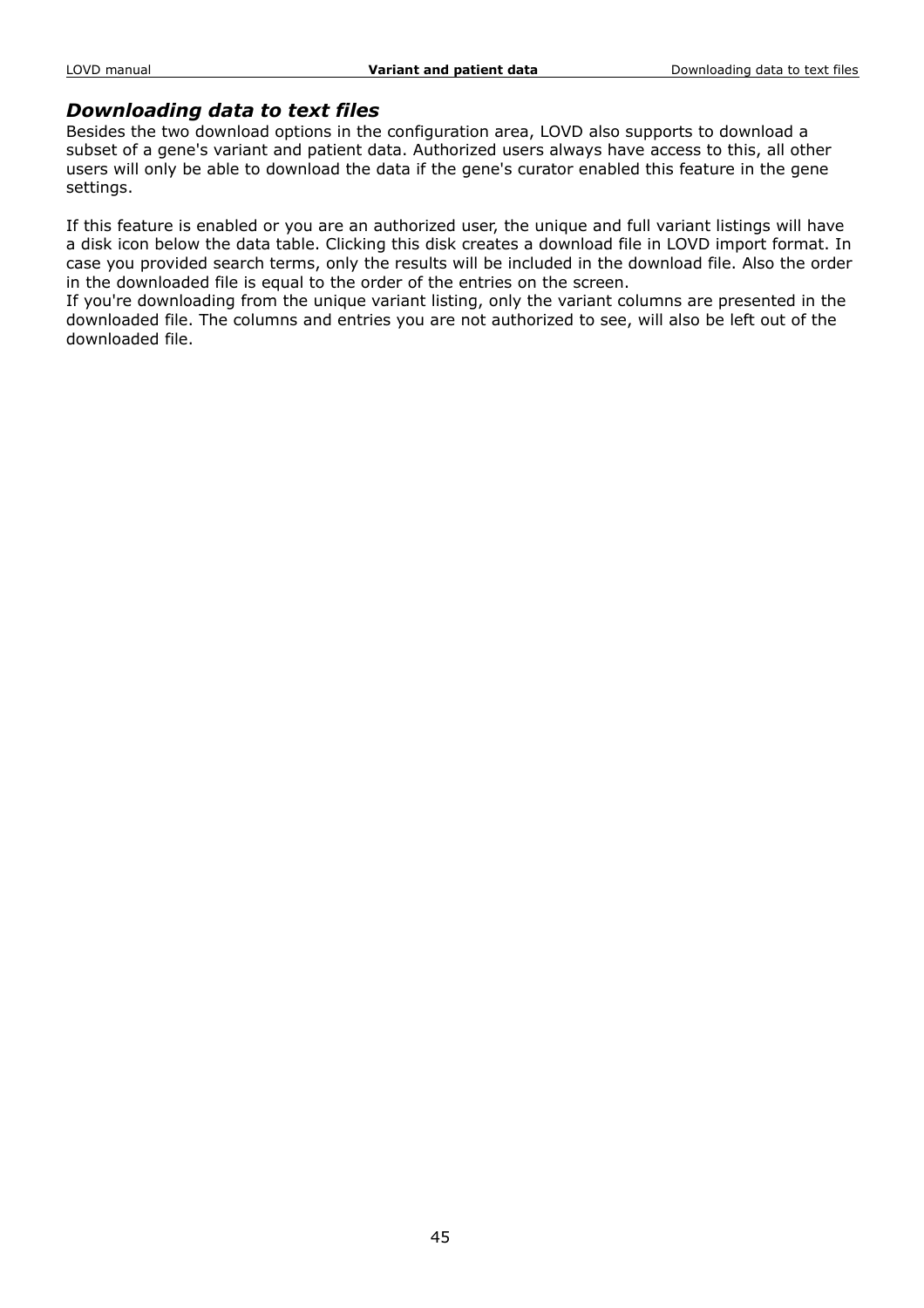# *Importing text files*

For curators, managers and the database administrator, LOVD supports importing your variant and patient information from tab delimited text files, data preferably enclosed by double quotes. These can be taken from a LOVD download, or saved from a spreadsheet program such as OpenOffice.org Calc or MS Excel. You do not need to send the file to the server using FTP, as was done with LOVD 1.1.0. The exact list of columns needed is dependent on your LOVD configuration. If you're unsure, make a full download of your gene in the configuration area.

To import new data, click on the 'Configuration' tab in the menu and find the "Import new variant and patient data" link.

Please NOTE that spreadsheets are well known for introducing errors in importing/exporting text files, due to automatic interpretation of the values. When using a spreadsheet program to edit a downloaded file, format all cells to "Text" **before** importing/pasting the downloaded data.

Also some cases have been reported where MS Excel removed contents of large text fields (> 255 characters).

If you're converting your own spreadsheet data to LOVD format, please read the following notes carefully. Always start out with a LOVD download file, so you have the correct headers!

1. The first line should contain the version number and is very important in versions 2.0-04 and up, but should be left out in older versions of LOVD. If you do not include this line, LOVD will assume it's an old import format, and will alter the pathogenicity settings. The line should say something like:

 $\# \#$  LOVD-version 2000-150  $\# \# \#$  Variants/Patients  $\# \# \#$  Do not remove this line, unless importing in versions before 2.0-04  $\# \# \#$ 

- 2. The second line contains the column names and is essential. LOVD looks at these column names to check if all required columns are present. The order of the columns does not matter.
- 3. If there are mandatory columns missing from the import file, you get a warning and nothing is imported.
- 4. If non-mandatory columns are missing, the column value will remain empty for the imported variants.
- 5. Columns which are present in the file, but not in the database, are **ignored**. The names of these columns will be mentioned after a successful import.
- 6. The ID\* columns, such as ID allele\_ and ID\_pathogenic\_, contain numeric references representing values that will appear on the screen. The meaning of the (often numeric) values of these columns are listed below:

```
 ID_allele_ (optional)
 0 => Unknown
1 => Parent #1
2 \Rightarrow Parent #2
 10 => Paternal (inferred)
 11 => Paternal (confirmed)
 20 => Maternal (inferred)
 21 => Maternal (confirmed)
```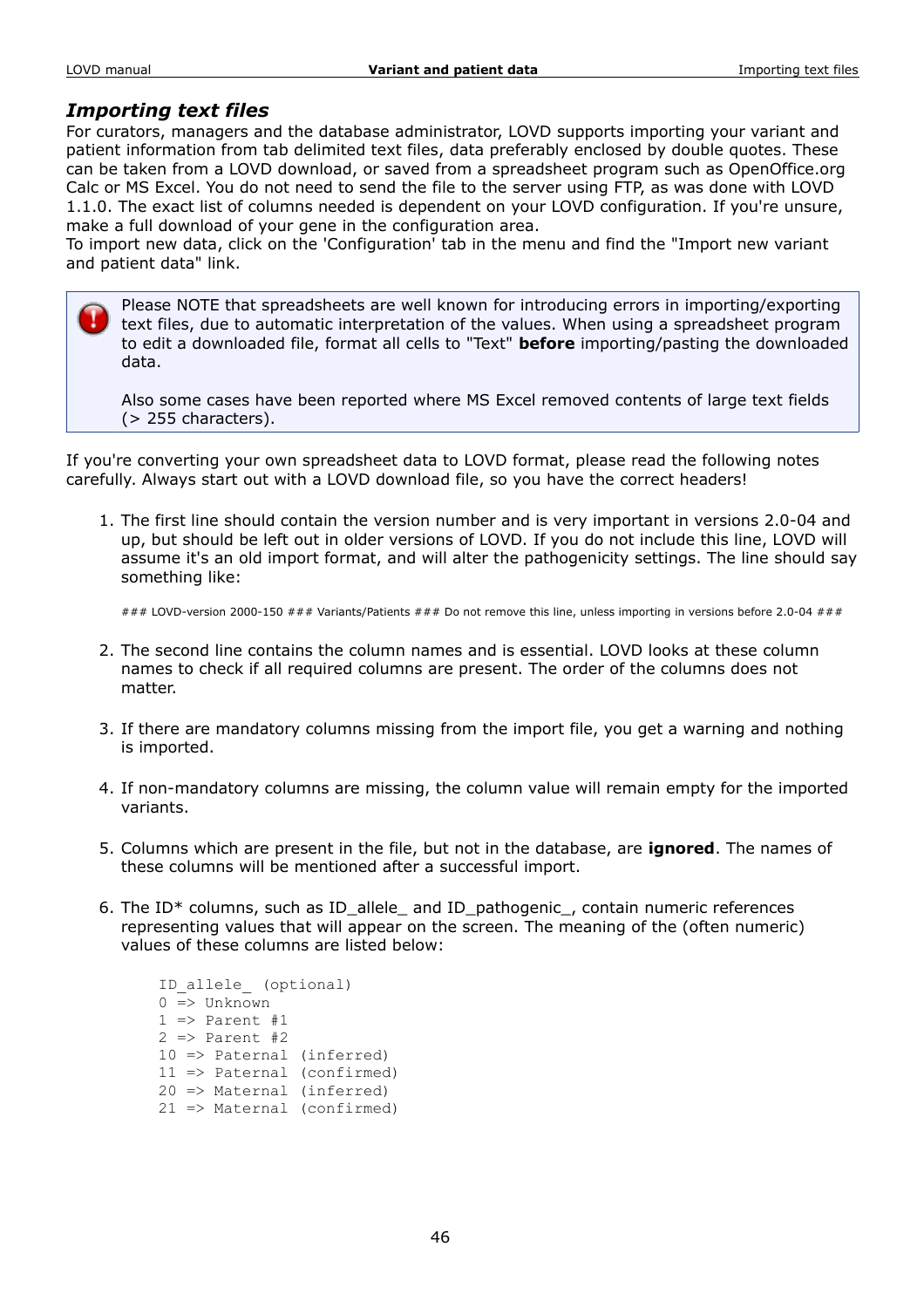

**Please note that the below values for pathogenicity have changed as of LOVD version 2.0 build 04.** If you're importing anything in an older version of LOVD, do not use these values, but scroll down for the older values.

```
ID pathogenic (optional)
This should contain two numbers; the first for the reported
 pathogenicity and one for the concluded pathogenicity.
 1 => No known pathogenicity
 3 => Probably no pathogenicity
 5 => Unknown
 7 => Probably pathogenic
 9 => Pathogenic
```
So 95 means a mutation is supposedly pathogenic, but this has not been proven.

All options are:

| 11 | $\Rightarrow$ | - / -     |
|----|---------------|-----------|
| 13 | $\Rightarrow$ | $-/-?$    |
| 15 | $\Rightarrow$ | $- / ?$   |
| 17 | $\Rightarrow$ | $- / + ?$ |
| 19 | $\Rightarrow$ | $- / +$   |
| 31 | $\Rightarrow$ | $-2/-$    |
| 33 | $\Rightarrow$ | $-2/-2$   |
| 35 | $\Rightarrow$ | $-2/2$    |
| 37 | $\Rightarrow$ | $-2/+?$   |
| 39 | $\Rightarrow$ | $-2/$     |
| 51 | $\Rightarrow$ | $? / -$   |
| 53 | $\Rightarrow$ | $? / - ?$ |
| 55 | $\Rightarrow$ | $?$ /?    |
| 57 | $\Rightarrow$ | $?$ /+?   |
| 59 | $\Rightarrow$ | $?$ /+    |
| 71 | $\Rightarrow$ | $+ ?/-$   |
| 73 | $\Rightarrow$ | $+?/-?$   |
| 75 | $\Rightarrow$ | $+2/2$    |
| 77 | $\Rightarrow$ | $+?$ /+?  |
| 79 | $=$           | $+2/$     |
| 91 | $\Rightarrow$ | $+/-$     |
| 93 | $\Rightarrow$ | $+/-?$    |
| 95 | $\Rightarrow$ | $+/?$     |
| 97 | $\Rightarrow$ | $+/+?$    |
| 99 | $\Rightarrow$ | $+$ / +   |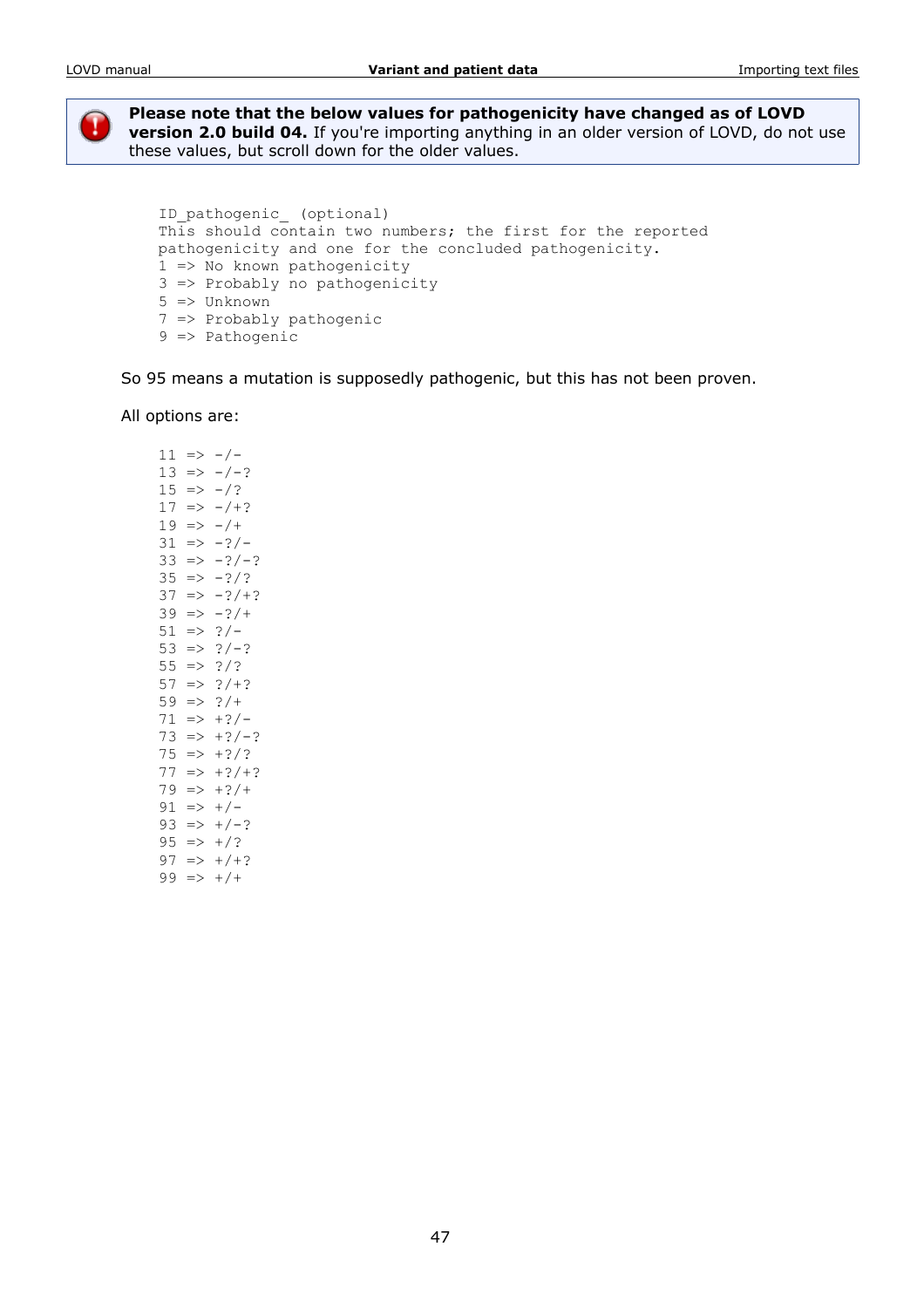**If you're importing in LOVD 2.0-03 or earlier, use this list of pathogenicity values and make sure there is no version code on top of the imported file.**

```
0 => No known pathogenicity
 1 => Pathogenic
9 \Rightarrow Unknown
```
All options are:

 $00 \Rightarrow -/ 01 \Rightarrow -/+$  $09 \Rightarrow -/?$  $10 \Rightarrow +/ 11 \implies +/+$  $19 \Rightarrow +/?$  $90 \Rightarrow 2/ 91 \implies ?/+$  $99 \implies ?$ 

```
ID status (optional)
1 \equiv Submitted
 4 => Non public
 7 => Marked
 9 => Public
```
ID\_variantid\_

This contains the internal variant ID (numeric). If your database is empty, you can start counting from 1. If variants are equal, you can copy all variant fields including the variant ID in the file. If a variant is already in the database, use that variant ID. The import script will then check if the data in the file equals the data in the database.

#### ID\_patientid\_

This contains the internal patient ID (numeric). If your database is empty, you can start counting from 1. If the patient has more than one variant, you can copy all patient fields including the patient ID in the file. If a patient is already in the database, use that patient ID. The import script will then check if the data in the file equals the data in the database.

ID submitterid (optional) The submitter ID of the submitter who's submitted this patient.

ID\_variant\_created\_by\_ (optional) ID\_variant\_edited\_by\_ (optional) The user ID of the user who's created and/or edited this variant data.

ID\_patient\_created\_by\_ (optional) ID patient edited  $\overline{b}y$  (optional) The user ID of the user who's created and/or edited this patient data.

- 7. Date fields (variant\_created\_date\_, variant\_edited\_date\_, patient\_created\_date\_ and patient\_edited\_date\_; all optional) should contain a date in the format YYYY-MM-DD HH:MM:SS (2007-05-21 11:57:31).
- 8. You can then import the file back into LOVD through the configuration area (Configuration > Import new variant and patient data). You don't need to send the file through FTP, like in LOVD 1.1.0.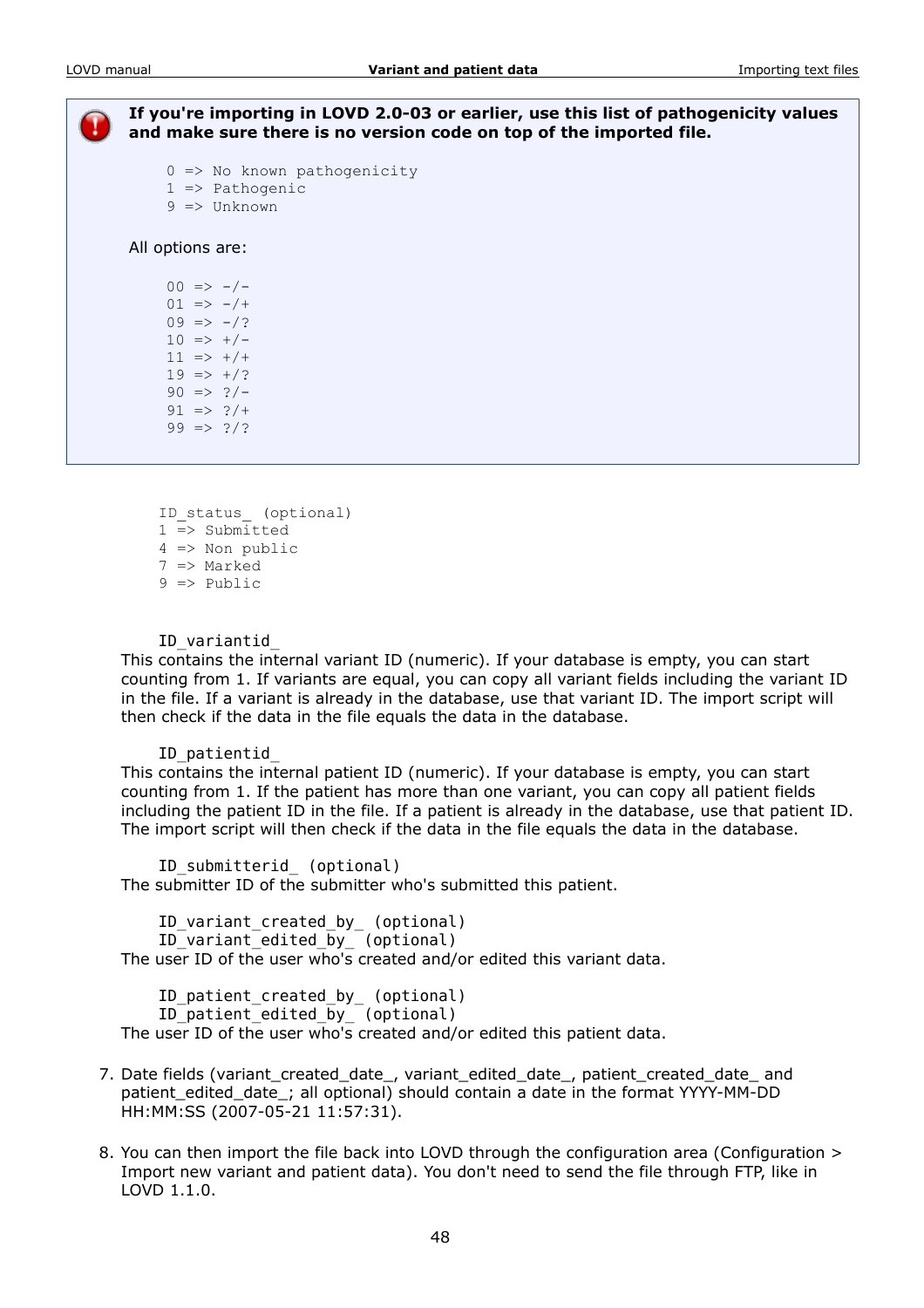# *Database statistics (Summary tables)*

A summary of the database statistics can be reached through the "Database statistics" submenu item under the Variants tab, or the "Summary tables" link from the gene homepage.

In the first table, the numbers of variants are shown per exon (and intron, depending on the values in the Exon column). Next to the numbers are horizontal bars showing the relative percentage of variants in this exon or intron. If the Reference Sequence parser has been run using a GenBank file, LOVD knows the actual lengths of the exons and introns, and the percentages are compensated using these exon and intron lengths. LOVD tries to interpret exon values as much as possible to group them together.

The bottom three tables represent the numbers of variants at DNA, RNA and Protein levels, given as absolute numbers and as percentages (bars), categorized according to variant types (e.g. substitutions, deletions). The variant types are links, clicking on them will give you an overview of all those variants counted. Please note that the number of variants shown can deviate from the numbers shown in the database statistics tables. Reasons for these differences can be that a variant is reported more than once (see # Reported field) or a homozygous variant (shown only once but counted twice).

The DNA variants table also displays the number of variants per section of the gene (5' start, coding region, introns, 3' stop). These numbers are always calculated based on textual interpretation of the DNA field. Please note that the values "c.=" and "c.0" in the DNA field are not counted as variants.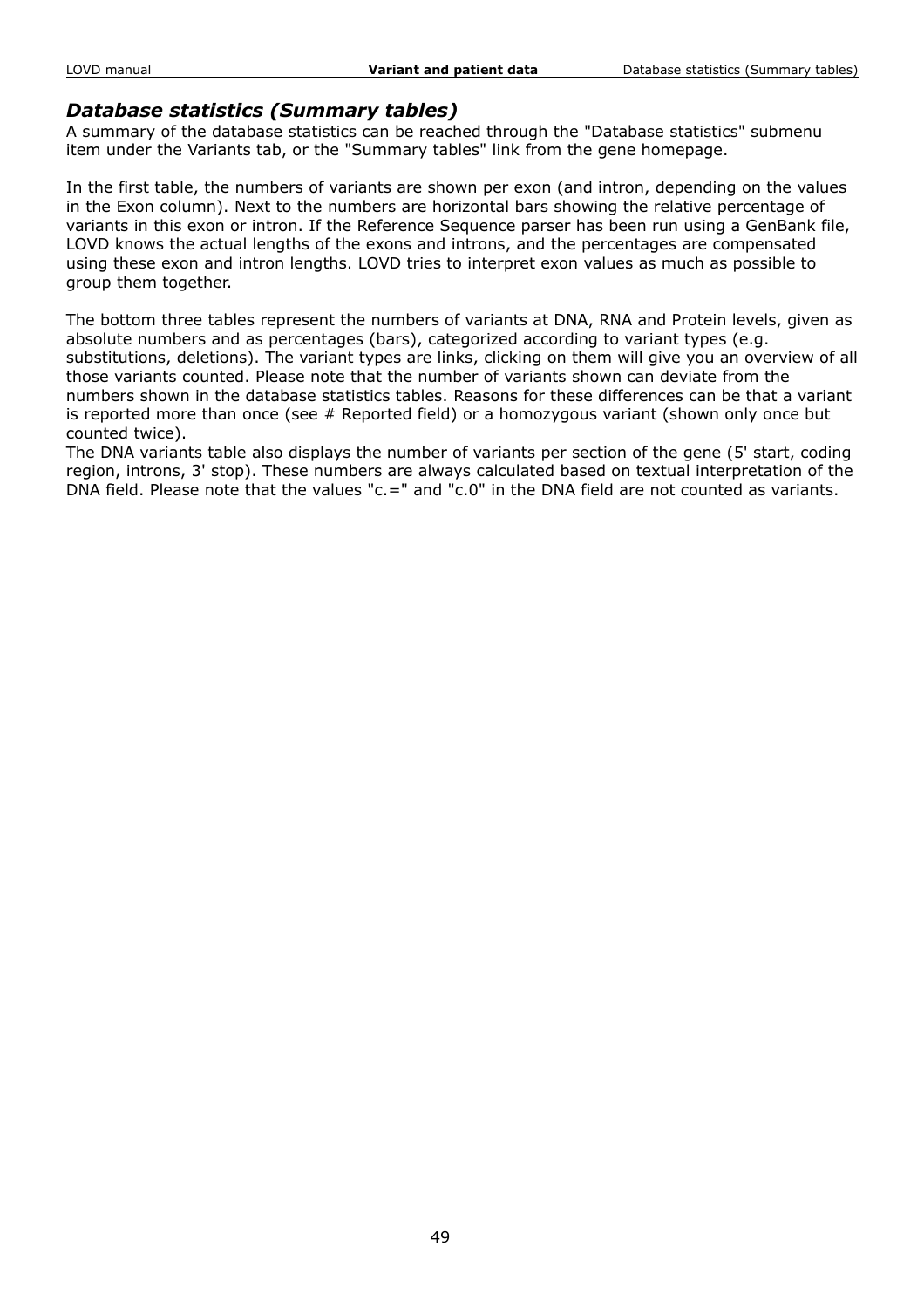# **Submitters**

Submitters are often clinicians collecting patient and variant information and willing to share this information with others. LOVD allows users to register themselves as submitters which allows them to submit new variant and patient data to the database. Depending on the LOVD system settings, submitters are also able to edit the data they have submitted previously.

The public list of submitters, available from the Submitters tab, automatically shows all submitters in the database, sorted on country and city.

# *Registering a new account*

You can create a submitter account for yourself, and start submitting variant and patient information immediately after. To create a new submitter account, click the "Register as submitter" link from the top right-hand side of the screen. Alternatively, select the "Submitters" tab and click the "Register as submitter" submenu item.

To be able to share one submitter account with a few colleagues, you can add as many email addresses as you like in the "Email address(es)" field, one email address per line. In the event of a new submission, all added email addresses will receive a notification with the submission data. When you're done, click the "Create submitter account" button and you will receive a notification email with the registered data.

# *Keeping your account up to date*

It is important to keep your account up to date. You are listed on the public list of submitters and the email addresses associated with the account will receive copies of the submission information. To view or update your account details, click the "Your account" link on the top right-hand side of the screen. This will show you all account details. To update your account, select the "Update your registration" link below the data table and complete the form. All email addresses will receive an account update.

# *Keeping track of your submissions*

Especially in larger installations with multiple genes and multiple submitters, you can easily lose track of all your submissions. If the "Enable 'My Submissions'" system setting is enabled, LOVD supports a full listing of all your submissions. If you're logged in as a submitter, it's available from the "Your submissions" link from the top right-hand side of the screen. Alternatively, you can find it through the "Submitters" tab, the "Variant listings" submenu item. Remember, if the "Enable 'My Submissions'" setting is turned off, this overview is not available to submitters. It is always available for authorized users.

If this overview is enabled, submitters can also edit previously submitted data. For more information, see editing variant data.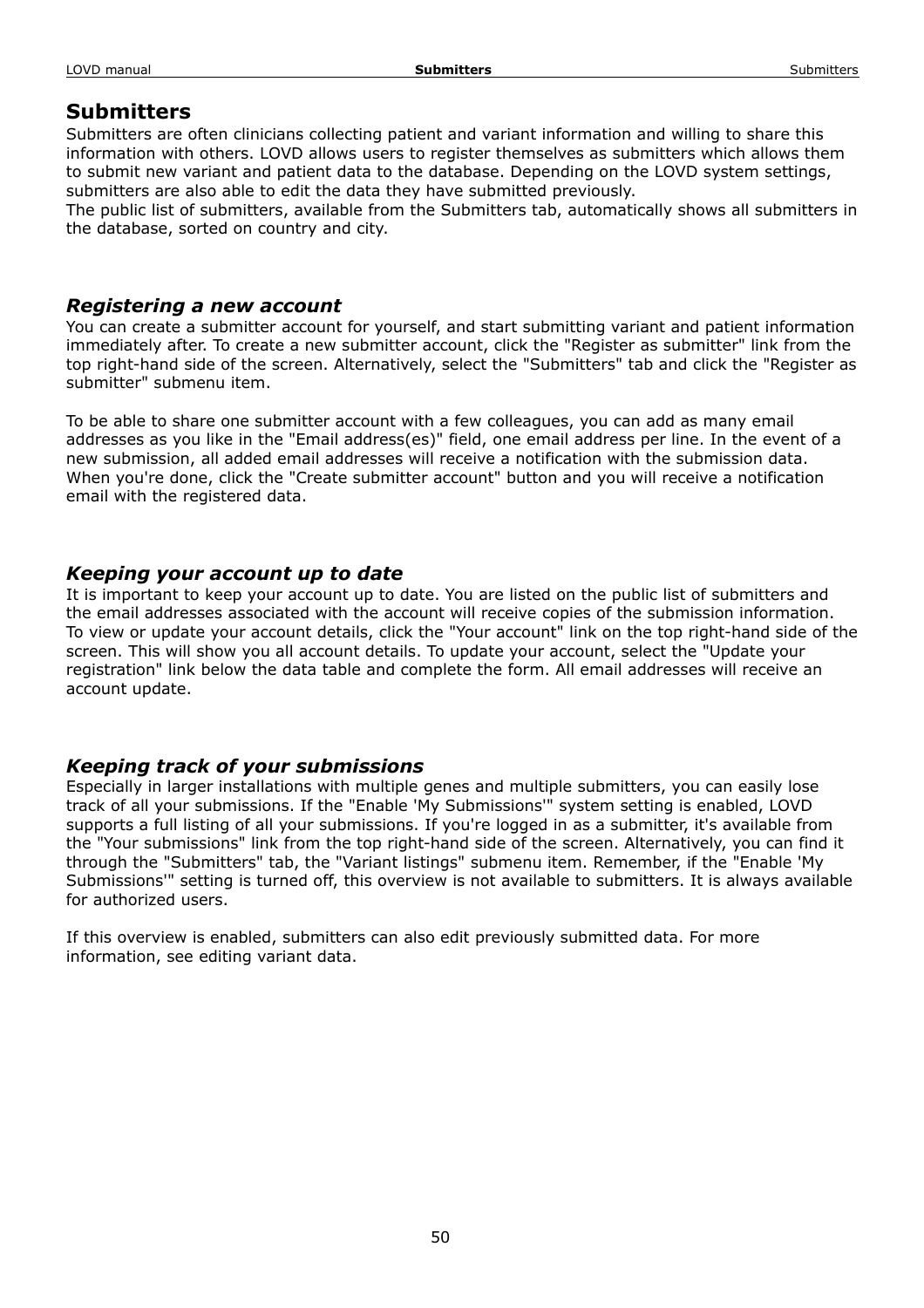# **LOVD Scripts**

Besides modules, that modify LOVD's behaviour, LOVD is also extended with scripts that behave quite separate from LOVD. LOVD currently comes with two such scripts, the GenBank File Uploader and the Reference Sequence Parser.

The public is encouraged to help extend LOVD with such useful scripts. If you are a programmer and you have written a script that you think is of use to other LOVD users, please [contact us.](http://www.LOVD.nl/2.0/contact.php) Maybe we can add it to the next LOVD releases.

# *Enabling the scripts*

LOVD comes with a couple of useful scripts, allowing you to perform some extra tasks related to LOVD. Since these scripts need to have writing permissions on some of the LOVD directories, you need to perform some actions before you can use them.

LOVD's GenBank File Uploader requires the genbank directory to be writable, the Reference Sequence Parser requires a writable refseq directory, and if you want it to generate GenBank files for you, it also requires a writable genbank directory.

# **Making the genbank and refseq directories writable**

Your LOVD package comes with two (empty) directories called 'genbank' and 'refseq'. As explained above, these directories need to be made writable so that the LOVD scripts can access these folders. Below we will explain how to do that on Unix/Linux systems. If your LOVD is installed on a different server (Windows, Macintosh), please contact the person responsible for that server in order to make the directory world writable.

# **For advanced users**

It is actually more secure to do a 'chgrp' on the folder to the user running the webserver, than to make the directory world writable. If you don't know which user the webserver runs as (i.e. 'www-data' or 'httpd'), you will need to do a 'ps' to find out which user that is, or consult the webserver configuration. After that, make sure the groupbit has been set to 7 (rwx). This way, the scripts work without having to make the directories world writable.

# **Using the commandline**

- 1. Log in to the server using SSH, telnet or any non-graphical (S)FTP client.
- 2. Move into the directory LOVD is placed using the 'cd' command.
- 3. Type in 'chmod 777 genbank refseq'.
- 4. Check if the scripts are still generating an error. If not, you're done.

# **Using a graphical (S)FTP client**

Of course, there are so many different FTP clients that I can't write a exact manual on how to change rights on a folder. This will describe a generally used method.

- 1. Log in to the server using your favorite (S)FTP client. (FTP is a protocol used to transfer files to or from the internet. If you have uploaded your LOVD files to a server, you can use the same program you used then.)
- 2. Move into the directory LOVD is placed (usually by double clicking on the folder names).
- 3. Right click on the folder 'genbank', this will bring up a menu.
- 4. Select 'chmod' if it is an option. Otherwise, click 'Properties' and look for the folder permissions/rights.
- 5. Fill in '777' as the new value.
- 6. Repeat steps 3-5 for the 'refseq' directory.
- 7. Check if the scripts are still generating an error. If not, you're done.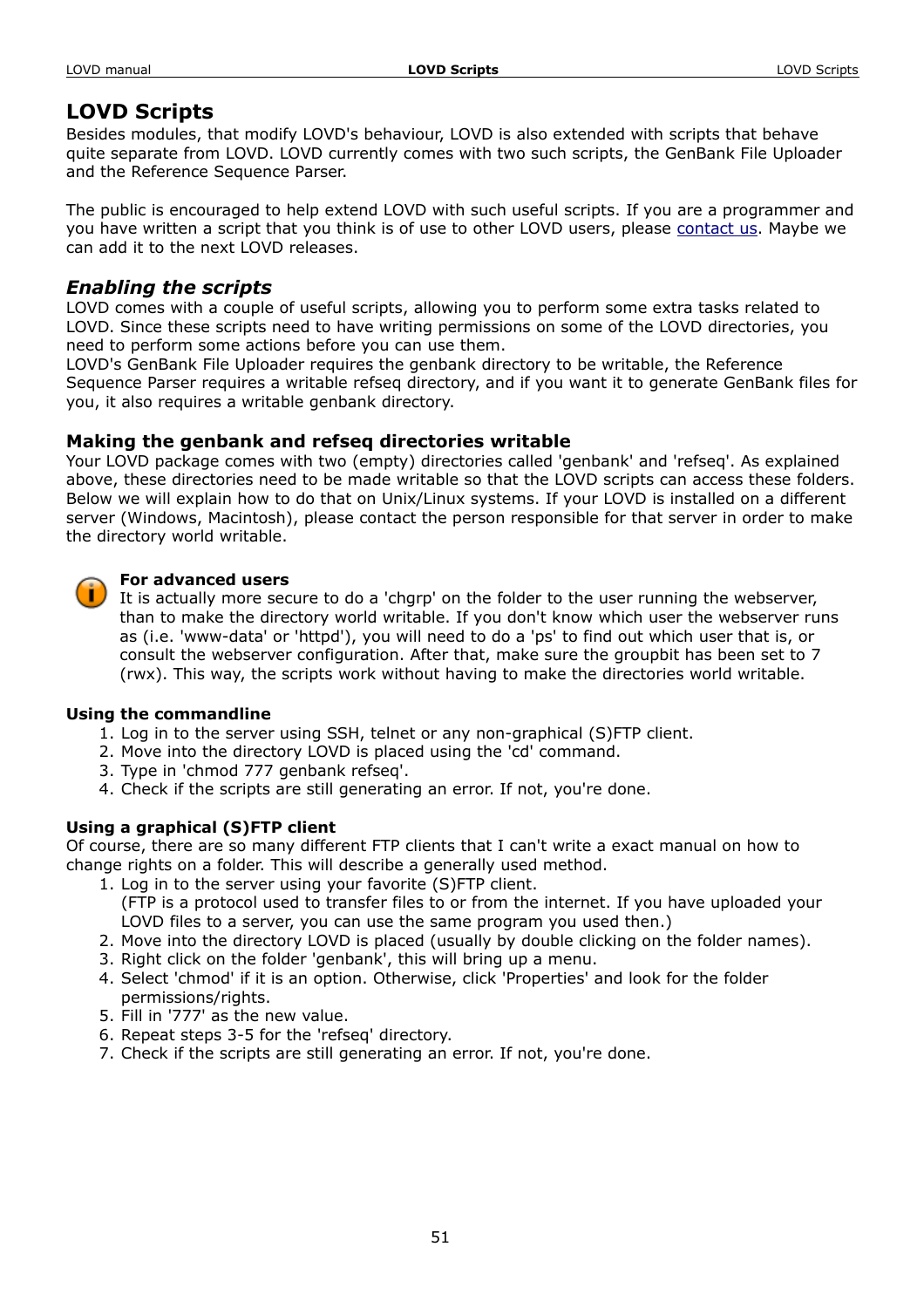# *GenBank File Uploader*

LOVD uses GenBank files containing your genes' sequences for some optional functionalities, such as creating a reference sequence and the mutation check Mutalyzer module. If you want LOVD to use your GenBank file, you can use this script to upload your GenBank file to LOVD. If you have no GenBank file associated with your gene yet, this script will automatically configure LOVD to use the uploaded GenBank file. For the uploader to work, you will need to make the genbank directory writable.

The form is rather straight forward. You have to select a gene, for which you will upload a GenBank file. This implies that for new genes, you first need to create the gene, and only then you can upload the GenBank file. You can choose to have the uploaded file renamed to a standard name, such as DMD.gb for the DMD gene, or to retain its original name. If you already have a GenBank file for the selected gene, you can choose to delete it or to have it overwritten by the uploaded file.

When you upload a new GenBank file for a gene that does not have a GenBank file associated with it yet, LOVD will automatically configure the gene database to use this new GenBank file.

# *Reading Frame Checker*

The Reading Frame Checker allows you to to quickly generate a prediction of the effect of wholeexon deletions and duplications on the RNA translation. Amongst others, the script will check if the given deletion or duplication is in-frame or out-of-frame. It will also generate the HGVS name of the given mutation.

The Reading Frame Checker is only available for your gene database if you have once run the Reference Sequence Parser, because the Checker needs to know exon and intron information from your gene that the Reference Sequence Parser takes out of the GenBank file. Once available, it is also linked to from the gene homepage, in the "Graphical displays and utilities" table.

# *Reference Sequence Parser*

The Reference Sequence Parser allows you to create coding DNA reference sequences for the genes in your database. For it to work, you will need to make the refseq directory writable. If you also want the script to generate a GenBank file for you, you'll also need to make the genbank directory writable.

# **Input formats Reference Sequence Parser**

The Reference Sequence Parser accepts specific input formats for each step. Step 1 requires a GenBank file, and will generate the formats for steps 2 and 3 automatically, so starting at this step is recommended.

Step 2 requires the genomic sequence formatted to provide the positions of the upstream sequence, exons, introns, downstream sequence and the start of the translation.

Step 3 requires the coding DNA sequence formatted to provide the positions of the exon borders and the start of the translation.

All formats are case-**in**sensitive. It does not matter whether you use capital or non-capital nucleotides.

# **Input format for step 1**

Step 1 requires a valid GenBank file, uploaded into the 'genbank' directory. You can upload GenBank files with the GenBank File Uploader. Preferably, the GenBank file contains only your gene of interest and only one transcript is defined. If more than one transcript is defined, you will have to fill in the appropriate transcript id and protein id. If you do not fill in both fields, the first mRNA and CDS fields appearing in the file and associated with this gene will be selected.

Step 1 will create the correct format for step 2, so this is the recommended step to start out with.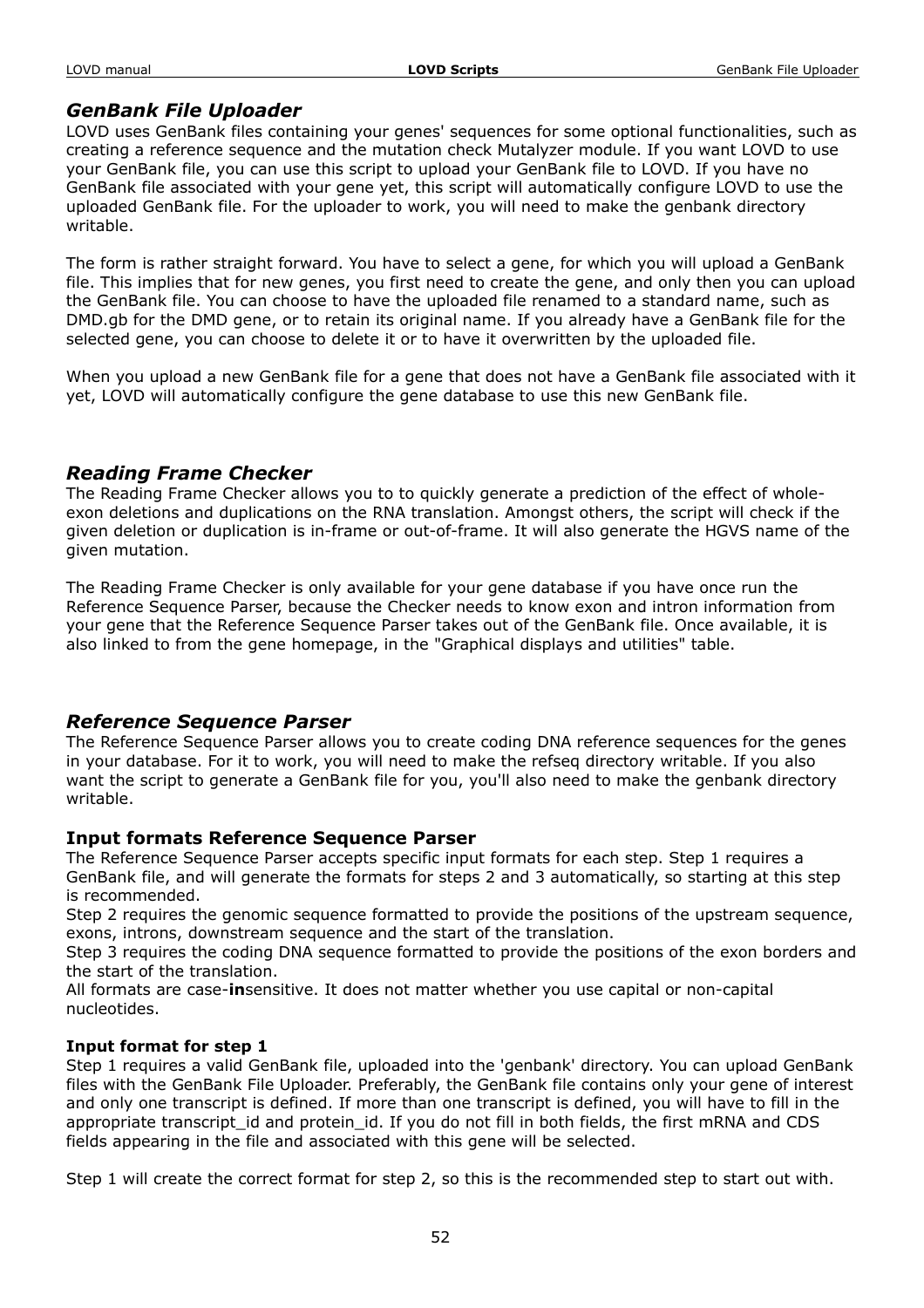#### **Input format for step 2**

*UPSTREAM<EXON>INTRON<EXON>INTRON<EXON>INTRON (...etc...) <EXON>DOWNSTREAM* Make sure you include the starting point of the translation by putting a '|' in front of the 'a' of the 'atg' starting codon. If you started at step 1, this is done for you automatically.

Example: *cccccccc<gggggg|at>tttttttt<gggggggg>aaaaaaaa* will parse:

- 'cccccccc' as the upstream sequence.
- 'ggggggat' as exon 1, with the translation starting at the 'a'.
- 'tttttttt' as intron 1.
- 'gggggggg' as exon 2.
- 'aaaaaaaa' as the downstream sequence.

Step 2 will create the upstream sequence, intronic sequences and the downstream sequence, as well as exon lengths tables in html and text format, in which the exon start and end positions (in c. and g. numbering) and exon and intron lengths are provided. These are all saved in the refseq directory. Step 2 will also create the input for step 3 for you. Optionally, you can also have it create a file in GenBank format. You will then have to fill in the appropriate transcript\_id, protein\_id and db\_xref numbers. The created file will meet the minimum requirements for uploading in [Mutalyzer.](http://www.mutalyzer.nl/)

#### **Input format for step 3**

*EXON;EXON;EXON; (...etc...) ;EXON*

Make sure you include the starting point of the translation by putting a '|' in front of the 'a' of the 'atg' starting codon. If you started at step 1 or 2, the same start codon is used.

Example: *gggggg|at;gggggggg* will parse: - 'ggggggat' as exon 1, with the translation starting at the 'a'. - 'gggggggg' as exon 2.

Step 3 will create the coding DNA sequence including the translation and save it in the refseq directory.

If your gene does not have a reference sequence configured yet, this script will automatically add the created coding DNA reference sequence to the gene homepage.

For examples on how these reference sequences will look like, take a look at the reference sequences [www.DMD.nl,](http://www.dmd.nl/) such as the [CAPN3 reference sequence.](http://www.dmd.nl/nmdb2/refseq/CAPN3_codingDNA.html)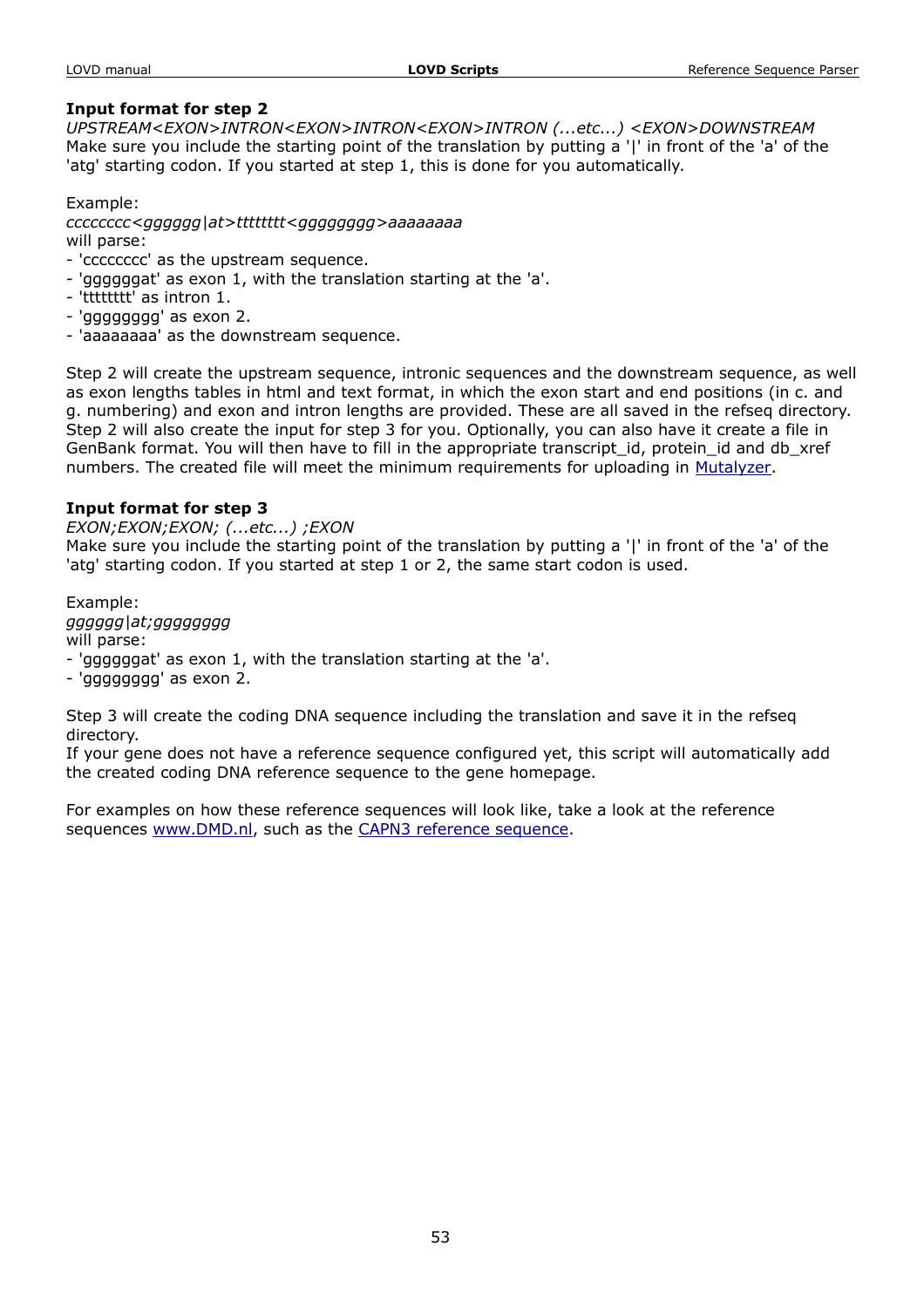# **Use of HTML within LOVD**

LOVD allows very limited use of HTML, in contrast with LOVD 1.1.0. HTML stands for HyperText Markup Language, and is the language used to create webpages. HTML allows you to define markup in headers, footers, notes and other information.

It is restricted to authorized users only, and not in any variant or patient fields. The reason for this restriction is that allowing HTML input also allows Javascript code insertion, which in turn allows a security thread referred to as XSS, or Cross-site scripting. Javascript code inserted by a submitter may, amongst other things, lead to the theft of a curator's account information.

These forms allow HTML input:

- System settings form
- Create and edit genes
- Create and edit custom columns
- Change custom column display settings
- Create and edit custom links

There are so many books and websites about how to write HTML, that explaining HTML here, even the basics, is useless. In stead, I will provide a couple of links that may help you find your way in HTML.

| World Wide Web       | The W3C is responsible for the definition of HTML standards and provide full |
|----------------------|------------------------------------------------------------------------------|
| Consortium (W3C)     | documentation on all HTML versions, however they provide quite technical     |
|                      | reading.                                                                     |
|                      | Introduction to HTML By Ian Graham, author of the "HTML Sourcebook".         |
| <b>HTML Tutorial</b> | By W3Schools.                                                                |

Please note that when using HTML in LOVD, you do **not** need to declare or close the <HTML>, <HEAD> or <BODY> tags, since LOVD will do this.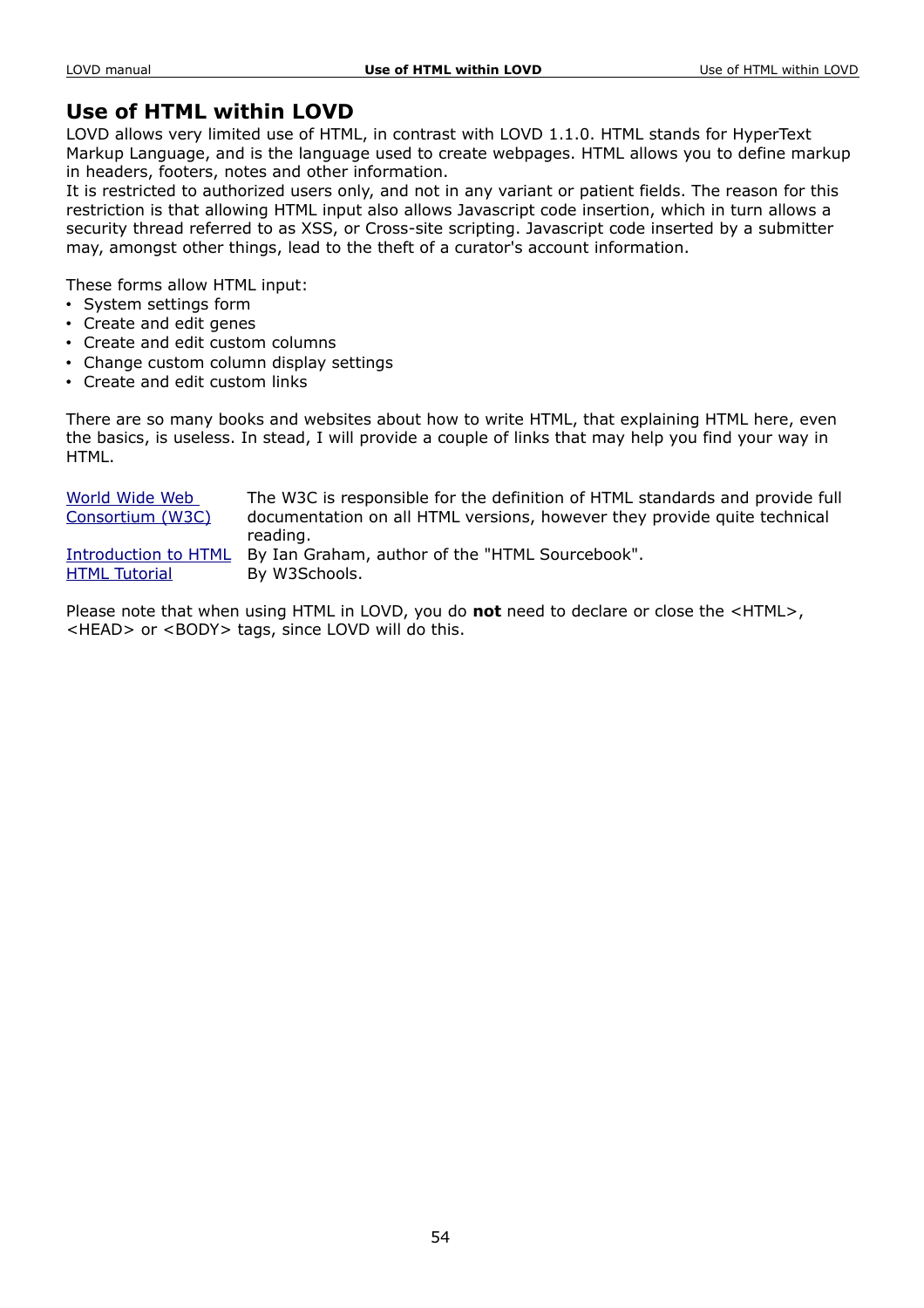# **Updating LOVD**

At least once every month, a new LOVD build is released. Currently, this is at the first Monday of the month. An update may contain bug fixes, new features, new custom columns, module updates and such. Therefore, each update has a priority setting to indicate how important it is to update your LOVD installation to the new release.

Depending on whether or not LOVD has found that there is an update available, an update icon appears at the bottom right-hand side of the screen:



There is an update available.



There is no update available.

There was an error while checking for updates.

If you are logged in as an authorized user, you can click the update notification icon for more information on the status of the update. If an update is available, detailed information is presented: **Last checked for updates**: Shows the date LOVD last checked for a new update.

**Latest version**: Shows the detected update.

**Release date**: The date this update has been released.

**Priority level**: Shows how important the LOVD developers consider this update. Can contain 'Optional', 'Common', 'Suggested', 'Recommended', 'Important' or '**Critical**', with increasing priority. **Release info**: Information on the changes that have been done in this release. Please note that this is usually only a very short list of updates. A more elaborate description can always be found in the [news section](http://www.LOVD.nl/2.0/news.php) of the LOVD website, and the full list can be found in the [LOVD changelog.](http://www.LOVD.nl/2.0/changelog.txt)

# **If you choose to upgrade LOVD, follow these steps:**

- 1. **Download the new build.** Either using the direct link to it from the update window, or from the website.
- 2. **Unpack the new build** and overwrite the LOVD files.
- 3. If you're working from your local machine, **upload the updated files** to your webserver.
- 4. **Log into LOVD.** This is an important step. If you are already logged in, perform some activity, like clicking on the Home tab. LOVD will then upgrade the database tables to make sure the database backend has the same version as the files. Skipping this step may result in serious errors occurring.
- **5. You're done!**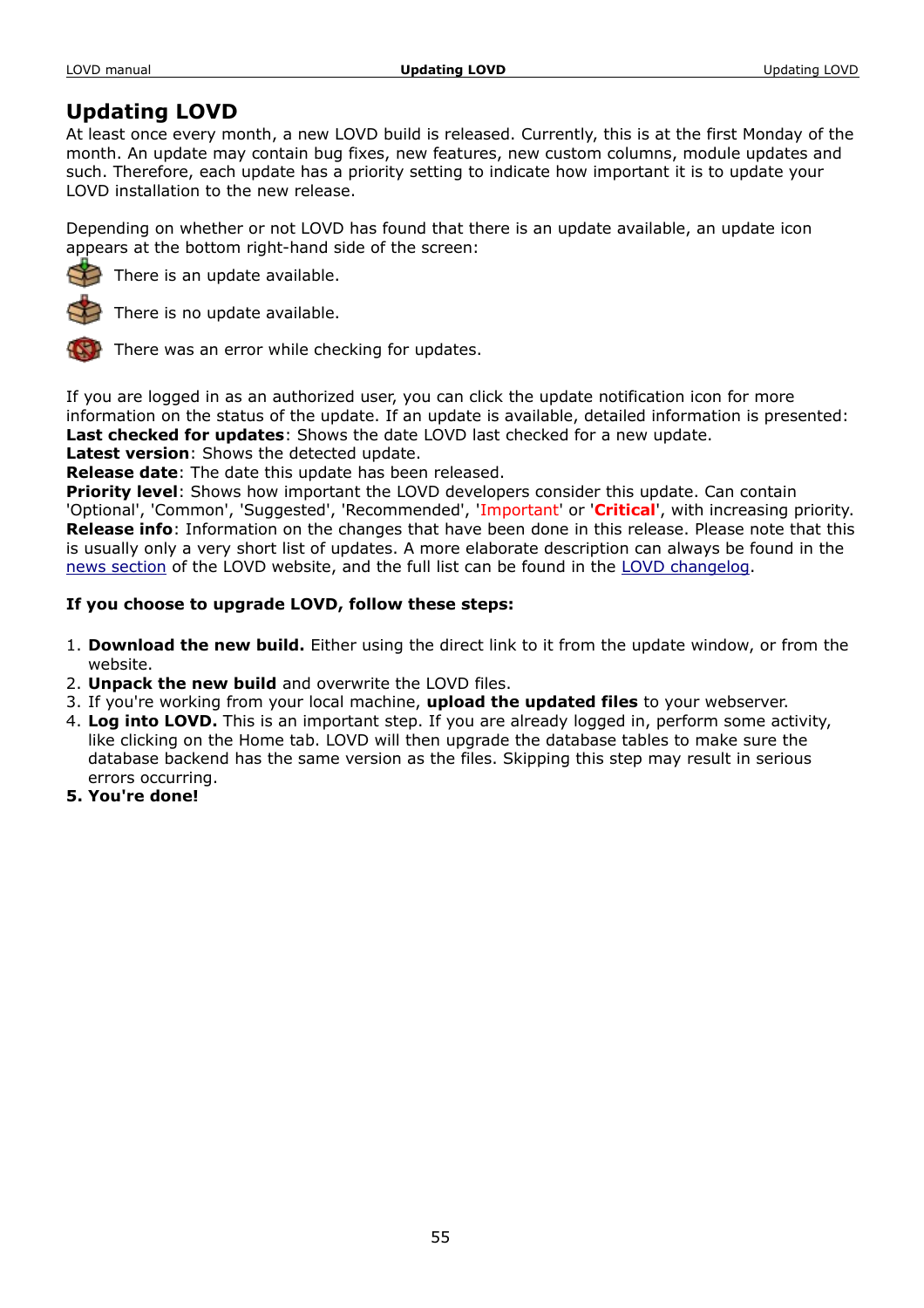# **Keeping your data secure**

LOVD contains several important security measures to protect your data from unauthorized access. This page explains IT experts what kind of security measures are implemented in LOVD, but it also shows what you as a LOVD user can do to protect your data.

#### *Built-in security measures*

After a public request on a programmer's internet forum a LOVD installation had been subjected to various attacks and hack attempts. Furthermore, the source code has been security audited by three different software packages to ensure no security holes were left open.

Some of the security risks LOVD protects you against, are displayed below.

#### **Protection against SQL injection**

SQL injection is the process of including unwanted SQL database commands into a database through the manipulation of online web forms. SQL injection can be used for, amongst other things, unauthorized modification of database contents or unauthorized access to the administrator account.

#### **Protection against Cross-site scripting (XSS)**

Cross-site scripting is a vulnerability where malicious users can include Javascript code into webpages, through entering a script in web forms, or including code in variables which are being printed on the web page. This can, for instance, be used to forward a user unnoticed to a different site.

#### **Password protecting data manipulation forms**

To prevent manipulation of your variant or patient data when your computer is used by someone else while you are logged into LOVD, all data manipulation forms are password protected. Before the form can be submitted and processed, your password is required to confirm the changes.